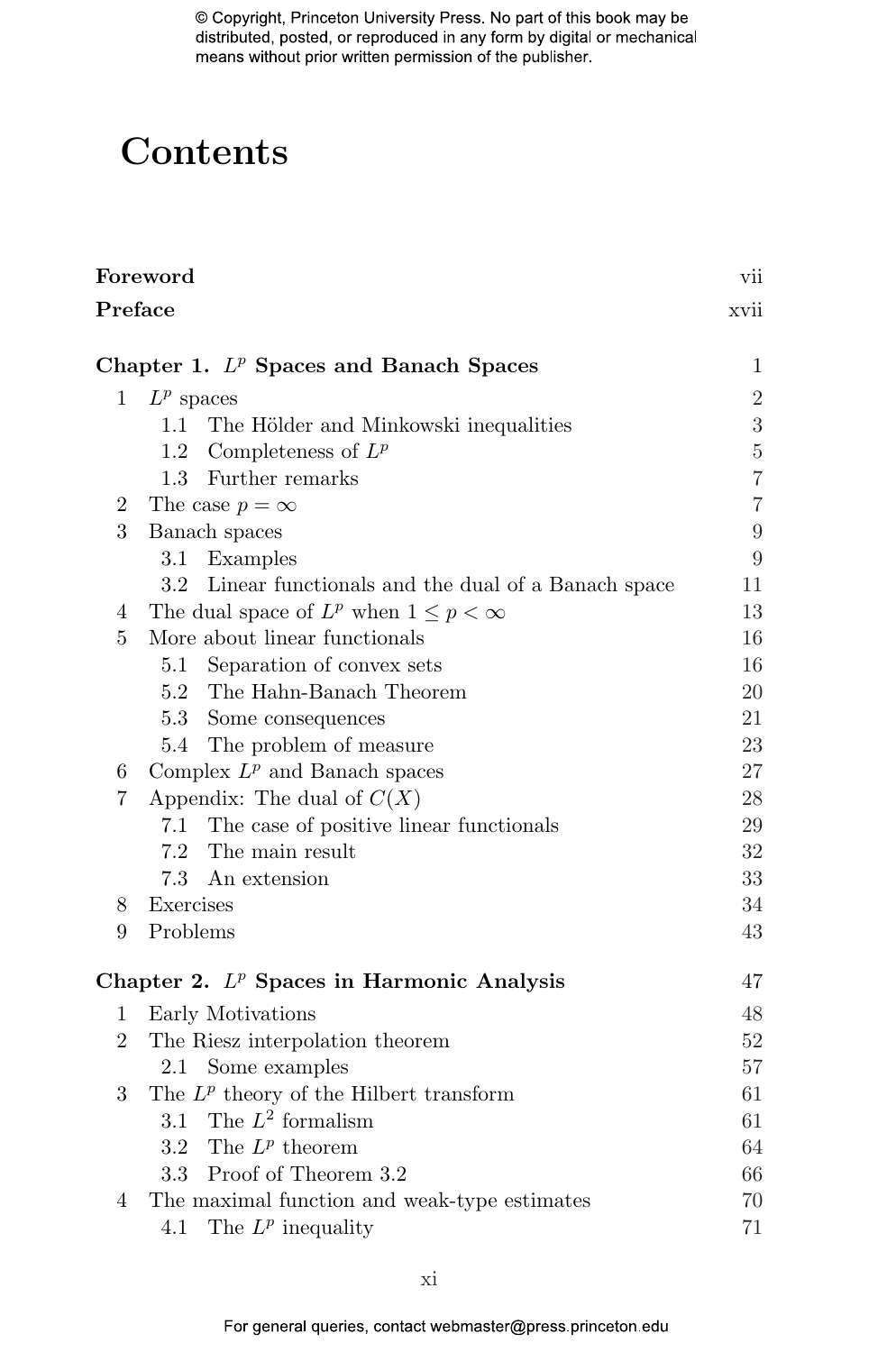#### xii CONTENTS

| 5              |           | The Hardy space $H_r^1$                                | 73  |
|----------------|-----------|--------------------------------------------------------|-----|
|                | 5.1       | Atomic decomposition of $H_r^1$                        | 74  |
|                |           | 5.2 An alternative definition of $H_r^1$               | 81  |
|                |           | 5.3 Application to the Hilbert transform               | 82  |
| 6              |           | The space $H_r^1$ and maximal functions                | 84  |
|                |           | 6.1 The space BMO                                      | 86  |
| 7              | Exercises |                                                        | 90  |
| 8              | Problems  |                                                        | 94  |
|                |           | <b>Chapter 3. Distributions: Generalized Functions</b> | 98  |
| 1              |           | Elementary properties                                  | 99  |
|                | 1.1       | Definitions                                            | 100 |
|                |           | 1.2 Operations on distributions                        | 102 |
|                | 1.3       | Supports of distributions                              | 104 |
|                | $1.4\,$   | Tempered distributions                                 | 105 |
|                | 1.5       | Fourier transform                                      | 107 |
|                | $1.6\,$   | Distributions with point supports                      | 110 |
| 2              |           | Important examples of distributions                    | 111 |
|                | 2.1       | The Hilbert transform and $\text{pv}(\frac{1}{r})$     | 111 |
|                |           | 2.2 Homogeneous distributions                          | 115 |
|                |           | 2.3 Fundamental solutions                              | 125 |
|                | 2.4       | Fundamental solution to general partial differential   |     |
|                |           | equations with constant coefficients                   | 129 |
|                | 2.5       | Parametrices and regularity for elliptic equations     | 131 |
| 3              |           | Calderón-Zygmund distributions and $L^p$ estimates     | 134 |
|                | 3.1       | Defining properties                                    | 134 |
|                | $3.2\,$   | The $L^p$ theory                                       | 138 |
| 4              | Exercises |                                                        | 145 |
| 5              | Problems  |                                                        | 153 |
|                |           | Chapter 4. Applications of the Baire Category Theorem  | 157 |
| 1              |           | The Baire category theorem                             | 158 |
|                | $1.1\,$   | Continuity of the limit of a sequence of continuous    |     |
|                |           | functions                                              | 160 |
|                | $1.2\,$   | Continuous functions that are nowhere differentiable   | 163 |
| $\overline{2}$ |           | The uniform boundedness principle                      | 166 |
|                | 2.1       | Divergence of Fourier series                           | 167 |
| 3              |           | The open mapping theorem                               | 170 |
|                | $3.1\,$   | Decay of Fourier coefficients of $L^1$ -functions      | 173 |
| 4              |           | The closed graph theorem                               | 174 |
|                | 4.1       | Grothendieck's theorem on closed subspaces of $L^p$    | 174 |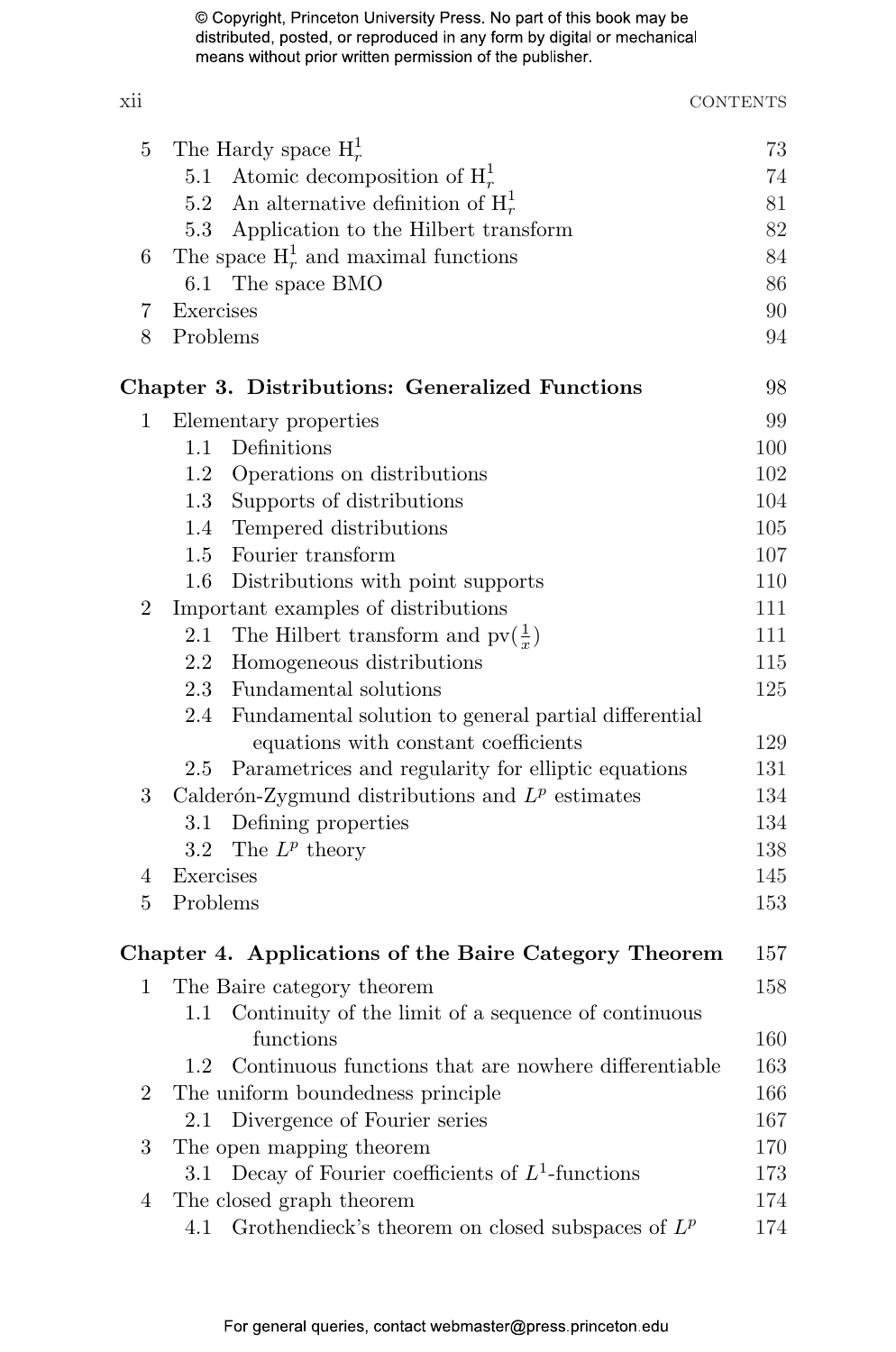## CONTENTS xiii 5 Besicovitch sets 176 6 Exercises 181 7 Problems 185 Chapter 5. Rudiments of Probability Theory 188 1 Bernoulli trials 189 1.1 Coin flips 189 1.2 The case  $N = \infty$  191 1.3 Behavior of  $S_N$  as  $N \to \infty$ , first results 194 1.4 Central limit theorem 195 1.5 Statement and proof of the theorem 197 1.6 Random series 199 1.7 Random Fourier series 202 1.8 Bernoulli trials 204 2 Sums of independent random variables 205 2.1 Law of large numbers and ergodic theorem 205 2.2 The role of martingales 208 2.3 The zero-one law 215 2.4 The central limit theorem 215 2.5 Random variables with values in  $\mathbb{R}^d$ 220 2.6 Random walks 222 3 Exercises 227 4 Problems 235 Chapter 6. An Introduction to Brownian Motion 238 1 The Framework 239 2 Technical Preliminaries 241 3 Construction of Brownian motion 246 4 Some further properties of Brownian motion 251 5 Stopping times and the strong Markov property 253 5.1 Stopping times and the Blumenthal zero-one law 254 5.2 The strong Markov property 258 5.3 Other forms of the strong Markov Property 260 6 Solution of the Dirichlet problem 264 7 Exercises 268 8 Problems 273 Chapter 7. A Glimpse into Several Complex Variables 276 1 Elementary properties 276 2 Hartogs' phenomenon: an example 280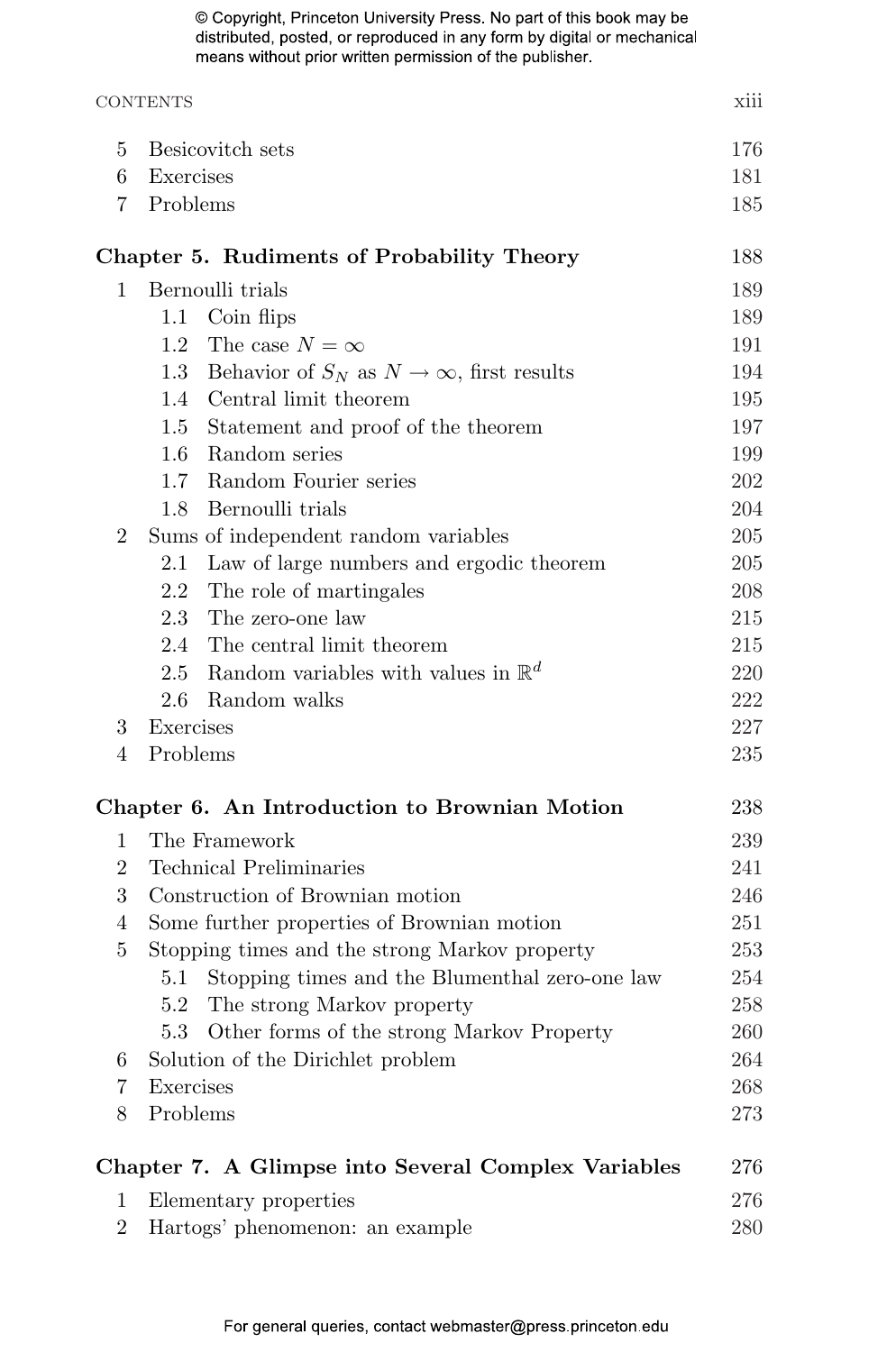### xiv CONTENTS 3 Hartogs' theorem: the inhomogeneous Cauchy-Riemann equations 283 4 A boundary version: the tangential Cauchy-Riemann equations 288 5 The Levi form 293 6 A maximum principle 296 7 Approximation and extension theorems 299 8 Appendix: The upper half-space 307 8.1 Hardy space 308 8.2 Cauchy integral 311 8.3 Non-solvability 313 9 Exercises 314 10 Problems 319 Chapter 8. Oscillatory Integrals in Fourier Analysis 321 1 An illustration 322 2 Oscillatory integrals 325 3 Fourier transform of surface-carried measures 332 4 Return to the averaging operator 337 5 Restriction theorems 343 5.1 Radial functions 343 5.2 The problem 345 5.3 The theorem 345 6 Application to some dispersion equations 348 6.1 The Schrödinger equation 348 6.2 Another dispersion equation 352 6.3 The non-homogeneous Schrödinger equation 355 6.4 A critical non-linear dispersion equation 359 7 A look back at the Radon transform 363 7.1 A variant of the Radon transform 363 7.2 Rotational curvature 365 7.3 Oscillatory integrals 367 7.4 Dyadic decomposition 370 7.5 Almost-orthogonal sums 373 7.6 Proof of Theorem 7.1 374 8 Counting lattice points 376 8.1 Averages of arithmetic functions 377 8.2 Poisson summation formula 379 8.3 Hyperbolic measure 384 8.4 Fourier transforms 389

8.5 A summation formula 392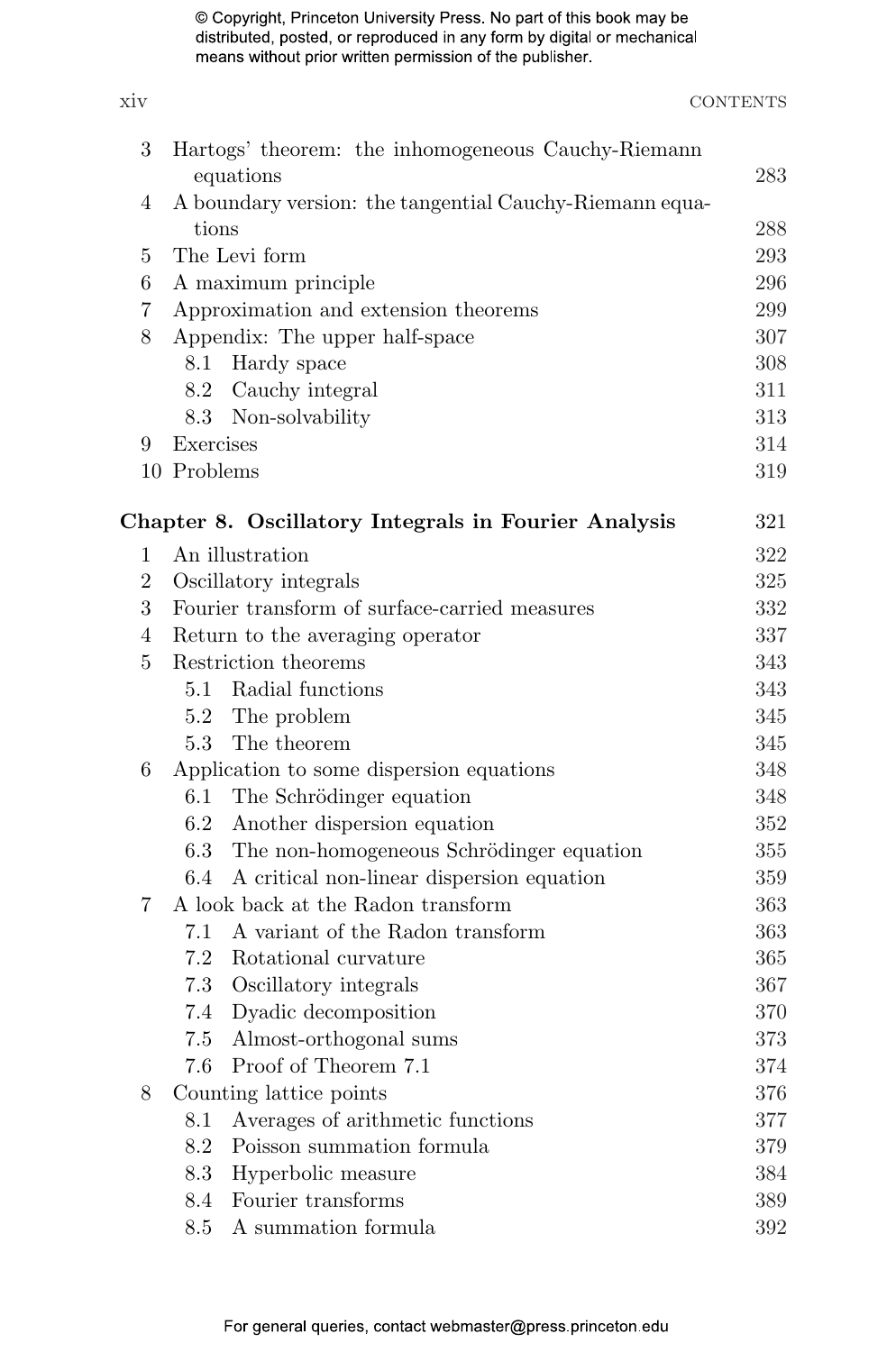| <b>CONTENTS</b>        | XV  |  |
|------------------------|-----|--|
| Exercises<br>9         | 398 |  |
| 10 Problems            | 405 |  |
| Notes and References   |     |  |
| <b>Bibliography</b>    | 413 |  |
| <b>Symbol Glossary</b> |     |  |
| Index                  | 419 |  |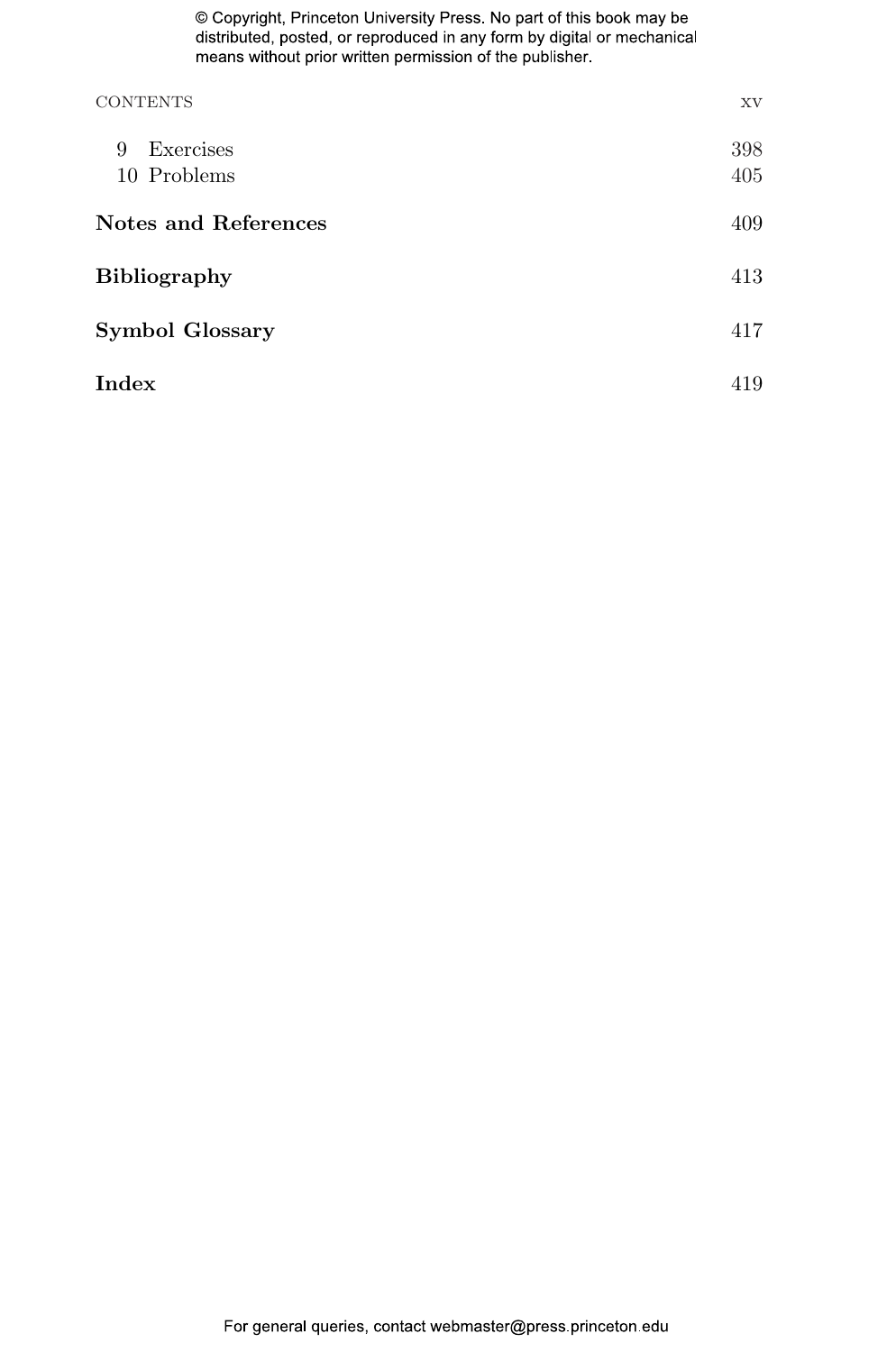# $1$   $L^p$  Spaces and Banach Spaces

In this work the assumption of quadratic integrability will be replaced by the integrability of  $|f(x)|^p$ . The analysis of these function classes will shed a particular light on the real and apparent advantages of the exponent 2; one can also expect that it will provide essential material for an axiomatic study of function spaces.

F. Riesz, 1910

At present I propose above all to gather results about linear operators defined in certain general spaces, notably those that will here be called *spaces of type*  $(B)$ ... S. Banach, 1932

Function spaces, in particular  $L^p$  spaces, play a central role in many questions in analysis. The special importance of  $L^p$  spaces may be said to derive from the fact that they offer a partial but useful generalization of the fundamental  $L^2$  space of square integrable functions.

In order of logical simplicity, the space  $L^1$  comes first since it occurs already in the description of functions integrable in the Lebesgue sense. Connected to it via duality is the  $L^{\infty}$  space of bounded functions, whose supremum norm carries over from the more familiar space of continuous functions. Of independent interest is the  $L^2$  space, whose origins are tied up with basic issues in Fourier analysis. The intermediate  $L^p$  spaces are in this sense an artifice, although of a most inspired and fortuitous kind. That this is the case will be illustrated by results in the next and succeeding chapters.

In this chapter we will concentrate on the basic structural facts about the  $L^p$  spaces. Here part of the theory, in particular the study of their linear functionals, is best formulated in the more general context of Banach spaces. An incidental benefit of this more abstract view-point is that it leads us to the surprising discovery of a finitely additive measure on all subsets, consistent with Lebesgue measure.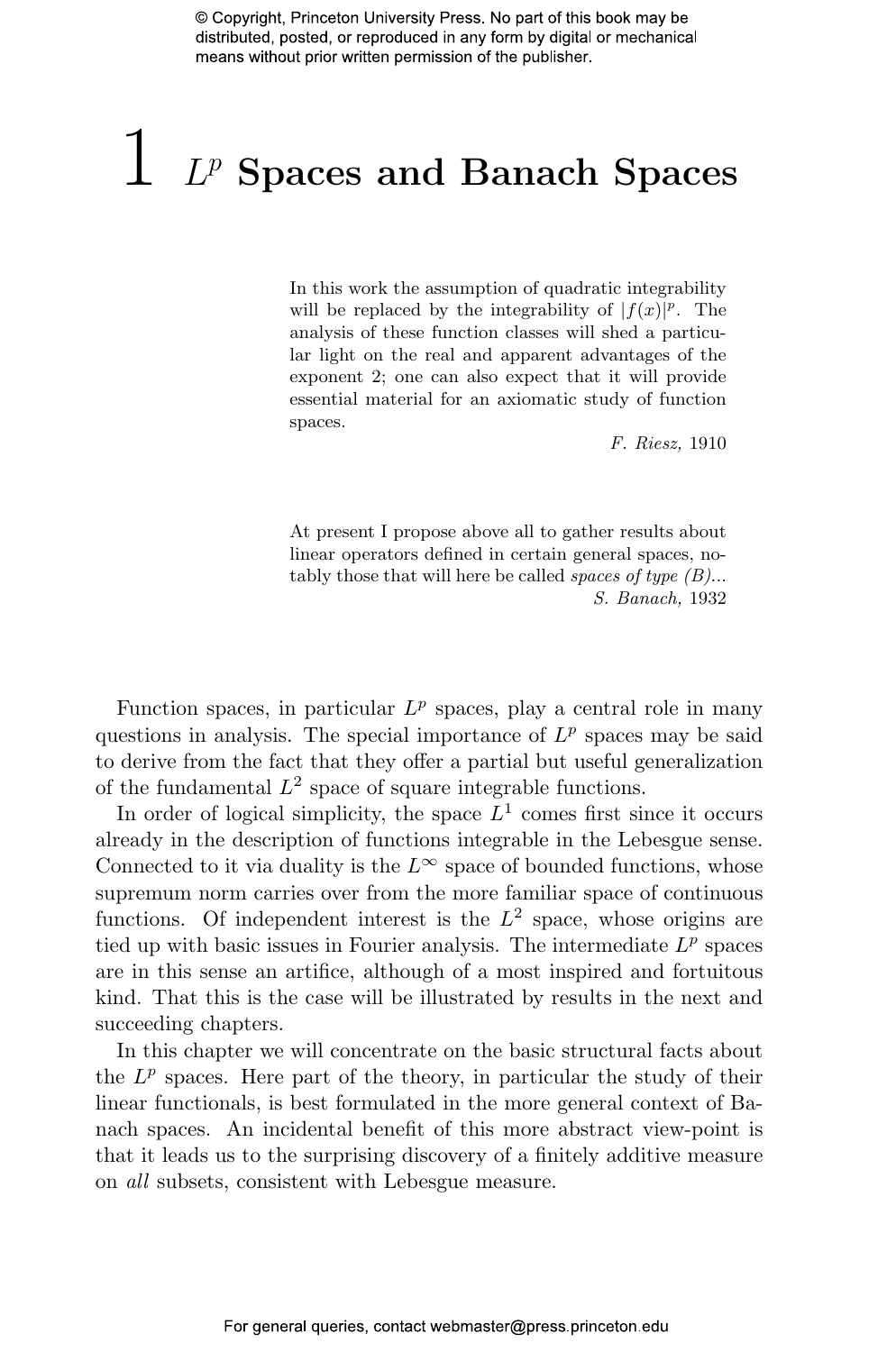$2$  Chapter 1.  $L^P$  SPACES AND BANACH SPACES

.

.

#### 1  $L^p$  spaces

Throughout this chapter  $(X, \mathcal{F}, \mu)$  denotes a  $\sigma$ -finite measure space: X denotes the underlying space,  $\mathcal F$  the  $\sigma$ -algebra of measurable sets, and  $\mu$ the measure. If  $1 \leq p < \infty$ , the space  $L^p(X, \mathcal{F}, \mu)$  consists of all complexvalued measurable functions on  $X$  that satisfy

(1) 
$$
\int_X |f(x)|^p d\mu(x) < \infty.
$$

To simplify the notation, we write  $L^p(X,\mu)$ , or  $L^p(X)$ , or simply  $L^p$ when the underlying measure space has been specified. Then, if  $f \in$  $L^p(X, \mathcal{F}, \mu)$  we define the  $L^p$  norm of f by

$$
||f||_{L^p(X,\mathcal{F},\mu)} = \left(\int_X |f(x)|^p \ d\mu(x)\right)^{1/p}
$$

We also abbreviate this to  $||f||_{L^p(X)}, ||f||_{L^p}$ , or  $||f||_p$ .

When  $p = 1$  the space  $L^1(X, \mathcal{F}, \mu)$  consists of all integrable functions on X, and we have shown in Chapter 6 of Book III, that  $L^1$  together with  $\|\cdot\|_{L^1}$  is a complete normed vector space. Also, the case  $p = 2$  warrants special attention: it is a Hilbert space.

We note here that we encounter the same technical point that we already discussed in Book III. The problem is that  $||f||_{L^p} = 0$  does not imply that  $f = 0$ , but merely  $f = 0$  almost everywhere (for the measure  $\mu$ ). Therefore, the precise definition of  $L^p$  requires introducing the equivalence relation, in which f and g are equivalent if  $f = g$  a.e. Then,  $L^p$ consists of all equivalence classes of functions which satisfy (1). However, in practice there is little risk of error by thinking of elements in  $L^p$  as functions rather than equivalence classes of functions.

The following are some common examples of  $L^p$  spaces.

(a) The case  $X = \mathbb{R}^d$  and  $\mu$  equals Lebesgue measure is often used in practice. There, we have

$$
||f||_{L^p} = \left(\int_{\mathbb{R}^d} |f(x)|^p \, dx\right)^{1/p}
$$

(b) Also, one can take  $X = \mathbb{Z}$ , and  $\mu$  equal to the counting measure. Then, we get the "discrete" version of the  $L^p$  spaces. Measurable functions are simply sequences  $f = \{a_n\}_{n \in \mathbb{Z}}$  of complex numbers,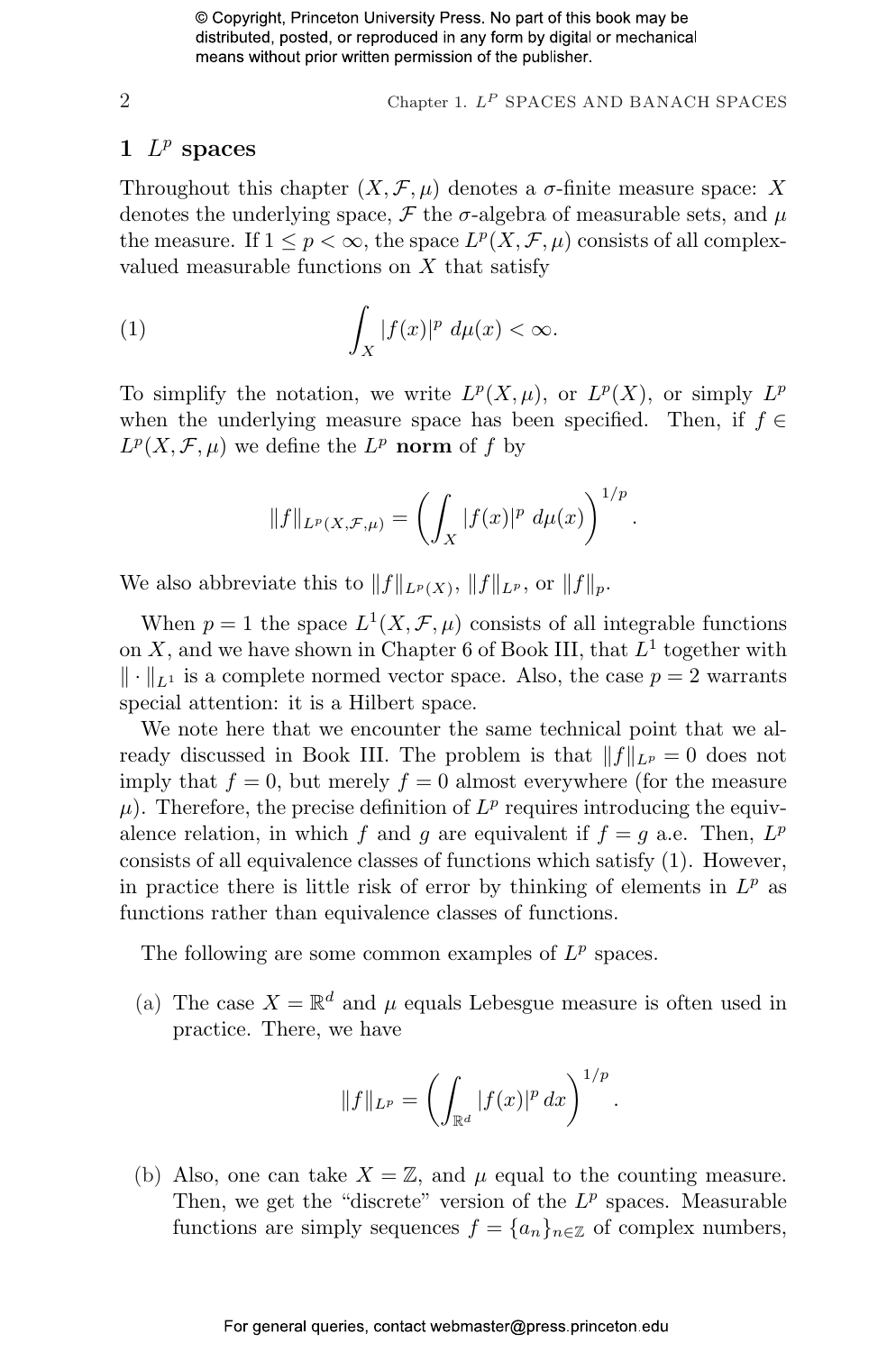1.  $L^p$  spaces 3

and

$$
||f||_{L^p} = \left(\sum_{n=-\infty}^{\infty} |a_n|^p\right)^{1/p}.
$$

When  $p = 2$ , we recover the familiar sequence space  $\ell^2(\mathbb{Z})$ .

The spaces  $L^p$  are examples of normed vector spaces. The basic property satisfied by the norm is the triangle inequality, which we shall prove shortly.

The range of p which is of interest in most applications is  $1 \leq p < \infty$ , and later also  $p = \infty$ . There are at least two reasons why we restrict our attention to these values of p: when  $0 < p < 1$ , the function  $\|\cdot\|_{L^p}$  does not satisfy the triangle inequality, and moreover, for such  $p$ , the space  $L^p$  has no non-trivial bounded linear functionals.<sup>1</sup> (See Exercise 2.)

When  $p = 1$  the norm  $\|\cdot\|_{L^1}$  satisfies the triangle inequality, and  $L^1$ is a complete normed vector space. When  $p = 2$ , this result continues to hold, although one needs the Cauchy-Schwarz inequality to prove it. In the same way, for  $1 \leq p \leq \infty$  the proof of the triangle inequality relies on a generalized version of the Cauchy-Schwarz inequality. This is Hölder's inequality, which is also the key in the duality of the  $L^p$  spaces, as we will see in Section 4.

#### 1.1 The Hölder and Minkowski inequalities

If the two exponents p and q satisfy  $1 \leq p, q \leq \infty$ , and the relation

$$
\frac{1}{p} + \frac{1}{q} = 1
$$

holds, we say that p and q are **conjugate** or **dual** exponents. Here, we use the convention  $1/\infty = 0$ . Later, we shall sometimes use p' to denote the conjugate exponent of p. Note that  $p = 2$  is self-dual, that is,  $p = q = 2$ ; also  $p = 1, \infty$  corresponds to  $q = \infty, 1$  respectively.

**Theorem 1.1 (Hölder)** Suppose  $1 < p < \infty$  and  $1 < q < \infty$  are conjugate exponents. If  $f \in L^p$  and  $g \in L^q$ , then  $fg \in L^1$  and

$$
||fg||_{L^1} \leq ||f||_{L^p} ||g||_{L^q}.
$$

**Note.** Once we have defined  $L^{\infty}$  (see Section 2) the corresponding inequality for the exponents 1 and  $\infty$  will be seen to be essentially trivial.

<sup>&</sup>lt;sup>1</sup>We will define what we mean by a bounded linear functional later in the chapter.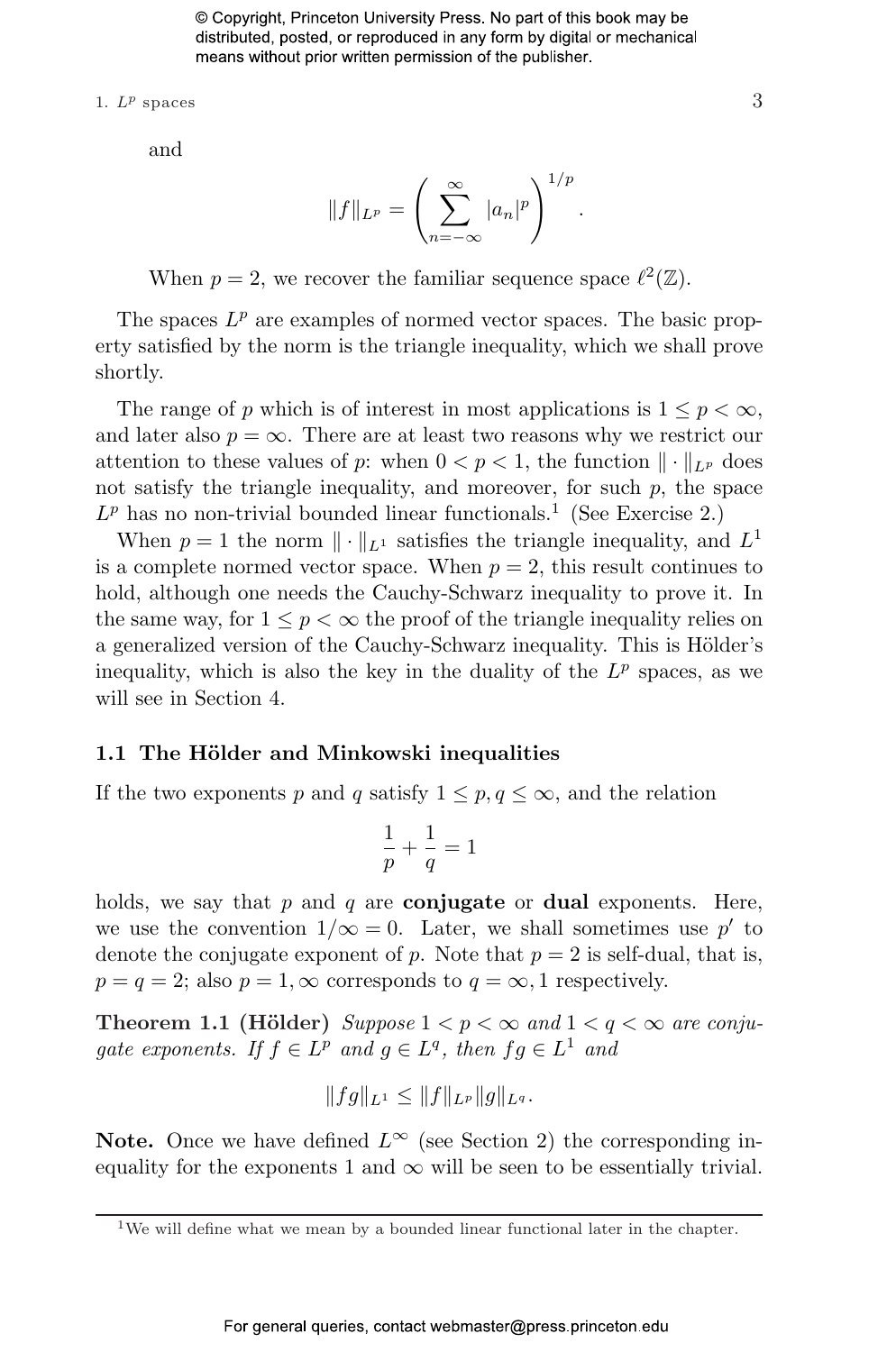$$
4
$$
 Chapter 1.  $L^P$  SPACES AND BANACH SPACES

The proof of the theorem relies on a simple generalized form of the arithmetic-geometric mean inequality: if  $A, B \geq 0$ , and  $0 \leq \theta \leq 1$ , then

(2) 
$$
A^{\theta} B^{1-\theta} \leq \theta A + (1-\theta)B.
$$

Note that when  $\theta = 1/2$ , the inequality (2) states the familiar fact that the geometric mean of two numbers is majorized by their arithmetic mean.

To establish (2), we observe first that we may assume  $B \neq 0$ , and replacing A by AB, we see that it suffices to prove that  $A^{\theta} \leq \theta A + (1 \theta$ ). If we let  $f(x) = x^{\theta} - \theta x - (1 - \theta)$ , then  $f'(x) = \theta(x^{\theta-1} - 1)$ . Thus  $f(x)$  increases when  $0 \le x \le 1$  and decreases when  $1 \le x$ , and we see that the continuous function f attains a maximum at  $x = 1$ , where  $f(1) = 0$ . Therefore  $f(A) \leq 0$ , as desired.

To prove Hölder's inequality we argue as follows. If either  $||f||_{L^p} = 0$ or  $||f||_{L^q} = 0$ , then  $fg = 0$  a.e. and the inequality is obviously verified. Therefore, we may assume that neither of these norms vanish, and after replacing f by  $f / ||f||_{L^p}$  and g by  $g / ||g||_{L^q}$ , we may further assume that  $||f||_{L^p} = ||g||_{L^q} = 1.$  We now need to prove that  $||fg||_{L^1} \leq 1.$ 

If we set  $A = |f(x)|^p$ ,  $B = |g(x)|^q$ , and  $\theta = 1/p$  so that  $1 - \theta = 1/q$ , then (2) gives

$$
|f(x)g(x)| \le \frac{1}{p}|f(x)|^p + \frac{1}{q}|g(x)|^q.
$$

Integrating this inequality yields  $||fg||_{L^1} \leq 1$ , and the proof of the Hölder inequality is complete.

For the case when the equality  $||fg||_{L^1} = ||f||_{L^p} ||g||_{L^q}$  holds, see Exercise 3.

We are now ready to prove the triangle inequality for the  $L^p$  norm.

Theorem 1.2 (Minkowski) If  $1 \leq p < \infty$  and  $f, g \in L^p$ , then  $f + g \in L^p$  $L^p$  and  $||f + g||_{L^p} \leq ||f||_{L^p} + ||g||_{L^p}$ .

*Proof.* The case  $p = 1$  is obtained by integrating  $|f(x) + g(x)| \le$  $|f(x)| + |g(x)|$ . When  $p > 1$ , we may begin by verifying that  $f + g \in L^p$ , when both  $f$  and  $g$  belong to  $L^p$ . Indeed,

$$
|f(x) + g(x)|^p \le 2^p(|f(x)|^p + |g(x)|^p),
$$

as can be seen by considering separately the cases  $|f(x)| \leq |g(x)|$  and  $|g(x)| \leq |f(x)|$ . Next we note that

$$
|f(x) + g(x)|^p \le |f(x)| |f(x) + g(x)|^{p-1} + |g(x)| |f(x) + g(x)|^{p-1}.
$$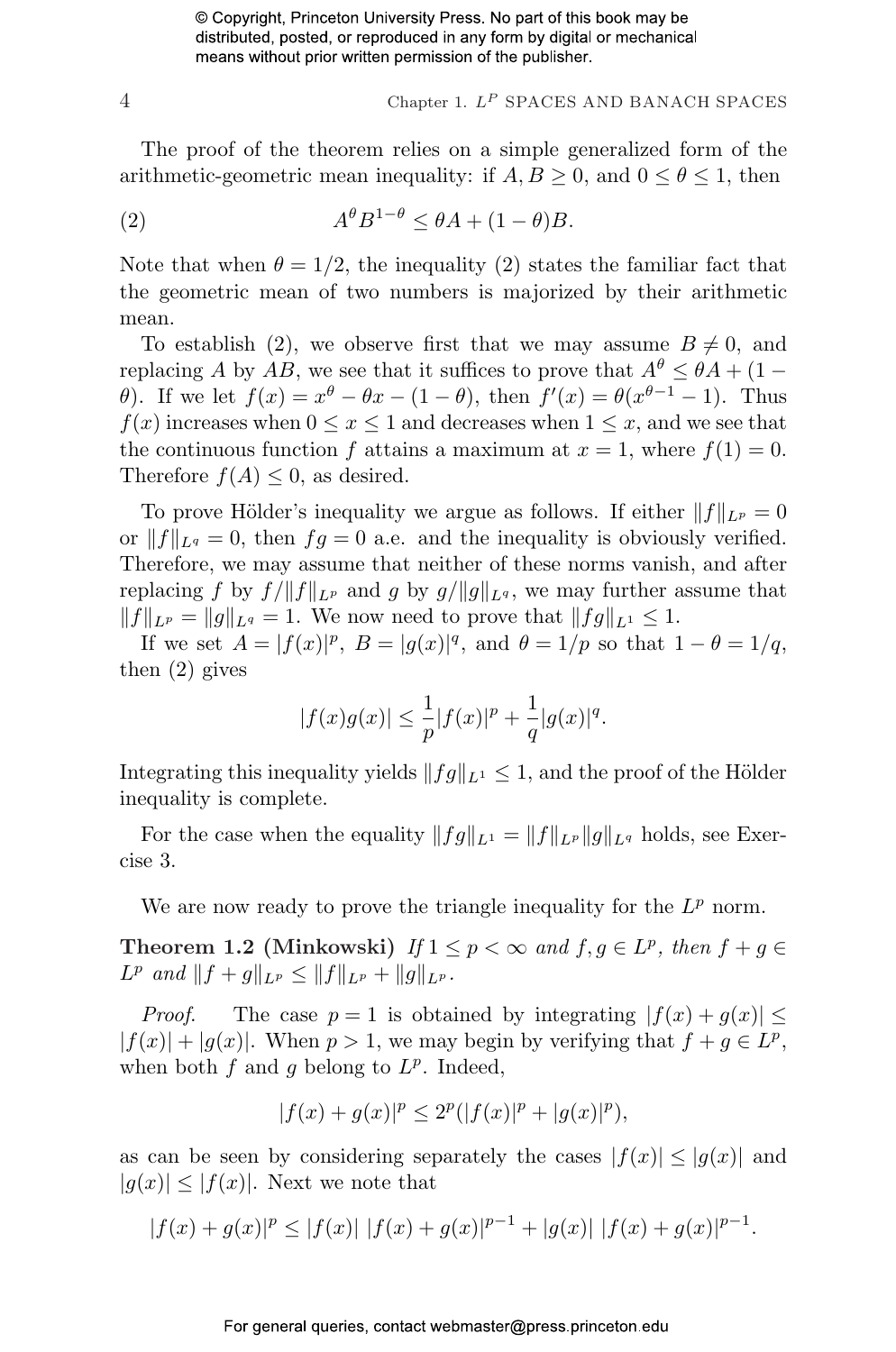1.  $L^p$  spaces 5

If q denotes the conjugate exponent of p, then  $(p-1)q = p$ , so we see that  $(f+g)^{p-1}$  belongs to  $L^q$ , and therefore Hölder's inequality applied to the two terms on the right-hand side of the above inequality gives

(3) 
$$
||f+g||_{L^p}^p \leq ||f||_{L^p} ||(f+g)^{p-1}||_{L^q} + ||g||_{L^p} ||(f+g)^{p-1}||_{L^q}.
$$

However, using once again  $(p-1)q = p$ , we get

$$
||(f+g)^{p-1}||_{L^q} = ||f+g||_{L^p}^{p/q}.
$$

From (3), since  $p - p/q = 1$ , and because we may suppose that  $|| f +$  $g\|_{L^p} > 0$ , we find

$$
||f+g||_{L^p} \leq ||f||_{L^p} + ||g||_{L^p},
$$

so the proof is finished.

#### 1.2 Completeness of  $L^p$

The triangle inequality makes  $L^p$  into a metric space with distance  $d(f,g) = ||f - g||_{L^p}$ . The basic analytic fact is that  $L^p$  is **complete** in the sense that every Cauchy sequence in the norm  $\|\cdot\|_{L^p}$  converges to an element in  $L^p$ .

Taking limits is a necessity in many problems, and the  $L^p$  spaces would be of little use if they were not complete. Fortunately, like  $L^1$  and  $L^2$ , the general  $L^p$  space does satisfy this desirable property.

**Theorem 1.3** The space  $L^p(X, \mathcal{F}, \mu)$  is complete in the norm  $\|\cdot\|_{L^p}$ .

*Proof.* The argument is essentially the same as for  $L^1$  (or  $L^2$ ); see Section 2, Chapter 2 and Section 1, Chapter 4 in Book III. Let  ${f_n}_{n=1}^{\infty}$ be a Cauchy sequence in  $L^p$ , and consider a subsequence  $\{f_{n_k}\}_{k=1}^\infty$  of  ${f_n}$  with the following property  $||f_{n_{k+1}} - f_{n_k}||_{L^p} \leq 2^{-k}$  for all  $k \geq 1$ . We now consider the series whose convergence will be seen below

$$
f(x) = f_{n_1}(x) + \sum_{k=1}^{\infty} (f_{n_{k+1}}(x) - f_{n_k}(x))
$$

and

$$
g(x) = |f_{n_1}(x)| + \sum_{k=1}^{\infty} |f_{n_{k+1}}(x) - f_{n_k}(x)|,
$$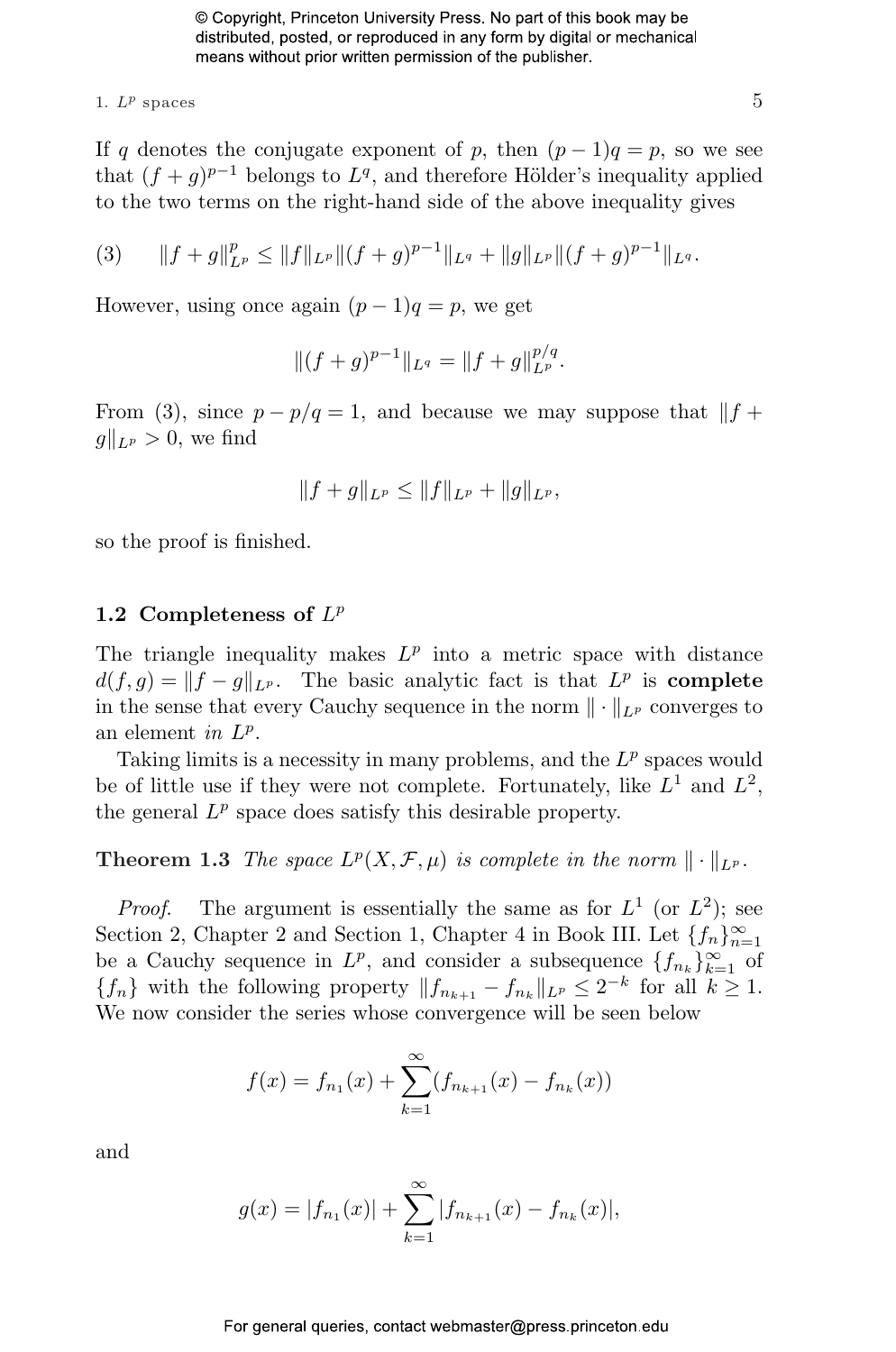$6$  Chapter 1.  $L^P$  SPACES AND BANACH SPACES

and the corresponding partial sums

$$
S_K(f)(x) = f_{n_1}(x) + \sum_{k=1}^K (f_{n_{k+1}}(x) - f_{n_k}(x))
$$

and

$$
S_K(g)(x) = |f_{n_1}(x)| + \sum_{k=1}^K |f_{n_{k+1}}(x) - f_{n_k}(x)|.
$$

The triangle inequality for  $L^p$  implies

$$
||S_K(g)||_{L^p} \le ||f_{n_1}||_{L^p} + \sum_{k=1}^K ||f_{n_{k+1}} - f_{n_k}||_{L^p}
$$
  

$$
\le ||f_{n_1}||_{L^p} + \sum_{k=1}^K 2^{-k}.
$$

Letting  $K$  tend to infinity, and applying the monotone convergence theo-Letting A tend to infinity, and applying the monotone convergence theorem proves that  $\int g^p < \infty$ , and therefore the series defining g, and hence the series defining f converges almost everywhere, and  $f \in L^p$ .

We now show that f is the desired limit of the sequence  $\{f_n\}$ . Since (by construction of the telescopic series) the  $(K-1)$ <sup>th</sup> partial sum of this series is precisely  $f_{n_K}$ , we find that

$$
f_{n_K}(x) \to f(x)
$$
 a.e. x.

To prove that  $f_{n_K} \to f$  in  $L^p$  as well, we first observe that

$$
|f(x) - S_K(f)(x)|^p \le [2 \max(|f(x)|, |S_K(f)(x)|)]^p
$$
  
\n
$$
\le 2^p |f(x)|^p + 2^p |S_K(f)(x)|^p
$$
  
\n
$$
\le 2^{p+1} |g(x)|^p,
$$

for all  $K$ . Then, we may apply the dominated convergence theorem to get  $||f_{n_K} - f||_{L^p} \to 0$  as K tends to infinity.

Finally, the last step of the proof consists of recalling that  $\{f_n\}$  is Cauchy. Given  $\epsilon > 0$ , there exists N so that for all  $n, m > N$  we have  $||f_n - f_m||_{L^p} < \epsilon/2$ . If  $n_K$  is chosen so that  $n_K > N$ , and  $||f_{n_K} - f||_{L^p} <$  $\epsilon/2$ , then the triangle inequality implies

$$
||f_n - f||_{L^p} \le ||f_n - f_{n_K}||_{L^p} + ||f_{n_K} - f||_{L^p} < \epsilon
$$

whenever  $n > N$ . This concludes the proof of the theorem.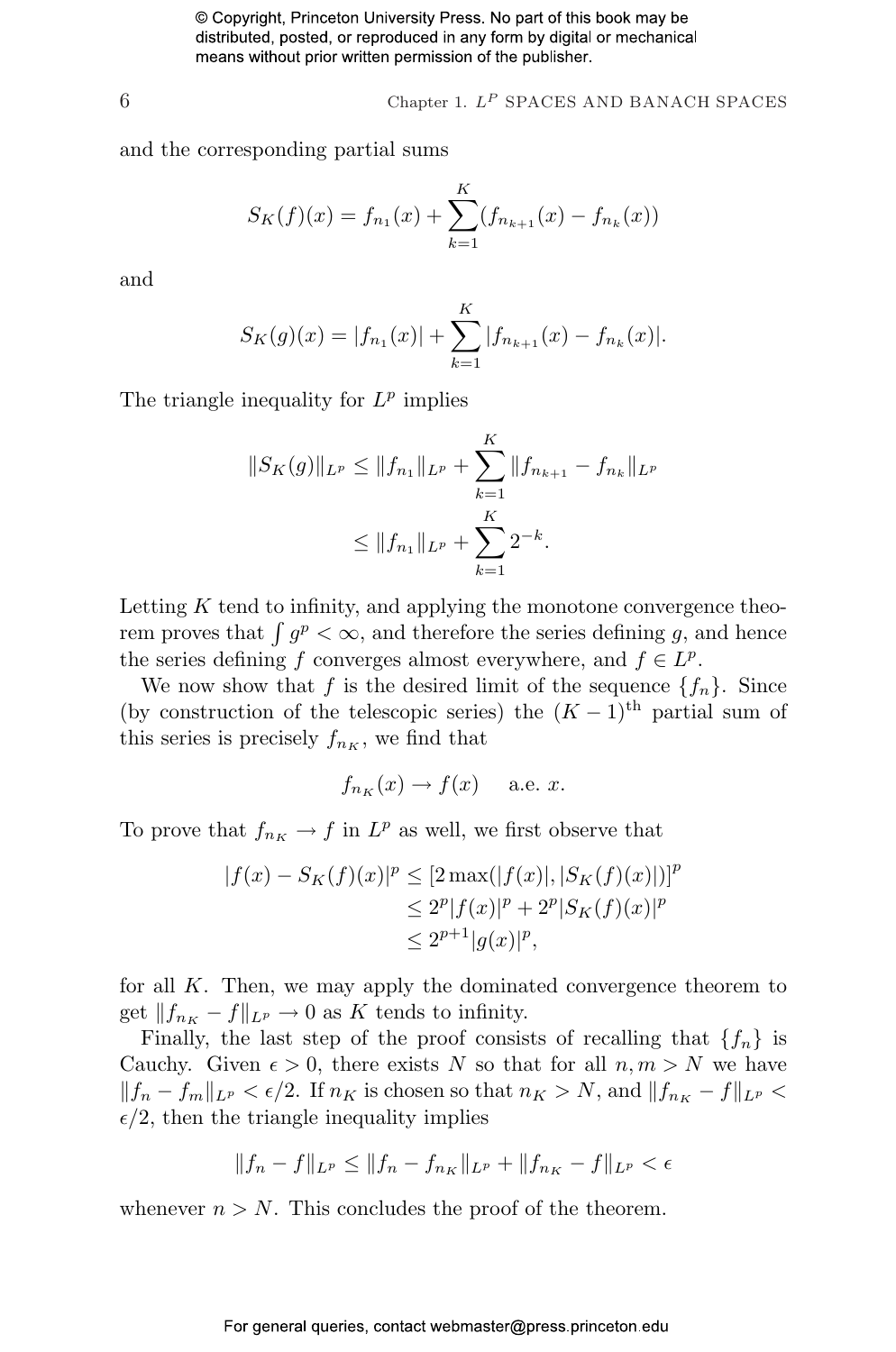2. The case  $p = \infty$  7

#### 1.3 Further remarks

We begin by looking at some possible inclusion relations between the various  $L^p$  spaces. The matter is simple if the underlying space has finite measure.

**Proposition 1.4** If X has finite positive measure, and  $p_0 \leq p_1$ , then  $L^{p_1}(X) \subset L^{p_0}(X)$  and

$$
\frac{1}{\mu(X)^{1/p_0}} \|f\|_{L^{p_0}} \leq \frac{1}{\mu(X)^{1/p_1}} \|f\|_{L^{p_1}}.
$$

We may assume that  $p_1 > p_0$ . Suppose  $f \in L^{p_1}$ , and set  $F = |f|^{p_0}$ ,  $G = 1$ ,  $p = p_1/p_0 > 1$ , and  $1/p + 1/q = 1$ , in Hölder's inequality applied to  $F$  and  $G$ . This yields

$$
||f||_{L^{p_0}}^{p_0} \le \left(\int |f|^{p_1}\right)^{p_0/p_1} \cdot \mu(X)^{1-p_0/p_1}.
$$

In particular, we find that  $||f||_{L^{p_0}} < \infty$ . Moreover, by taking the  $p_0^{\text{th}}$  root of both sides of the above equation, we find that the inequality in the proposition holds.

However, as is easily seen, such inclusion does not hold when  $X$  has infinite measure. (See Exercise 1). Yet, in an interesting special case the opposite inclusion does hold.

**Proposition 1.5** If  $X = \mathbb{Z}$  is equipped with counting measure, then the reverse inclusion holds, namely  $L^{p_0}(\mathbb{Z}) \subset L^{p_1}(\mathbb{Z})$  if  $p_0 \leq p_1$ . Moreover,  $||f||_{L^{p_1}} \leq ||f||_{L^{p_0}}.$ 

Indeed, if  $f = \{f(n)\}_{n \in \mathbb{Z}}$ , then  $\sum |f(n)|^{p_0} = ||f||_{L^{p_0}}^{p_0}$ , and  $\sup_n |f(n)| \le$  $||f||_{L^{p_0}}$ . However

$$
\sum |f(n)|^{p_1} = \sum |f(n)|^{p_0} |f(n)|^{p_1-p_0}
$$
  
\n
$$
\leq (\sup_n |f(n)|)^{p_1-p_0} \|f\|_{L^{p_0}}^{p_0}
$$
  
\n
$$
\leq \|f\|_{L^{p_0}}^{p_1}.
$$

Thus  $||f||_{L^{p_1}} \leq ||f||_{L^{p_0}}$ .

#### 2 The case  $p = \infty$

Finally, we also consider the limiting case  $p = \infty$ . The space  $L^{\infty}$  will be defined as all functions that are "essentially bounded" in the following sense. We take the space  $L^{\infty}(X,\mathcal{F},\mu)$  to consist of all (equivalence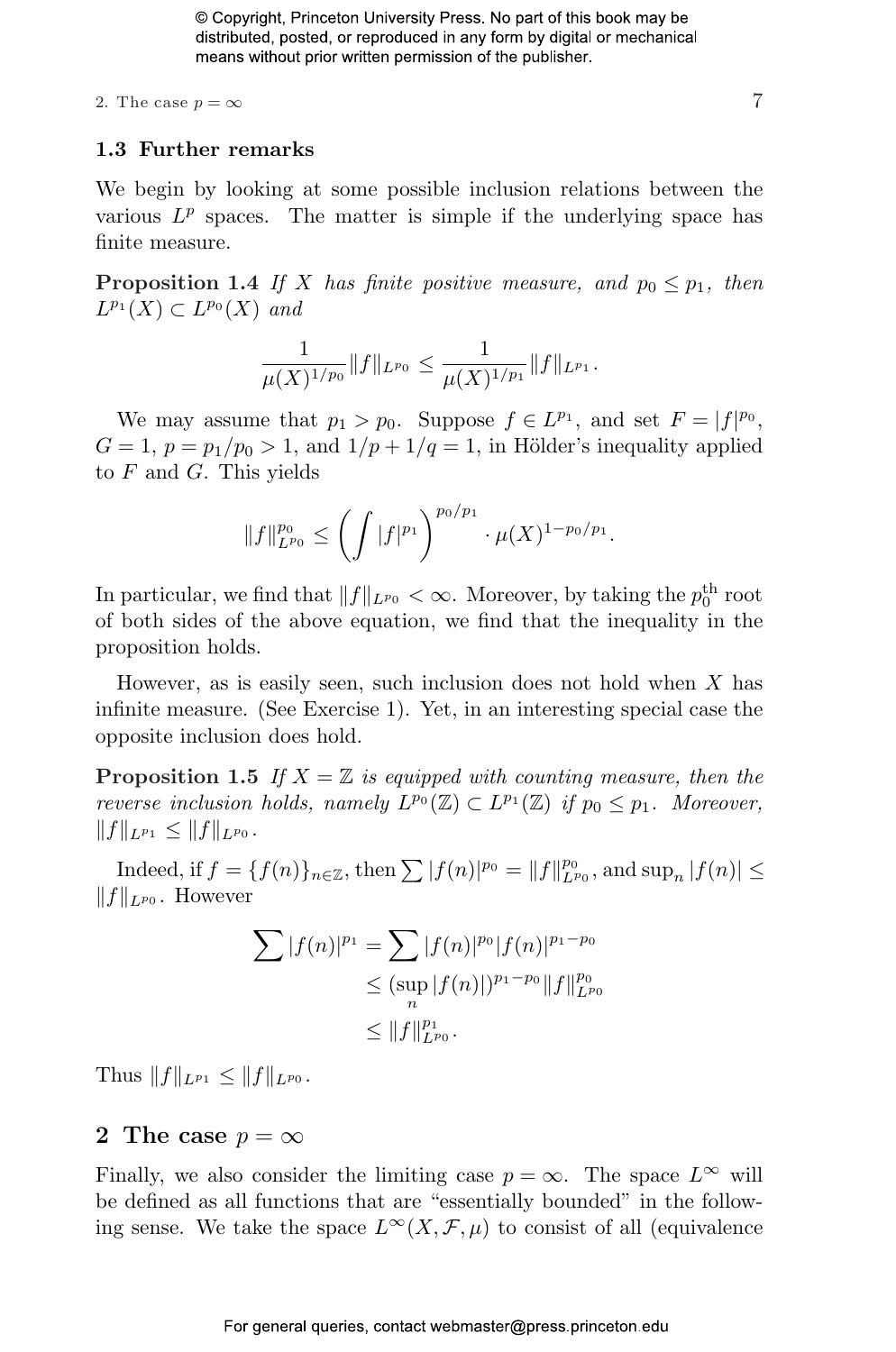8 Chapter 1.  $L^P$  SPACES AND BANACH SPACES

classes of) measurable functions on  $X$ , so that there exists a positive number  $0 < M < \infty$ , with

$$
|f(x)| \le M \quad \text{a.e. } x.
$$

Then, we define  $||f||_{L^{\infty}(X,\mathcal{F},\mu)}$  to be the infimum of all possible values M satisfying the above inequality. The quantity  $||f||_{L^{\infty}}$  is sometimes called the essential-supremum of  $f$ .

We note that with this definition, we have  $|f(x)| \leq ||f||_{L^{\infty}}$  for a.e. x. Indeed, if  $E = \{x : |f(x)| > ||f||_{L^{\infty}}\}$ , and  $E_n = \{x : |f(x)| > ||f||_{L^{\infty}} +$  $1/n$ , then we have  $\mu(E_n) = 0$ , and  $E = \bigcup E_n$ , hence  $\mu(E) = 0$ .

**Theorem 2.1** The vector space  $L^{\infty}$  equipped with  $\|\cdot\|_{L^{\infty}}$  is a complete vector space.

This assertion is easy to verify and is left to the reader. Moreover, Hölder's inequality continues to hold for values of  $p$  and  $q$  in the larger range  $1 \leq p, q \leq \infty$ , once we take  $p = 1$  and  $q = \infty$  as conjugate exponents, as we mentioned before.

The fact that  $L^{\infty}$  is a limiting case of  $L^p$  when p tends to  $\infty$  can be understood as follows.

**Proposition 2.2** Suppose  $f \in L^{\infty}$  is supported on a set of finite measure. Then  $f \in L^p$  for all  $p < \infty$ , and

$$
||f||_{L^p} \to ||f||_{L^{\infty}} \quad \text{as } p \to \infty.
$$

*Proof.* Let E be a measurable subset of X with  $\mu(E) < \infty$ , and so that f vanishes in the complement of E. If  $\mu(E) = 0$ , then  $||f||_{L^{\infty}} =$  $||f||_{L^p} = 0$  and there is nothing to prove. Otherwise

$$
||f||_{L^p} = \left(\int_E |f(x)|^p \ d\mu\right)^{1/p} \le \left(\int_E ||f||_{L^{\infty}}^p \ d\mu\right)^{1/p} \le ||f||_{L^{\infty}} \mu(E)^{1/p}.
$$

Since  $\mu(E)^{1/p} \to 1$  as  $p \to \infty$ , we find that  $\limsup_{p \to \infty} ||f||_{L^p} \le ||f||_{L^{\infty}}$ . On the other hand, given  $\epsilon > 0$ , we have

$$
\mu({x: |f(x)| \ge ||f||_{L^{\infty}} - \epsilon}) \ge \delta \quad \text{ for some } \delta > 0,
$$

hence

$$
\int_X |f|^p \, d\mu \ge \delta(\|f\|_{L^\infty} - \epsilon)^p.
$$

Therefore  $\liminf_{p\to\infty} ||f||_{L^p} \ge ||f||_{L^{\infty}} - \epsilon$ , and since  $\epsilon$  is arbitrary, we have  $\liminf_{p\to\infty} ||f||_{L^p} \ge ||f||_{L^{\infty}}$ . Hence the limit  $\lim_{p\to\infty} ||f||_{L^p}$  exists, and equals  $||f||_{L^{\infty}}$ .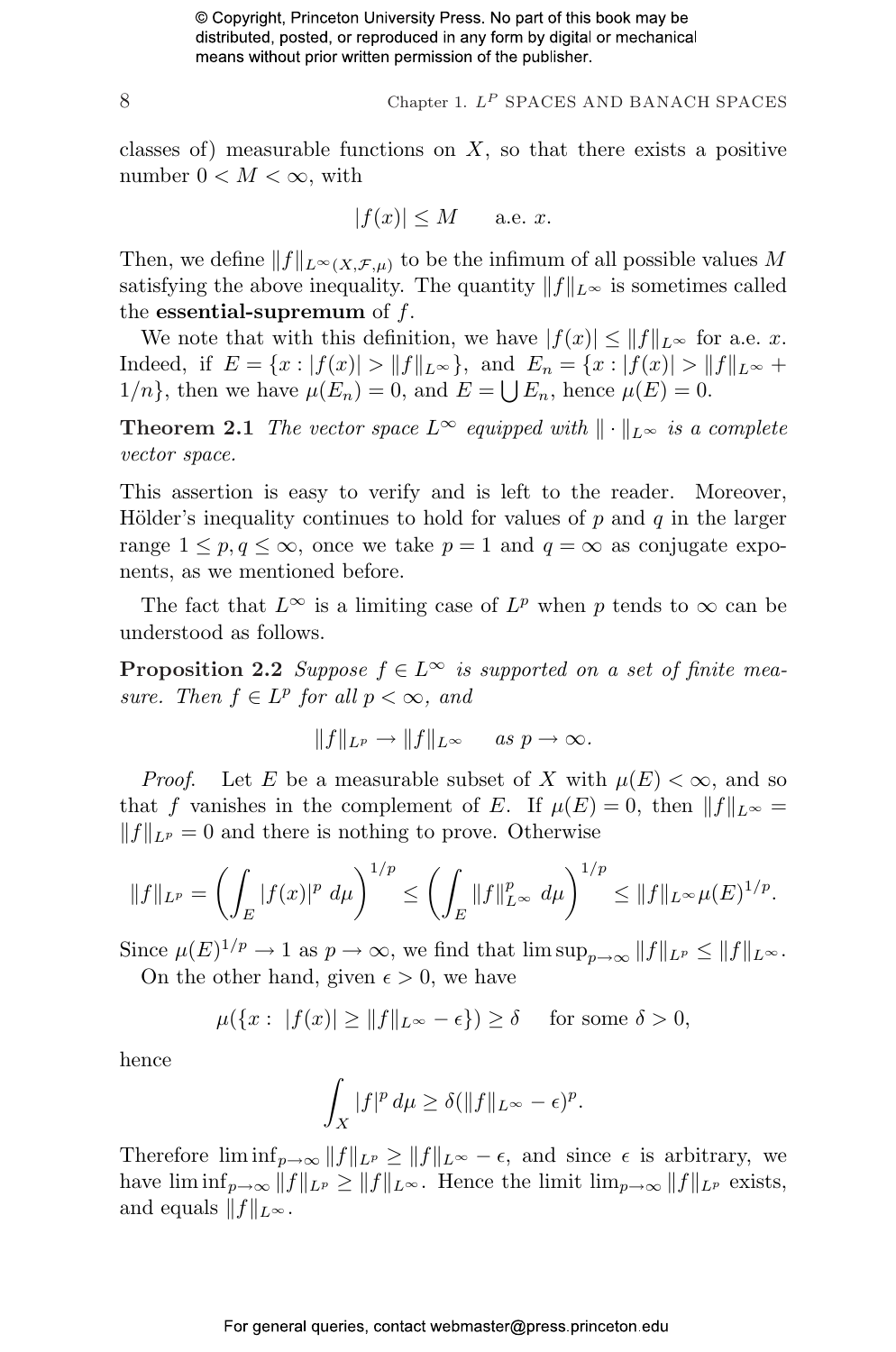3. Banach spaces  $\overline{9}$ 

#### 3 Banach spaces

We introduce here a general notion which encompasses the  $L^p$  spaces as specific examples.

First, a normed vector space consists of an underlying vector space V over a field of scalars (the real or complex numbers), together with a norm  $\|\cdot\| : V \to \mathbb{R}^+$  that satisfies:

- $||v|| = 0$  if and only if  $v = 0$ .
- $\|\alpha v\| = |\alpha| \|v\|$ , whenever  $\alpha$  is a scalar and  $v \in V$ .
- $||v + w|| \le ||v|| + ||w||$  for all  $v, w \in V$ .

The space V is said to be **complete** if whenever  $\{v_n\}$  is a Cauchy sequence in V, that is,  $||v_n - v_m|| \to 0$  as  $n, m \to \infty$ , then there exists a  $v \in V$  such that  $||v_n - v|| \to 0$  as  $n \to \infty$ .

A complete normed vector space is called a Banach space. Here again, we stress the importance of the fact that Cauchy sequences converge to a limit in the space itself, hence the space is "closed" under limiting operations.

#### 3.1 Examples

The real numbers R with the usual absolute value form an initial example of a Banach space. Other easy examples are  $\mathbb{R}^d$ , with the Euclidean norm, and more generally a Hilbert space with its norm given in terms of its inner product.

Several further relevant examples are as follows:

EXAMPLE 1. The family of  $L^p$  spaces with  $1 \leq p \leq \infty$  which we have just introduced are also important examples of Banach spaces (Theorem 1.3 and Theorem 2.1). Incidentally,  $L^2$  is the only Hilbert space in the family  $L^p$ , where  $1 \leq p \leq \infty$  (Exercise 25) and this in part accounts for the special flavor of the analysis carried out in  $L^2$  as opposed to  $L^1$  or more generally  $L^p$  for  $p \neq 2$ .

Finally, observe that since the triangle inequality fails in general when  $0 < p < 1, \| \cdot \|_{L^p}$  is not a norm on  $L^p$  for this range of p, hence it is not a Banach space.

EXAMPLE 2. Another example of a Banach space is  $C([0, 1])$ , or more generally  $C(X)$  with X a compact set in a metric space, as will be defined in Section 7. By definition,  $C(X)$  is the vector space of continuous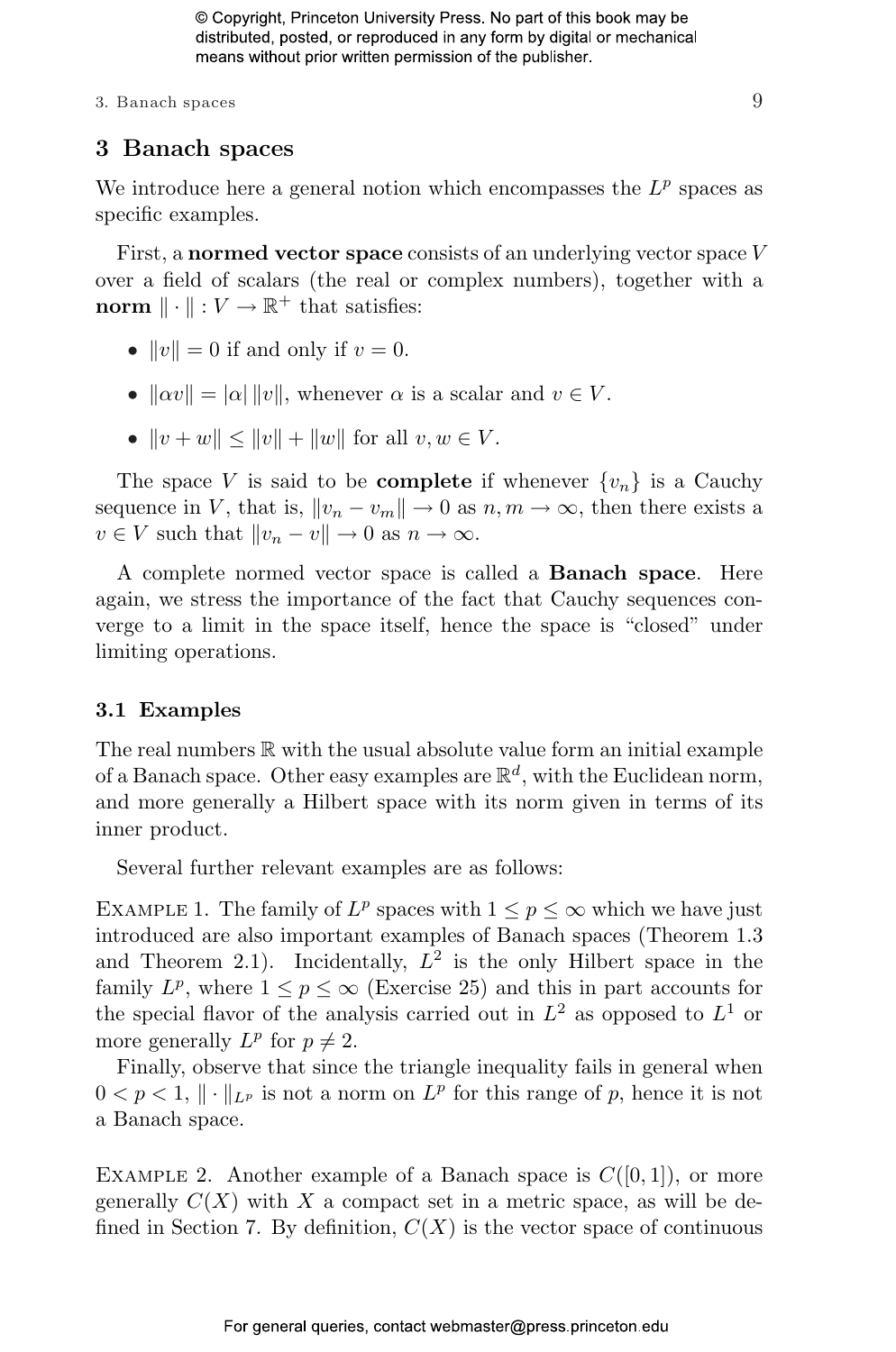10 Chapter 1.  $L^P$  SPACES AND BANACH SPACES

functions on X equipped with the sup-norm  $||f|| = \sup_{x \in X} |f(x)|$ . Completeness is guaranteed by the fact that the uniform limit of a sequence of continuous functions is also continuous.

EXAMPLE 3. Two further examples are important in various applications. The first is the space  $\Lambda^{\alpha}(\mathbb{R})$  of all bounded functions on  $\mathbb R$  which satisfy a Hölder (or Lipschitz) condition of exponent  $\alpha$  with  $0 < \alpha \leq 1$ , that is,

$$
\sup_{t_1 \neq t_2} \frac{|f(t_1) - f(t_2)|}{|t_1 - t_2|^{\alpha}} < \infty.
$$

Observe that  $f$  is then necessarily continuous; also the only interesting case is when  $\alpha \leq 1$ , since a function which satisfies a Hölder condition of exponent  $\alpha$  with  $\alpha > 1$  is constant.<sup>2</sup>

More generally, this space can be defined on  $\mathbb{R}^d$ ; it consists of continuous functions f equipped with the norm

$$
||f||_{\Lambda^{\alpha}(\mathbb{R}^d)} = \sup_{x \in \mathbb{R}^d} |f(x)| + \sup_{x \neq y} \frac{|f(x) - f(y)|}{|x - y|^{\alpha}}.
$$

With this norm,  $\Lambda^{\alpha}(\mathbb{R}^d)$  is a Banach space (see also Exercise 29).

EXAMPLE 4. A function  $f \in L^p(\mathbb{R}^d)$  is said to have weak derivatives in  $L^p$  up to order k, if for every multi-index  $\alpha = (\alpha_1, \dots, \alpha_d)$  with  $|\alpha| =$  $\alpha_1 + \cdots + \alpha_d \leq k$ , there is a  $g_\alpha \in L^p$  with

(4) 
$$
\int_{\mathbb{R}^d} g_\alpha(x) \varphi(x) dx = (-1)^{|\alpha|} \int_{\mathbb{R}^d} f(x) \partial_x^{\alpha} \varphi(x) dx
$$

for all smooth functions  $\varphi$  that have compact support in  $\mathbb{R}^d$ . Here, we use the multi-index notation

$$
\partial_x^{\alpha} = \left(\frac{\partial}{\partial x}\right)^{\alpha} = \left(\frac{\partial}{\partial x_1}\right)^{\alpha_1} \cdots \left(\frac{\partial}{\partial x_d}\right)^{\alpha_d}.
$$

Clearly, the functions  $g_{\alpha}$  (when they exist) are unique, and we also write  $\partial_x^{\alpha} f = g_{\alpha}$ . This definition arises from the relationship (4) which holds whenever f is itself smooth, and g equals the usual derivative  $\partial_x^{\alpha} f$ , as follows from an integration by parts (see also Section 3.1, Chapter 5 in Book III).

<sup>2</sup>We have already encountered this space in Book I, Chapter 2 and Book III, Chapter 7.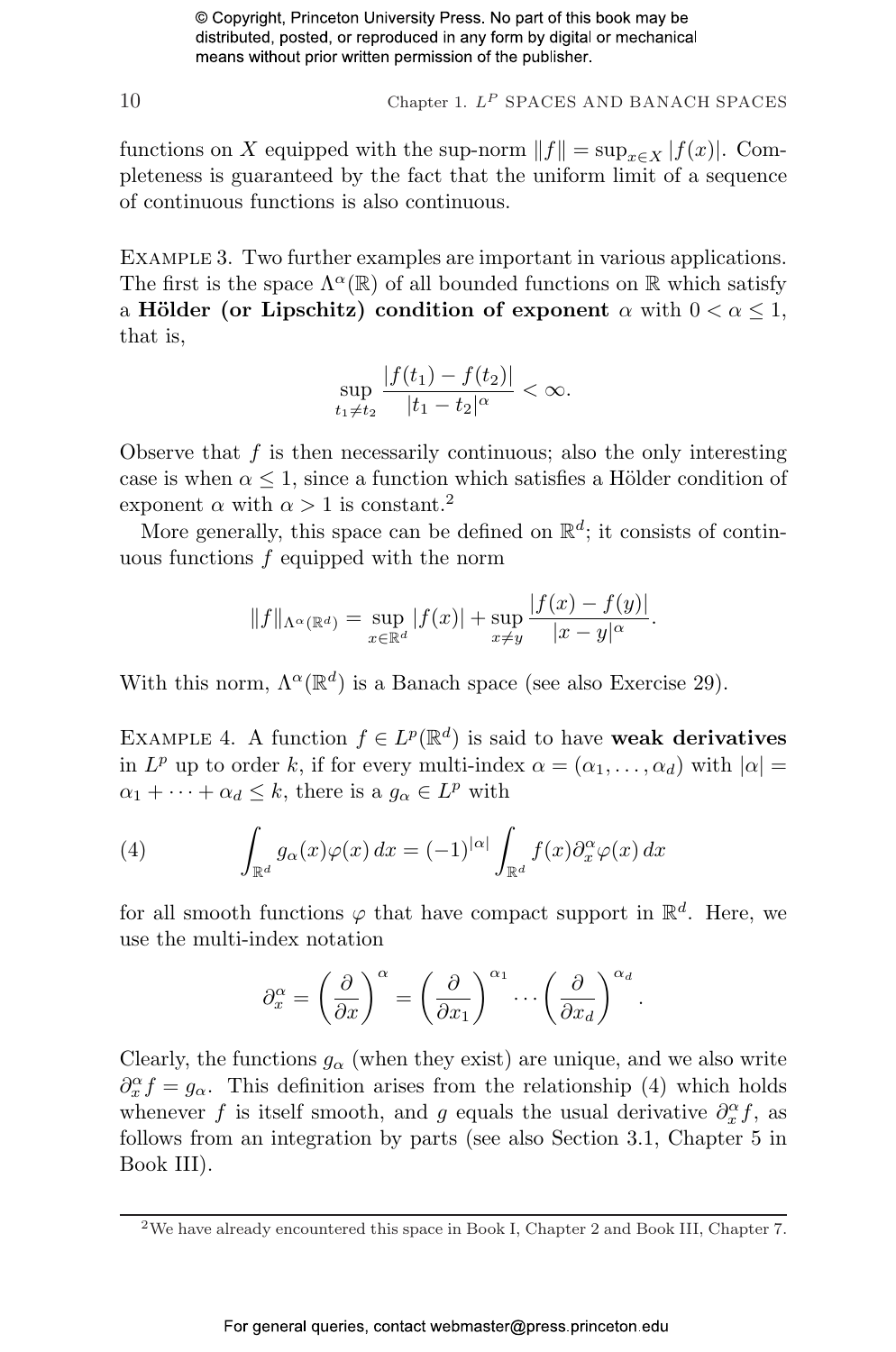#### 3. Banach spaces  $11$

The space  $L_k^p$  $_k^p(\mathbb{R}^d)$  is the subspace of  $L^p(\mathbb{R}^d)$  of all functions that have weak derivatives up to order  $k$ . (The concept of weak derivatives will reappear in Chapter 3 in the setting of derivatives in the sense of distributions.) This space is usually referred to as a **Sobolev space**. A norm that turns  $L_k^p$  $_{k}^{p}(\mathbb{R}^{d})$  into a Banach space is

$$
||f||_{L^p_k(\mathbb{R}^d)} = \sum_{|\alpha| \leq k} ||\partial_x^{\alpha} f||_{L^p(\mathbb{R}^d)}.
$$

EXAMPLE 5. In the case  $p = 2$ , we note in the above example that an  $L^2$  function f belongs to  $\hat{L}_k^2(\mathbb{R}^d)$  if and only if  $(1+|\xi|^2)^{k/2} \hat{f}(\xi)$  belongs to  $L^2$ , and that  $||(1+|\xi|^2)^{k/2}\hat{f}(\xi)||_{L^2}$  is a Hilbert space norm equivalent to  $||f||_{L^2_k(\mathbb{R}^d)}$ .

Therefore, if k is any positive number, it is natural to define  $L_k^2$  as those functions f in  $L^2$  for which  $(1 + |\xi|^2)^{k/2} \hat{f}(\xi)$  belongs to  $L^2$ , and we can equip  $L_k^2$  with the norm  $||f||_{L_k^2(\mathbb{R}^d)} = ||(1 + |\xi|^2)^{k/2} \tilde{f}(\xi)||_{L^2}$ .

#### 3.2 Linear functionals and the dual of a Banach space

For the sake of simplicity, we restrict ourselves in this and the following two sections to Banach spaces over R; the reader will find in Section 6 the slight modifications necessary to extend the results to Banach spaces over C.

Suppose that  $\beta$  is a Banach space over R equipped with a norm  $\|\cdot\|$ . A **linear functional** is a linear mapping  $\ell$  from  $\mathcal{B}$  to  $\mathbb{R}$ , that is,  $\ell : \mathcal{B} \to \mathbb{R}$ , which satisfies

 $\ell(\alpha f + \beta g) = \alpha \ell(f) + \beta \ell(g), \quad \text{ for all } \alpha, \beta \in \mathbb{R}, \text{ and } f, g \in \mathcal{B}.$ 

A linear functional  $\ell$  is **continuous** if given  $\epsilon > 0$  there exists  $\delta > 0$  so that  $|\ell(f) - \ell(g)| \leq \epsilon$  whenever  $||f - g|| \leq \delta$ . Also we say that a linear functional is **bounded** if there is  $M > 0$  with  $|\ell(f)| \leq M||f||$  for all  $f \in$ B. The linearity of  $\ell$  shows that these two notions are in fact equivalent.

Proposition 3.1 A linear functional on a Banach space is continuous, if and only if it is bounded.

*Proof.* The key is to observe that  $\ell$  is continuous if and only if  $\ell$  is continuous at the origin.

Indeed, if  $\ell$  is continuous, we choose  $\epsilon = 1$  and  $q = 0$  in the above definition so that  $|\ell(f)| \leq 1$  whenever  $||f|| \leq \delta$ , for some  $\delta > 0$ . Hence,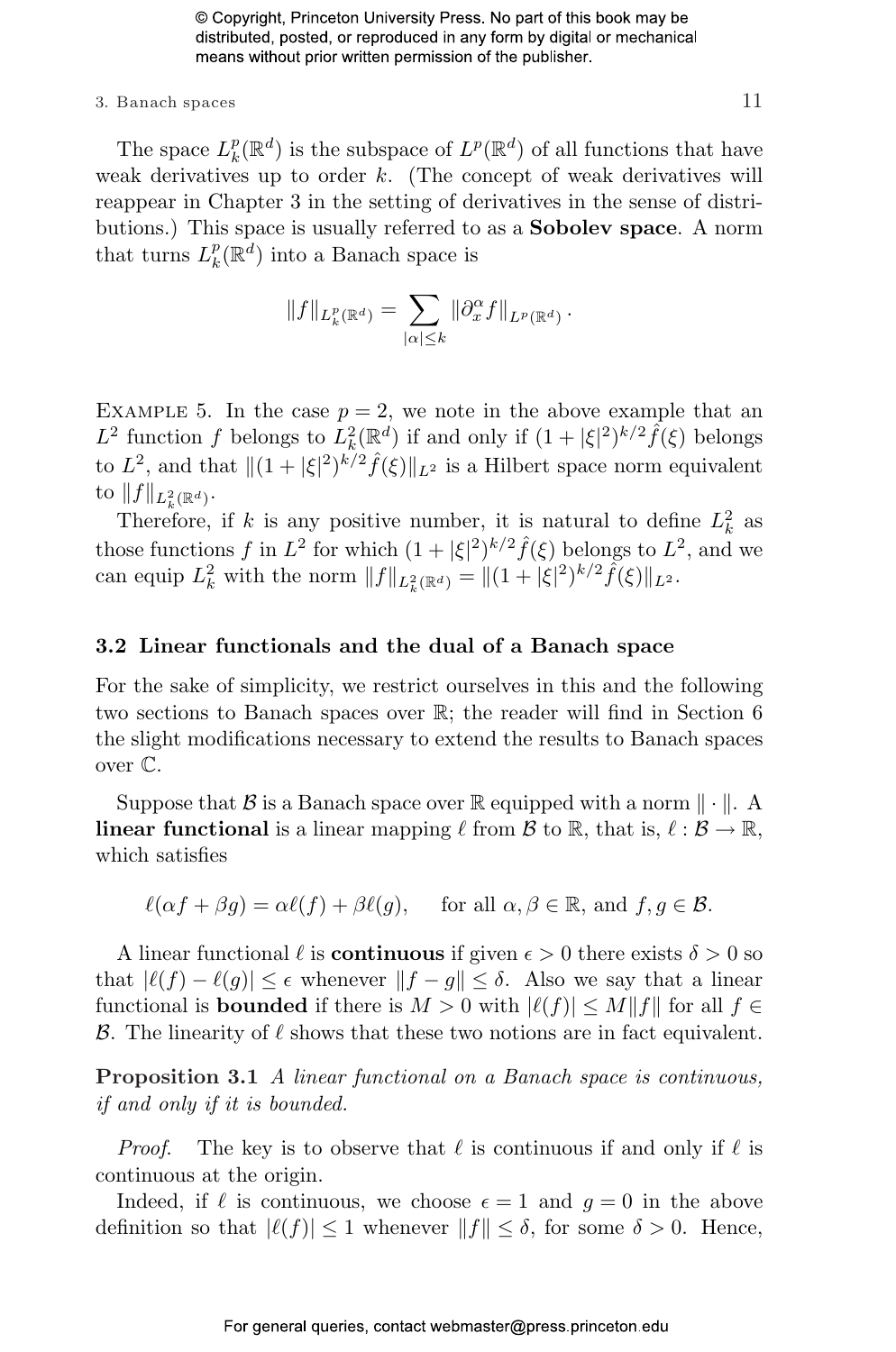$$
12
$$
 Chapter 1.  $L^P$  SPACES AND BANACH SPACES

given any non-zero h, an element of  $\mathcal{B}$ , we see that  $\delta h / ||h||$  has norm equal to  $\delta$ , and hence  $|\ell(\delta h/\Vert h\Vert)| \leq 1$ . Thus  $|\ell(h)| \leq M\Vert h\Vert$  with  $M = 1/\delta$ .

Conversely, if  $\ell$  is bounded it is clearly continuous at the origin, hence continuous.

The significance of continuous linear functionals in terms of closed hyperplanes in  $\beta$  is a noteworthy geometric point to which we return later on. Now we take up analytic aspects of linear functionals.

The set of all continuous linear functionals over  $\beta$  is a vector space since we may add linear functionals and multiply them by scalars:

$$
(\ell_1 + \ell_2)(f) = \ell_1(f) + \ell_2(f) \quad \text{and} \quad (\alpha \ell)(f) = \alpha \ell(f).
$$

This vector space may be equipped with a norm as follows. The **norm**  $\|\ell\|$  of a continuous linear functional  $\ell$  is the infimum of all values M for which  $|\ell(f)| \leq M||f||$  for all  $f \in \mathcal{B}$ . From this definition and the linearity of  $\ell$  it is clear that

$$
\|\ell\| = \sup_{\|f\| \le 1} |\ell(f)| = \sup_{\|f\| = 1} |\ell(f)| = \sup_{f \ne 0} \frac{|\ell(f)|}{\|f\|}.
$$

The vector space of all continuous linear functionals on  $\beta$  equipped with  $\|\cdot\|$  is called the **dual space** of  $\mathcal{B}$ , and is denoted by  $\mathcal{B}^*$ .

Theorem 3.2 The vector space  $\mathcal{B}^*$  is a Banach space.

*Proof.* It is clear that  $\|\cdot\|$  defines a norm, so we only check that  $\mathcal{B}^*$  is complete. Suppose that  $\{\ell_n\}$  is a Cauchy sequence in  $\mathcal{B}^*$ . Then, for each  $f \in \mathcal{B}$ , the sequence  $\{\ell_n(f)\}\$ is Cauchy, hence converges to a limit, which we denote by  $\ell(f)$ . Clearly, the mapping  $\ell : f \mapsto \ell(f)$  is linear. If M is so that  $\|\ell_n\| \leq M$  for all n, we see that

$$
|\ell(f)| \le |(\ell - \ell_n)(f)| + |\ell_n(f)| \le |(\ell - \ell_n)(f)| + M\|f\|,
$$

so that in the limit as  $n \to \infty$ , we find  $|\ell(f)| \leq M||f||$  for all  $f \in \mathcal{B}$ . Thus  $\ell$  is bounded. Finally, we must show that  $\ell_n$  converges to  $\ell$  in  $\mathcal{B}^*$ . Given  $\epsilon > 0$  choose N so that  $\|\ell_n - \ell_m\| < \epsilon/2$  for all  $n, m > N$ . Then, if  $n > N$ , we see that for all  $m > N$  and any f

$$
|(\ell - \ell_n)(f)| \le |(\ell - \ell_m)(f)| + |(\ell_m - \ell_n)(f)| \le |(\ell - \ell_m)(f)| + \frac{\epsilon}{2}||f||.
$$

We can also choose m so large (and dependent on  $f$ ) so that we also have  $|(\ell - \ell_m)(f)| \leq \epsilon ||f||/2$ . In the end, we find that for  $n > N$ ,

$$
|(\ell - \ell_n)(f)| \le \epsilon ||f||.
$$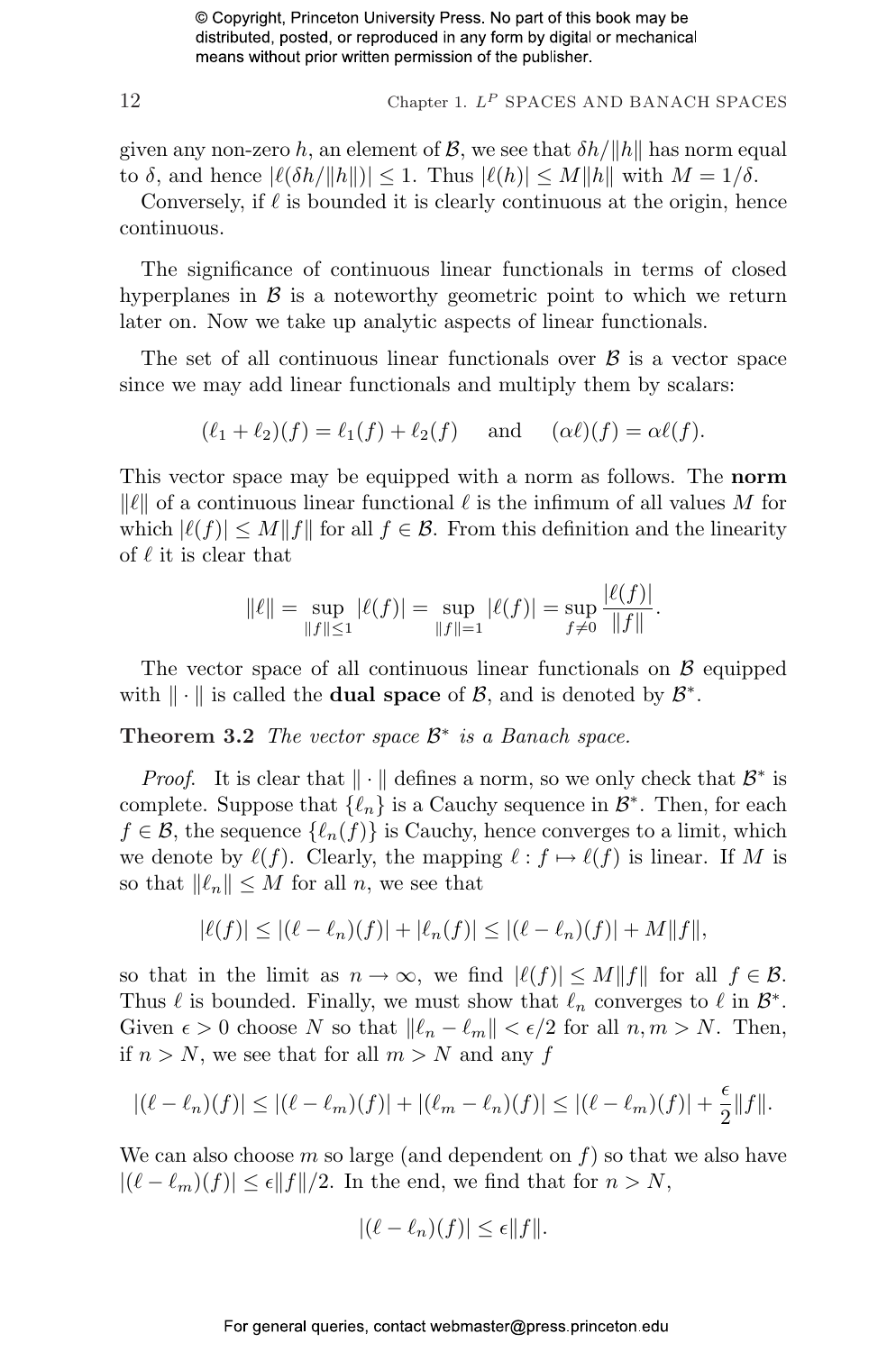4. The dual space of  $L^p$  when  $1 \leq p < \infty$  13

This proves that  $\|\ell - \ell_n\| \to 0$ , as desired.

In general, given a Banach space  $\mathcal{B}$ , it is interesting and very useful to be able to describe its dual  $\mathcal{B}^*$ . This problem has an essentially complete answer in the case of the  $L^p$  spaces introduced before.

#### 4 The dual space of  $L^p$  when  $1 \leq p < \infty$

Suppose that  $1 \leq p \leq \infty$  and q is the conjugate exponent of p, that is,  $1/p + 1/q = 1$ . The key observation to make is the following: Hölder's inequality shows that every function  $g \in L^q$  gives rise to a bounded linear functional on  $L^p$  by

(5) 
$$
\ell(f) = \int_X f(x)g(x) d\mu(x),
$$

and that  $\|\ell\| \le \|q \|_{L^q}$ . Therefore, if we associate g to  $\ell$  above, then we find that  $L^q \subset (L^p)^*$  when  $1 \leq p \leq \infty$ . The main result in this section is to prove that when  $1 \leq p < \infty$ , every linear functional on  $L^p$  is of the form (5) for some  $g \in L^q$ . This implies that  $(L^p)^* = L^q$  whenever  $1 \leq p \leq \infty$ . We remark that this result is in general not true when  $p = \infty$ ; the dual of  $L^{\infty}$  contains  $L^{1}$ , but it is larger. (See the end of Section 5.3 below.)

**Theorem 4.1** Suppose  $1 \leq p < \infty$ , and  $1/p + 1/q = 1$ . Then, with  $\beta =$  $L^p$  we have

$$
\mathcal{B}^* = L^q,
$$

in the following sense: For every bounded linear functional  $\ell$  on  $L^p$  there is a unique  $g \in L^q$  so that

$$
\ell(f) = \int_X f(x)g(x) \, d\mu(x), \quad \text{ for all } f \in L^p.
$$

Moreover,  $\|\ell\|_{\mathcal{B}^*} = \|q\|_{L^q}$ .

This theorem justifies the terminology whereby  $q$  is usually called the dual exponent of p.

The proof of the theorem is based on two ideas. The first, as already seen, is Hölder's inequality; to which a converse is also needed. The second is the fact that a linear functional  $\ell$  on  $L^p$ ,  $1 \leq p < \infty$ , leads naturally to a (signed) measure  $\nu$ . Because of the continuity of  $\ell$  the measure  $\nu$  is absolutely continuous with respect to the underlying measure  $\mu$ , and our desired function g is then the density function of  $\nu$  in terms of  $\mu$ .

We begin with: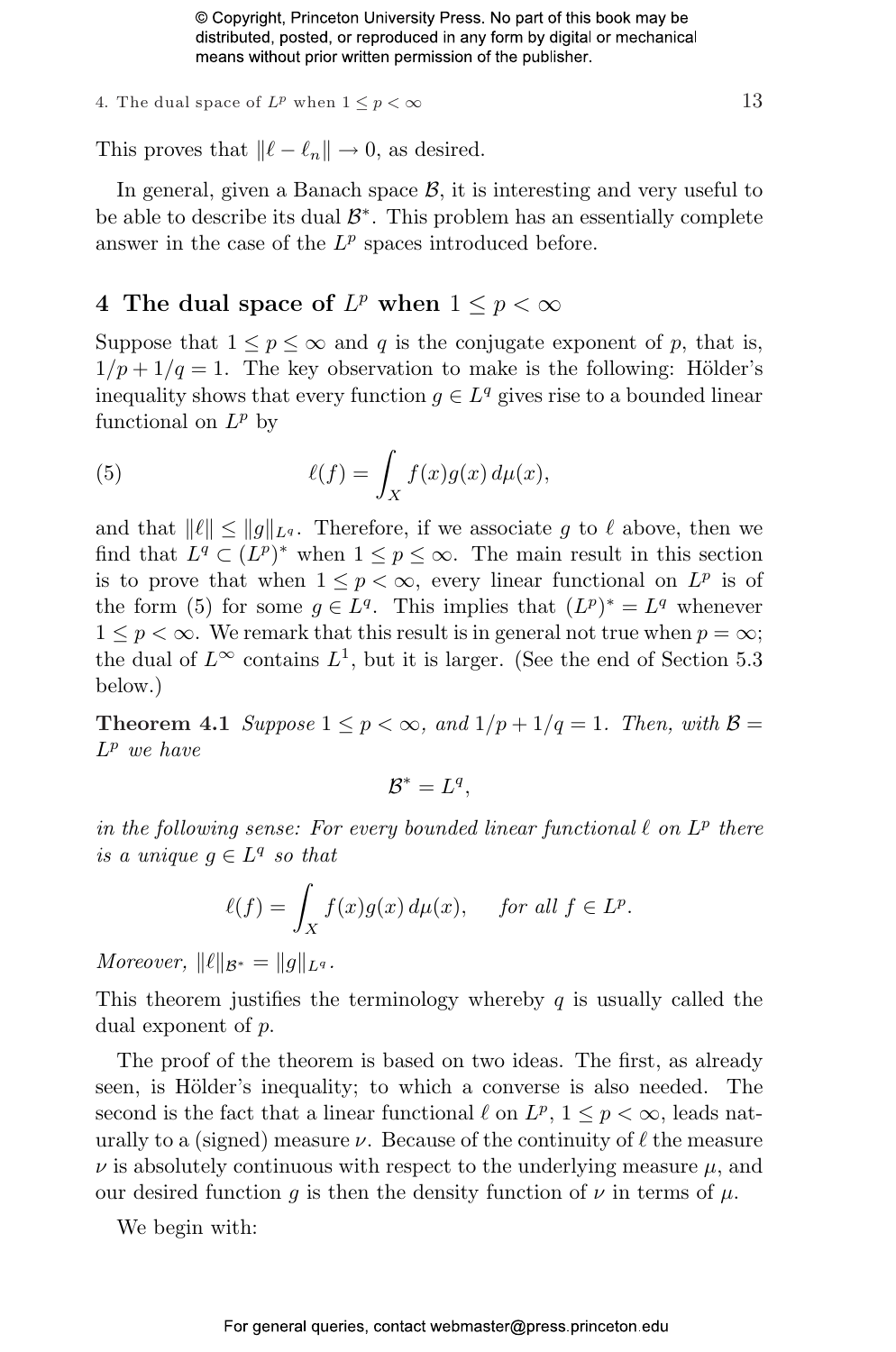$$
14
$$
 Chapter 1.  $L^P$  SPACES AND BANACH SPACES

**Lemma 4.2** Suppose  $1 \leq p, q \leq \infty$ , are conjugate exponents.

(i) If 
$$
g \in L^q
$$
, then  $||g||_{L^q} = \sup_{||f||_{L^p} \le 1} \left| \int fg \right|$ .

(ii) Suppose g is integrable on all sets of finite measure, and

$$
\sup_{\substack{\|f\|_{L^p} \le 1 \\ f \text{ simple}}} \left| \int f g \right| = M < \infty.
$$

Then  $g \in L^q$ , and  $||g||_{L^q} = M$ .

For the proof of the lemma, we recall the signum of a real number defined by

$$
sign(x) = \begin{cases} 1 & \text{if } x > 0 \\ -1 & \text{if } x < 0 \\ 0 & \text{if } x = 0. \end{cases}
$$

*Proof.* We start with (i). If  $g = 0$ , there is nothing to prove, so we may assume that g is not 0 a.e., and hence  $||g||_{L_q} \neq 0$ . By Hölder's inequality, we have that

$$
||g||_{L^q}\geq \sup_{||f||_{L^p}\leq 1}\left|\int fg\right|.
$$

To prove the reverse inequality we consider several cases.

- First, if  $q = 1$  and  $p = \infty$ , we may take  $f(x) = \text{sign } q(x)$ . Then, we First, if  $q = 1$  and  $p = \infty$ , we may take  $f(x)$ <br>have  $||f||_{L^{\infty}} = 1$ , and clearly,  $\int f g = ||g||_{L^{1}}$ .
- If  $1 < p, q < \infty$ , then we set  $f(x) = |g(x)|^{q-1} \text{sign } g(x) / ||g||_{L^q}^{q-1}$ . We observe that  $||f||_{L^p}^p =$ R  $|g(x)|^{p(q-1)} d\mu/||g||_{L^q}^{p(q-1)} = 1$  since  $p(q-1)$ between that  $||J||_{L^p}^r = \int |g(x)|^p$ <br>  $1) = q$ , and that  $\int f g = ||g||_{L^q}$ .
- Finally, if  $q = \infty$  and  $p = 1$ , let  $\epsilon > 0$ , and E a set of finite positive measure, where  $|g(x)| \ge ||g||_{L^{\infty}} - \epsilon$ . (Such a set exists by the definition of  $||g||_{L^{\infty}}$  and the fact that the measure  $\mu$  is  $\sigma$ -finite.) Then, if we take  $f(x) = \chi_E(x) \operatorname{sign} g(x)/\mu(E)$ , where  $\chi_E$  denotes the characteristic function of the set E, we see that  $||f||_{L^1} = 1$ , and also

$$
\left| \int fg \right| = \frac{1}{\mu(E)} \int_E |g| \ge ||g||_{\infty} - \epsilon.
$$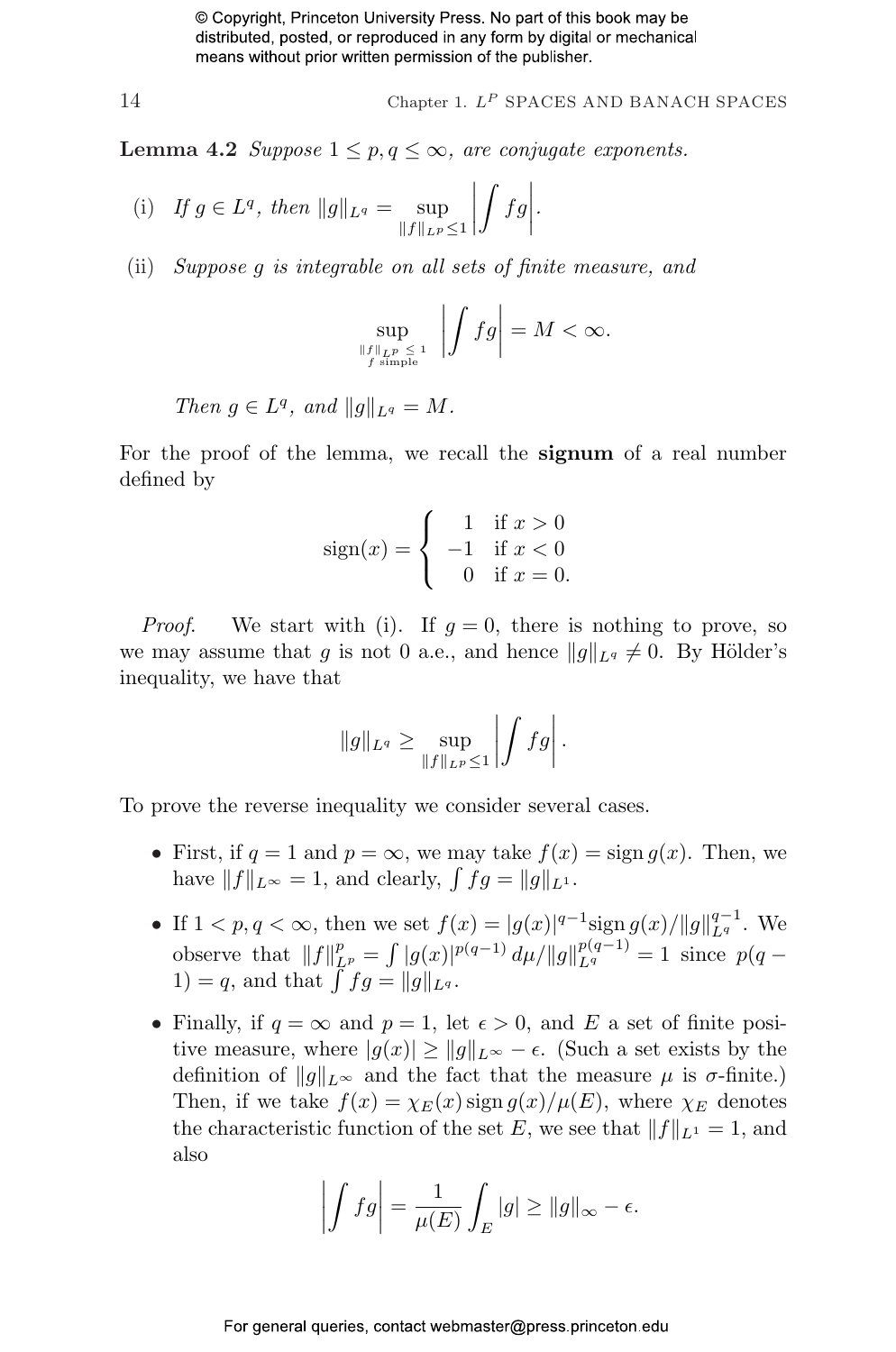4. The dual space of  $L^p$  when  $1 \leq p < \infty$  15

This completes the proof of part (i).

To prove (ii) we recall<sup>3</sup> that we can find a sequence  $\{g_n\}$  of simple functions so that  $|g_n(x)| \leq |g(x)|$  while  $g_n(x) \to g(x)$  for each x. When  $p > 1$  (so  $q < \infty$ ), we take  $f_n(x) = |g_n(x)|^{q-1} \operatorname{sign} g(x) / ||g_n||_{L^q}^{q-1}$ . As before,  $||f_n||_{L^p} = 1$ . However

$$
\int f_n g = \frac{\int |g_n(x)|^q}{\|g_n\|_{L^q}^{q-1}} = \|g_n\|_{L^q},
$$

and this does not exceed M. By Fatou's lemma it follows that  $\int |g|^q \leq$  $M^q$ , so  $g \in L^q$  with  $||g||_{L^q} \leq M$ . The direction  $||g||_{L^q} \geq M$  is of course implied by Hölder's inequality.

When  $p = 1$  the argument is parallel with the above but simpler. Here we take  $f_n(x) = (\text{sign } g(x)) \chi_{E_n}(x)$ , where  $E_n$  is an increasing sequence of sets of finite measure whose union is  $X$ . The details may be left to the reader.

With the lemma established we turn to the proof of the theorem. It is simpler to consider first the case when the underlying space has finite measure. In this case, with  $\ell$  the given functional on  $L^p$ , we can then define a set function  $\nu$  by

$$
\nu(E) = \ell(\chi_E),
$$

where E is any measurable set. This definition makes sense because  $\chi_E$  is now automatically in  $L^p$  since the space has finite measure. We observe that

(6) 
$$
|\nu(E)| \le c(\mu(E))^{1/p},
$$

where  $c$  is the norm of the linear functional, taking into account the fact that  $\|\chi_E\|_{L^p} = (\mu(E))^{1/p}$ .

Now the linearity of  $\ell$  clearly implies that  $\nu$  is finitely-additive. Moreover, if  ${E_n}$  is a countable collection of disjoint measurable sets, and we over, if  $\{E_n\}$  is a countable put  $E = \bigcup_{n=1}^{\infty} E_n$ ,  $E_N^* =$ e co<br>⊨i∞  $\sum_{n=N+1}^{\infty} E_n$ , then obviously

$$
\chi_E = \chi_{E_N^*} + \sum_{n=1}^N \chi_{E_n}.
$$

Thus  $\nu(E) = \nu(E_N^*) + \sum_{n=1}^N \nu(E_n)$ . However  $\nu(E_N^*) \to 0$ , as  $N \to \infty$ , because of (6) and the assumption  $p < \infty$ . This shows that  $\nu$  is countably

<sup>3</sup>See for instance Section 2 in Chapter 6 of Book III.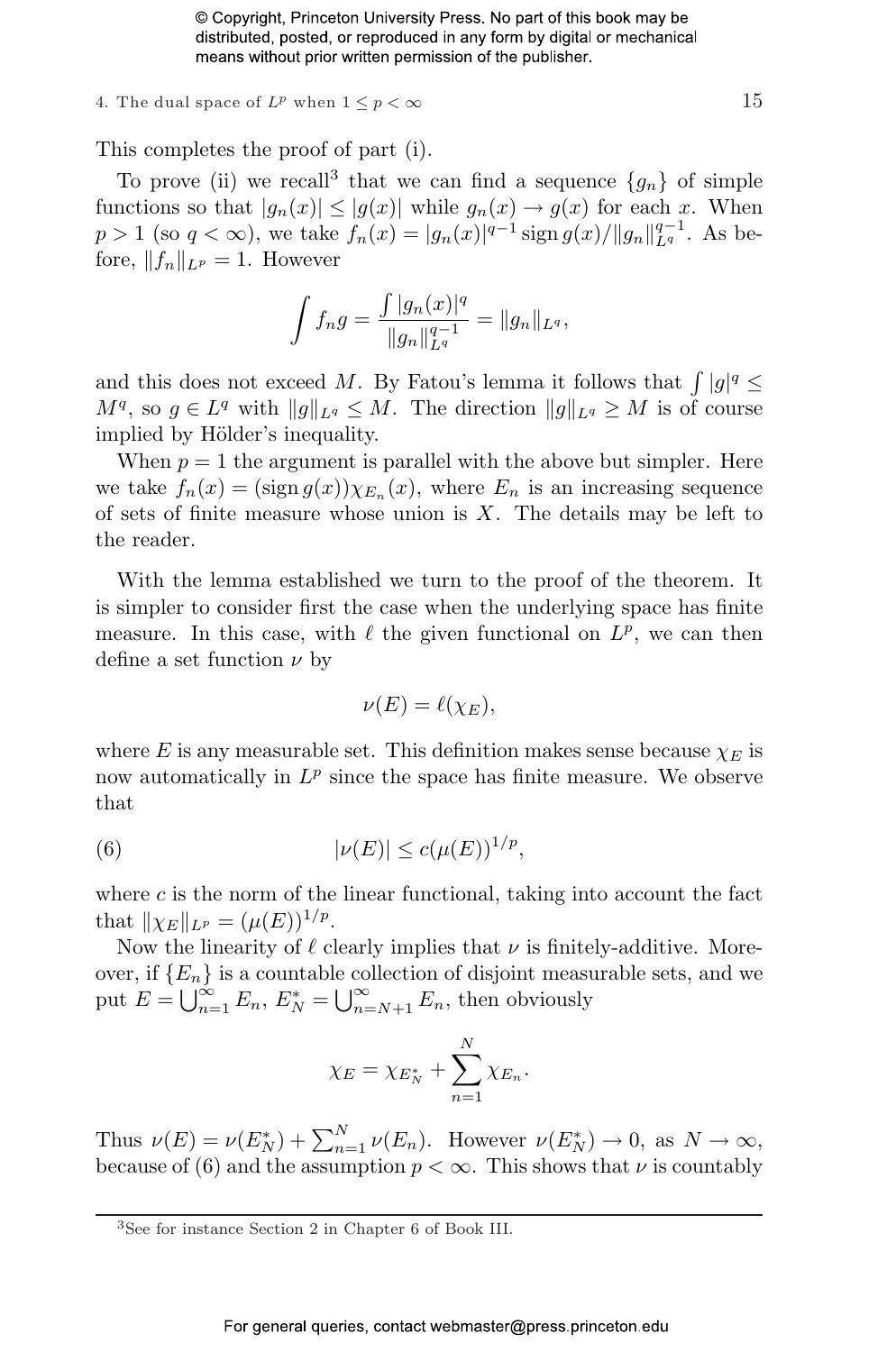16 Chapter 1.  $L^P$  SPACES AND BANACH SPACES

additive and, moreover,  $(6)$  also shows us that  $\nu$  is absolutely continuous with respect to  $\mu$ .

We can now invoke the key result about absolutely continuous measures, the Lebesgue-Radon-Nykodim theorem. (See for example Theorem 4.3, Chapter 6 in Book III.) It guarantees the existence of an inrem 4.3, Chapter 6 in Book III.) It guarantees the existence of an in-<br>tegrable function g so that  $\nu(E) = \int_E g d\mu$  for every measurable set E. tegrable function g so that  $\nu(E) = \int_E g d\mu$  for every measurable set E.<br>Thus we have  $\ell(\chi_E) = \int \chi_E g d\mu$ . The representation  $\ell(f) = \int fg d\mu$  then extends immediately to simple functions  $f$ , and by a passage to the limit, to all  $f \in L^p$  since the simple functions are dense in  $L^p$ ,  $1 \leq p < \infty$ . (See Exercise 6.) Also by Lemma 4.2, we see that  $||g||_{L^q} = ||\ell||$ .

To pass from the situation where the measure of  $X$  is finite to the general case, we use an increasing sequence  ${E_n}$  of sets of finite measure that exhaust X, that is,  $X = \bigcup_{n=1}^{\infty} E_n$ . According to what we have just proved, for each *n* there is an integrable function  $g_n$  on  $E_n$  (which we can set to be zero in  $E_n^c$ ) so that

(7) 
$$
\ell(f) = \int f g_n \, d\mu
$$

whenever f is supported in  $E_n$  and  $f \in L^p$ . Moreover by conclusion (ii) of the lemma  $||g_n||_{L^q} \leq ||\ell||$ .

Now it is easy to see because of (7) that  $g_n = g_m$  a.e. on  $E_m$ , whenever  $n \geq m$ . Thus  $\lim_{n \to \infty} g_n(x) = g(x)$  exists for almost every x, and by  $n \geq m$ . Thus  $\lim_{n \to \infty} g_n(x) = g(x)$  exists for almost every x, and by<br>Fatou's lemma,  $||g||_{L^q} \leq ||\ell||$ . As a result we have that  $\ell(f) = \int f g d\mu$  for each  $f \in L^p$  supported in  $E_n$ , and then by a simple limiting argument, for all  $f \in L^p$ . The fact that  $||\ell|| \le ||g||_{L^q}$ , is already contained in Hölder's inequality, and therefore the proof of the theorem is complete.

#### 5 More about linear functionals

First we turn to the study of certain geometric aspects of linear functionals in terms of the hyperplanes that they define. This will also involve understanding some elementary ideas about convexity.

#### 5.1 Separation of convex sets

Although our ultimate focus will be on Banach spaces, we begin by considering an arbitrary vector space  $V$  over the reals. In this general setting we can define the following notions.

First, a **proper hyperplane** is a linear subspace of  $V$  that arises as the zero set of a (non-zero) linear functional on  $V$ . Alternatively, it is a linear subspace of  $V$  so that it, together with any vector not in  $V$ ,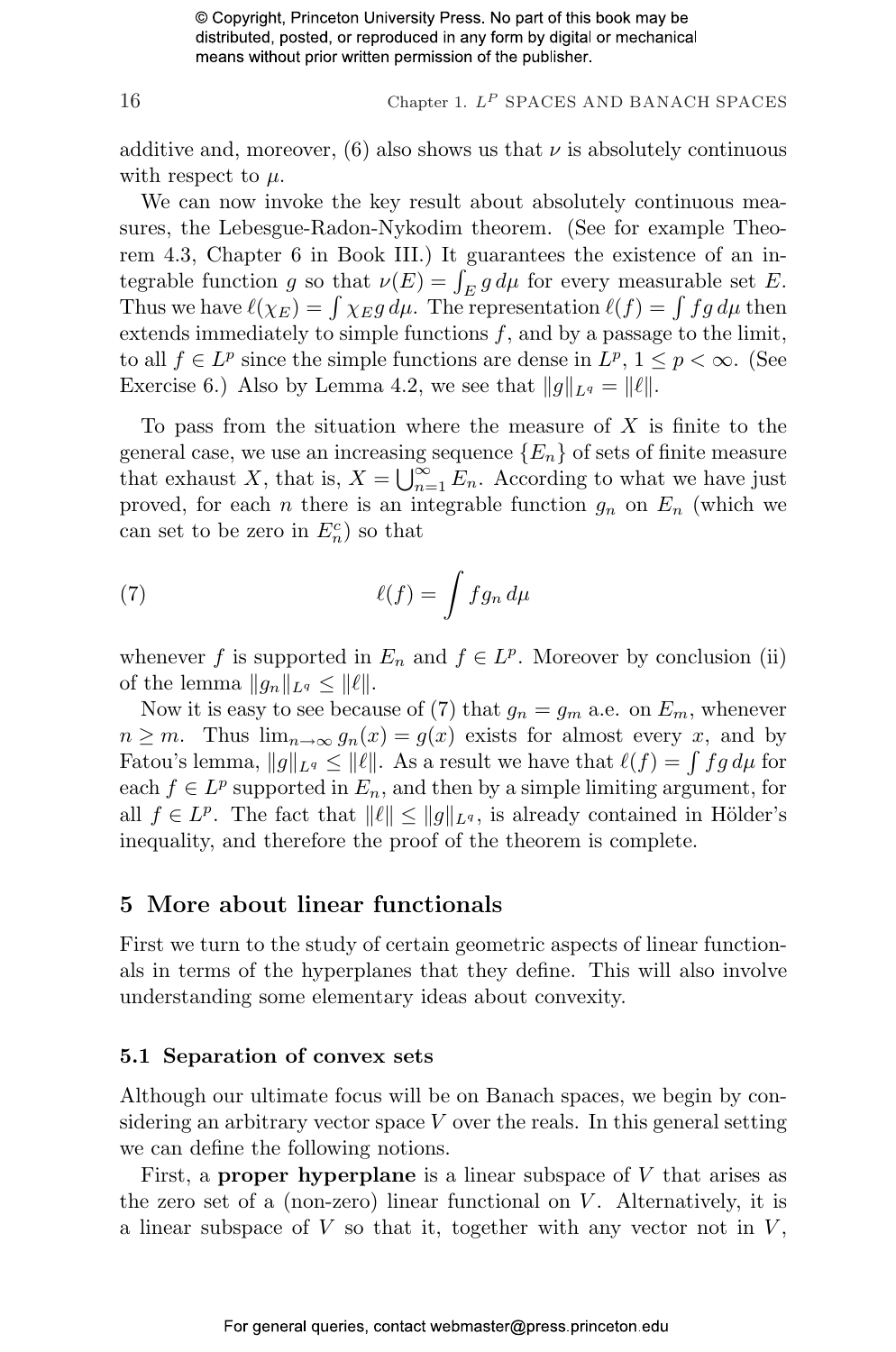#### $5.$  More about linear functionals  $17$

spans  $V$ . Related to this notion is that of an **affine hyperplane** (which for brevity we will always refer to as a hyperplane) defined to be a translate of a proper hyperplane by a vector in  $V$ . To put it another way: H is a hyperplane if there is a non-zero linear functional  $\ell$ , and a real number a, so that

$$
H = \{ v \in V : \ell(v) = a \}.
$$

Another relevant notion is that of a convex set. The subset  $K \subset V$  is said to be **convex** if whenever  $v_0$  and  $v_1$  are both in K then the straight-line segment joining them

(8) 
$$
v(t) = (1-t)v_0 + tv_1, \quad 0 \le t \le 1
$$

also lies entirely in K.

A key heuristic idea underlying our considerations can be enunciated as the following general principle:

If K is a convex set and  $v_0 \notin K$ , then K and  $v_0$  can be separated by a hyperplane.

This principle is illustrated in Figure 1.



Figure 1. Separation of a convex set and a point by a hyperplane

The sense in which this is meant is that there is a non-zero linear functional  $\ell$  and a real number a, so that

$$
\ell(v_0) \ge a, \quad \text{while} \quad \ell(v) < a \text{ if } v \in K.
$$

To give an idea of what is behind this principle we show why it holds in a nice special case. (See also Section 5.2.)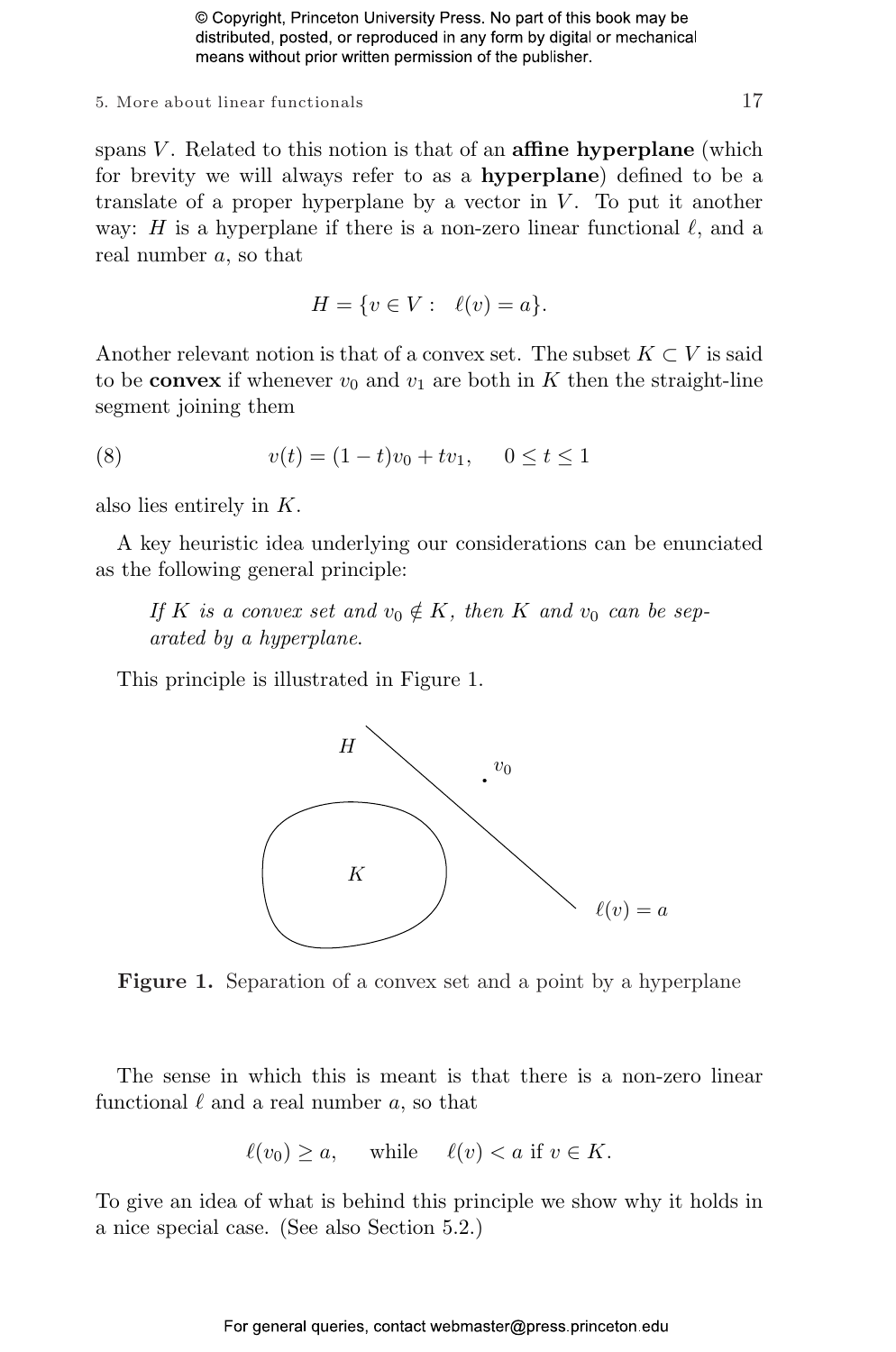18 Chapter 1.  $L^P$  SPACES AND BANACH SPACES

**Proposition 5.1** The assertion above is valid if  $V = \mathbb{R}^d$  and K is convex and open.

*Proof.* Since we may assume that  $K$  is non-empty, we can also suppose that (after a possible translation of K and  $v_0$ ) we have  $0 \in K$ . The key construct used will be that of the Minkowski gauge function  $p$ associated to  $K$ , which measures (the inverse of) how far we need to go, starting from 0 in the direction of a vector  $v$ , to reach the exterior of  $K$ . The precise definition of  $p$  is as follows:

$$
p(v) = \inf_{r>0} \{r : v/r \in K\}.
$$

Observe that since we have assumed that the origin is an interior point of K, for each  $v \in \mathbb{R}^d$  there is an  $r > 0$ , so that  $v/r \in K$ . Hence  $p(v)$  is well-defined.

Figure 2 below gives an example of a gauge function in the special case where  $V = \mathbb{R}$  and  $K = (a, b)$ , an open interval that contains the origin.



**Figure 2.** The gauge function of the interval  $(a, b)$  in  $\mathbb{R}$ 

We note, for example, that if  $V$  is normed and  $K$  is the unit ball  $\{|v\| < 1\}$ , then  $p(v) = ||v||$ .

In general, the non-negative function  $p$  completely characterizes  $K$  in that

(9) 
$$
p(v) < 1
$$
 if and only if  $v \in K$ .

Moreover p has an important sub-linear property:

(10) 
$$
\begin{cases} p(av) = ap(v), & \text{if } a \ge 0, \text{ and } v \in V. \\ p(v_1 + v_2) \le p(v_1) + p(v_2), & \text{if } v_1 \text{ and } v_2 \in V. \end{cases}
$$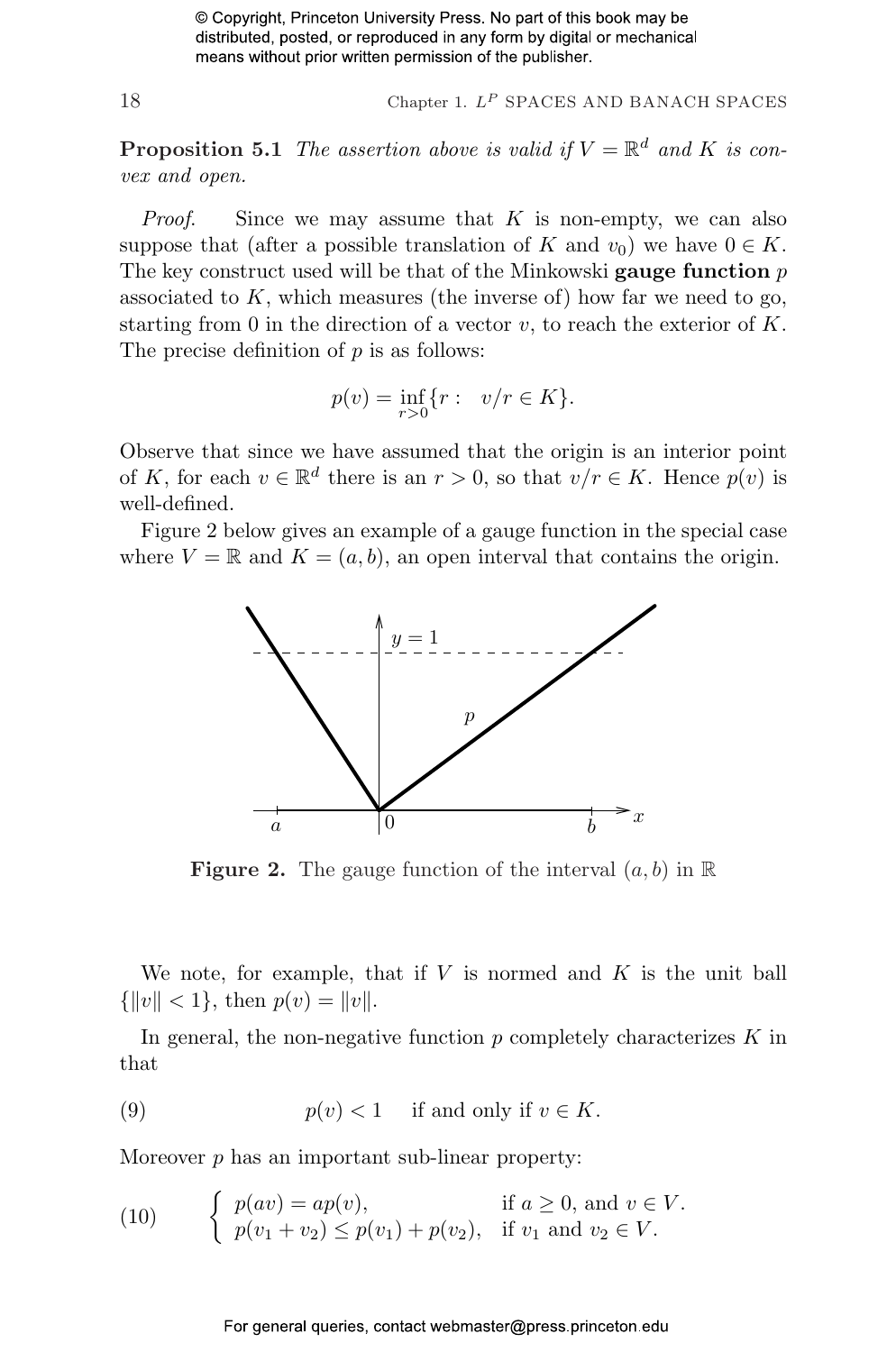#### $5.$  More about linear functionals  $19$

In fact, if  $v \in K$  then  $v/(1 - \epsilon) \in K$  for some  $\epsilon > 0$ , since K is open, which gives that  $p(v) < 1$ . Conversely if  $p(v) < 1$ , then  $v = (1 - \epsilon)v'$ , for some  $0 < \epsilon < 1$ , and  $v' \in K$ . Then since  $v = (1 - \epsilon)v' + \epsilon \cdot 0$  this shows  $v \in K$ , because  $0 \in K$  and K is convex.

To verify (10) we merely note that  $(v_1 + v_2)/(r_1 + r_2)$  belongs to K, if both  $v_1/r_1$  and  $v_2/r_2$  belong to K, in view of property (8) defining the convexity of K with  $t = r_2/(r_1 + r_2)$  and  $1 - t = r_1/(r_1 + r_2)$ .

Now our proposition will be proved once we find a linear functional  $\ell$ , so that

(11) 
$$
\ell(v_0) = 1, \quad \text{and} \quad \ell(v) \leq p(v), \quad v \in \mathbb{R}^d.
$$

This is because  $\ell(v) < 1$ , for all  $v \in K$  by (9). We shall construct  $\ell$  in a step-by-step manner.

First, such an  $\ell$  is already determined in the one-dimensional subspace  $V_0$  spanned by  $v_0$ ,  $V_0 = \{\mathbb{R}v_0\}$ , since  $\ell(bv_0) = b\ell(v_0) = b$ , when  $b \in \mathbb{R}$ , and this is consistent with (11). Indeed, if  $b \ge 0$  then  $p(bv_0) =$  $bp(v_0) \ge b\ell(v_0) = \ell(bv_0)$  by (10) and (9), while (11) is immediate when  $b < 0$ .

The next step is to choose any vector  $v_1$  linearly independent from  $v_0$ and extend  $\ell$  to the subspace  $V_1$  spanned by  $v_0$  and  $v_1$ . Thus we can make a choice for the value of  $\ell$  on  $v_1, \ell(v_1)$ , so as to satisfy (11) if

$$
a\ell(v_1) + b = \ell(av_1 + bv_0) \leq p(av_1 + bv_0),
$$
 for all  $a, b \in \mathbb{R}$ .

Setting  $a = 1$  and  $bv_0 = w$  yields

$$
\ell(v_1) + \ell(w) \le p(v_1 + w) \quad \text{for all } w \in V_0,
$$

while setting  $a = -1$  implies

$$
-\ell(v_1) + \ell(w') \le p(-v_1 + w'), \quad \text{for all } w' \in V_0.
$$

Altogether then it is required that for all  $w, w' \in V_0$ 

(12) 
$$
-p(-v_1+w') + \ell(w') \leq \ell(v_1) \leq p(v_1+w) - \ell(w).
$$

Notice that there is a number that lies between the two extremes of the above inequality. This is a consequence of the fact that  $-p(-v_1 + w')$  +  $\ell(w')$  never exceeds  $p(v_1 + w) - \ell(w)$ , which itself follows from the fact that  $\ell(w) + \ell(w') \leq p(w + w') \leq p(-v_1 + w') + p(v_1 + w)$ , by (11) on  $V_0$ and the sub-linearity of p. So a choice of  $\ell(v_1)$  can be made that is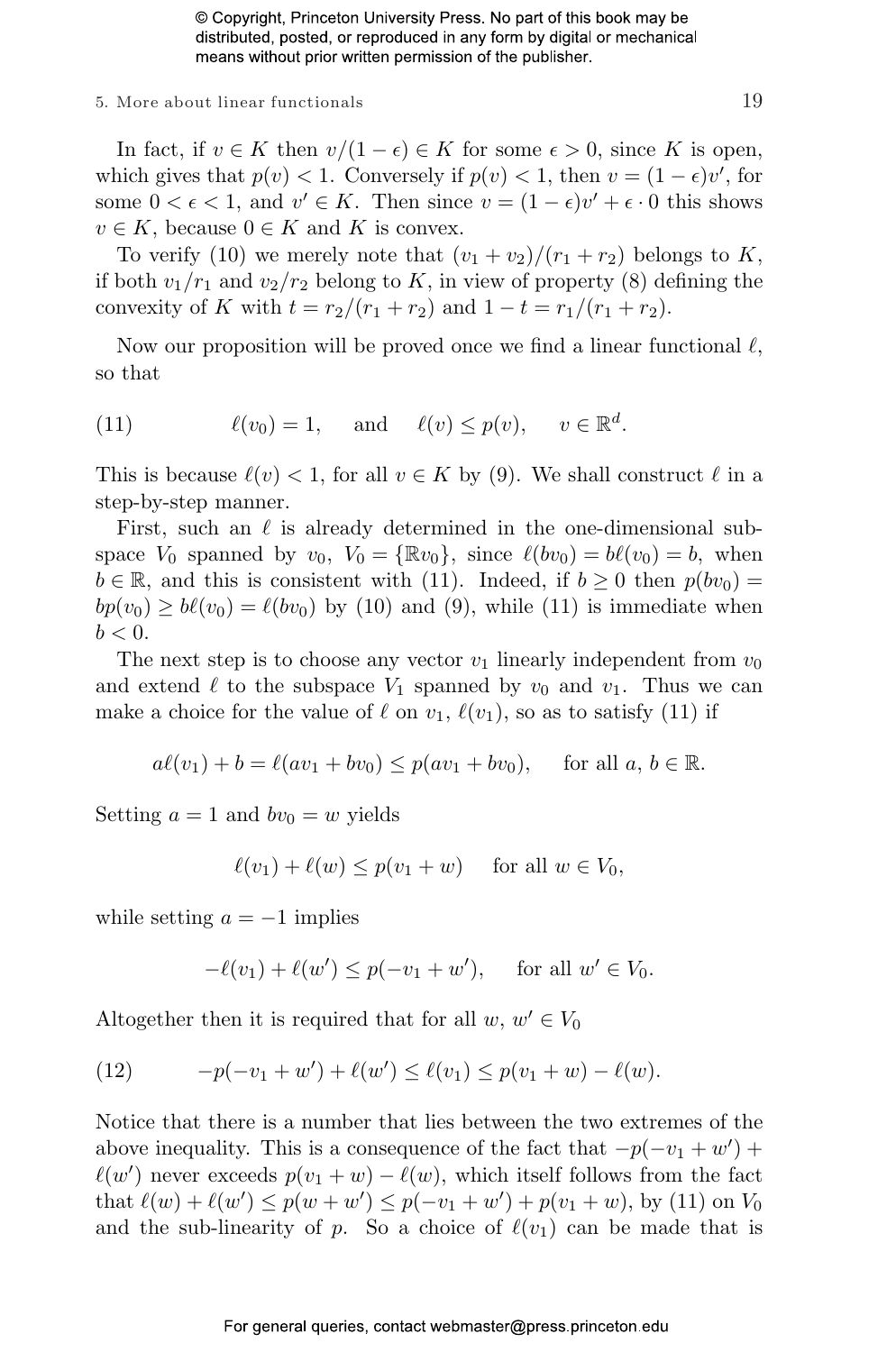$20$  Chapter 1.  $L^P$  SPACES AND BANACH SPACES

consistent with (12) and this allows one to extend  $\ell$  to  $V_1$ . In the same way we can proceed inductively to extend  $\ell$  to all of  $\mathbb{R}^d$ .

The argument just given here in this special context will now be carried over in a general setting to give us an important theorem about constructing linear functionals.

#### 5.2 The Hahn-Banach Theorem

We return to the general situation where we deal with an arbitrary vector space  $V$  over the reals. We assume that with  $V$  we are given a real-valued function  $p$  on  $V$  that satisfies the sub-linear property  $(10)$ . However, as opposed to the example of the gauge function considered above, which by its nature is non-negative, here we do not assume that  $p$  has this property. In fact, certain  $p$ 's which may take on negative values are needed in some of our applications later.

**Theorem 5.2** Suppose  $V_0$  is a linear subspace of V, and that we are given a linear functional  $\ell_0$  on  $V_0$  that satisfies

$$
\ell_0(v) \le p(v), \quad \text{ for all } v \in V_0.
$$

Then  $\ell_0$  can be extended to a linear functional  $\ell$  on V that satisfies

$$
\ell(v) \le p(v), \quad \text{ for all } v \in V.
$$

*Proof.* Suppose  $V_0 \neq V$ , and pick  $v_1$  a vector not in  $V_0$ . We will first extend  $\ell_0$  to the subspace  $V_1$  spanned by  $V_0$  and  $v_1$ , as we did before. We can do this by defining a putative extension  $\ell_1$  of  $\ell_0$ , defined on  $V_1$ by  $\ell_1(\alpha v_1 + w) = \alpha \ell_1(v_1) + \ell_0(w)$ , whenever  $w \in V_0$  and  $\alpha \in \mathbb{R}$ , if  $\ell_1(v_1)$ is chosen so that

$$
\ell_1(v) \le p(v), \quad \text{ for all } v \in V_1.
$$

However, exactly as above, this happens when

$$
-p(-v_1+w') + \ell_0(w') \le \ell_1(v_1) \le p(v_1+w) - \ell_0(w)
$$

for all  $w, w' \in V_0$ .

The right-hand side exceeds the left-hand side because of  $\ell_0(w')$  +  $\ell_0(w) \leq p(w' + w)$  and the sub-linearity of p. Thus an appropriate choice of  $\ell_1(v_1)$  is possible, giving the desired extension of  $\ell_0$  from  $V_0$  to  $V_1$ .

We can think of the extension we have constructed as the key step in an inductive procedure. This induction, which in general is necessarily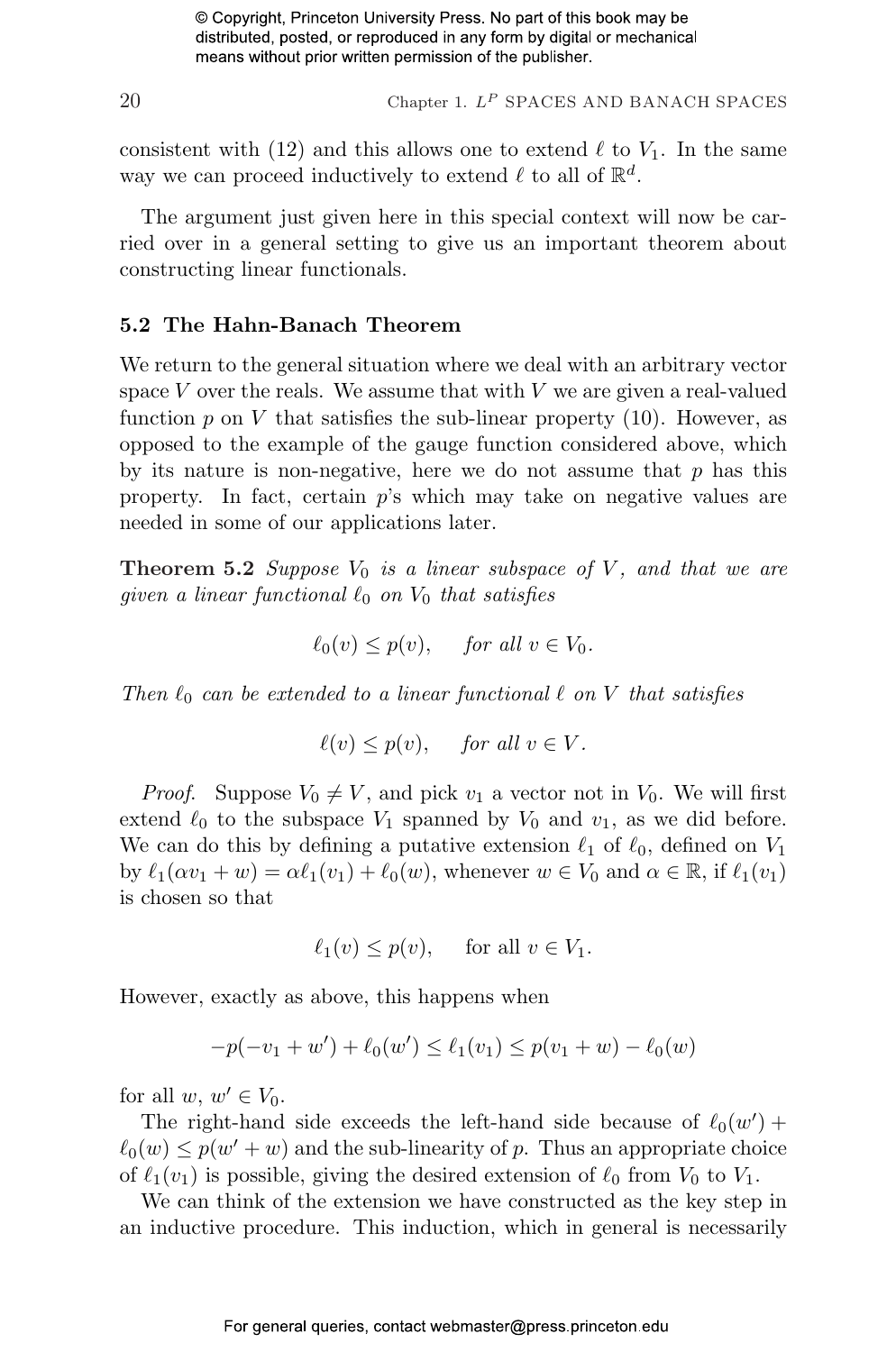#### 5. More about linear functionals  $21$

trans-finite, proceeds as follows. We well-order all vectors in V that do not belong to  $V_0$ , and denote this ordering by  $\lt$ . Among these vectors we call a vector v "extendable" if the linear functional  $\ell_0$  has an extension of the kind desired to the subspace spanned by  $V_0$ ,  $v$ , and all vectors  $\langle v \rangle$ . What we want to prove is in effect that all vectors not in  $V_0$  are extendable. Assume the contrary, then because of the well-ordering we can find the smallest  $v_1$  that is not extendable. Now if  $V'_0$  is the space spanned by  $V_0$  and all the vectors  $\langle v_1, v_2 \rangle$  then by assumption  $\ell_0$  extends to  $V'_0$ . The previous step, with  $V'_0$  in place of  $V_0$  allows us then to extend  $\ell_0$  to the subspace spanned by  $V'_0$  and  $v_1$ , reaching a contradiction. This proves the theorem.

#### 5.3 Some consequences

The Hahn-Banach theorem has several direct consequences for Banach spaces. Here  $\mathcal{B}^*$  denotes the dual of the Banach space  $\mathcal{B}$  as defined in Section 3.2, that is, the space of continuous linear functionals on  $\mathcal{B}$ .

**Proposition 5.3** Suppose  $f_0$  is a given element of  $\mathcal{B}$  with  $||f_0|| = M$ . Then there exists a continuous linear functional  $\ell$  on  $\mathcal B$  so that  $\ell(f_0) = M$ and  $\|\ell\|_{\mathcal{B}^*} = 1$ .

*Proof.* Define  $\ell_0$  on the one-dimensional subspace  $\{\alpha f_0\}_{\alpha \in \mathbb{R}}$  by  $\ell_0(\alpha f_0) = \alpha M$ , for each  $\alpha \in \mathbb{R}$ . Note that if we set  $p(f) = ||f||$  for every  $f \in \mathcal{B}$ , the function p satisfies the basic sub-linear property (10). We also observe that

$$
|\ell_0(\alpha f_0)| = |\alpha| M = |\alpha| \|f_0\| = p(\alpha f_0),
$$

so  $\ell_0(f) \leq p(f)$  on this subspace. By the extension theorem  $\ell_0$  extends to an  $\ell$  defined on B with  $\ell(f) \leq p(f) = ||f||$ , for all  $f \in \mathcal{B}$ . Since this inequality also holds for  $-f$  in place of f we get  $|\ell(f)| \leq ||f||$ , and thus  $\|\ell\|_{\mathcal{B}^*} \leq 1$ . The fact that  $\|\ell\|_{\mathcal{B}^*} \geq 1$  is implied by the defining property  $\ell(f_0) = ||f_0||$ , thereby proving the proposition.

Another application is to the duality of linear transformations. Suppose  $\mathcal{B}_1$  and  $\mathcal{B}_2$  are a pair of Banach spaces, and T is a bounded linear transformation from  $\mathcal{B}_1$  to  $\mathcal{B}_2$ . By this we mean that T maps  $\mathcal{B}_1$ to  $\mathcal{B}_2$ ; it satisfies  $T(\alpha f_1 + \beta f_2) = \alpha T(f_1) + \beta T(f_2)$  whenever  $f_1, f_2 \in \mathcal{B}$ and  $\alpha$  and  $\beta$  are real numbers; and that it has a bound M so that  $||T(f)||_{\mathcal{B}_2} \leq M||f||_{\mathcal{B}_1}$  for all  $f \in \mathcal{B}_1$ . The least M for which this inequality holds is called the **norm** of T and is denoted by  $||T||$ .

Often a linear transformation is initially given on a dense subspace. In this connection, the following proposition is very useful.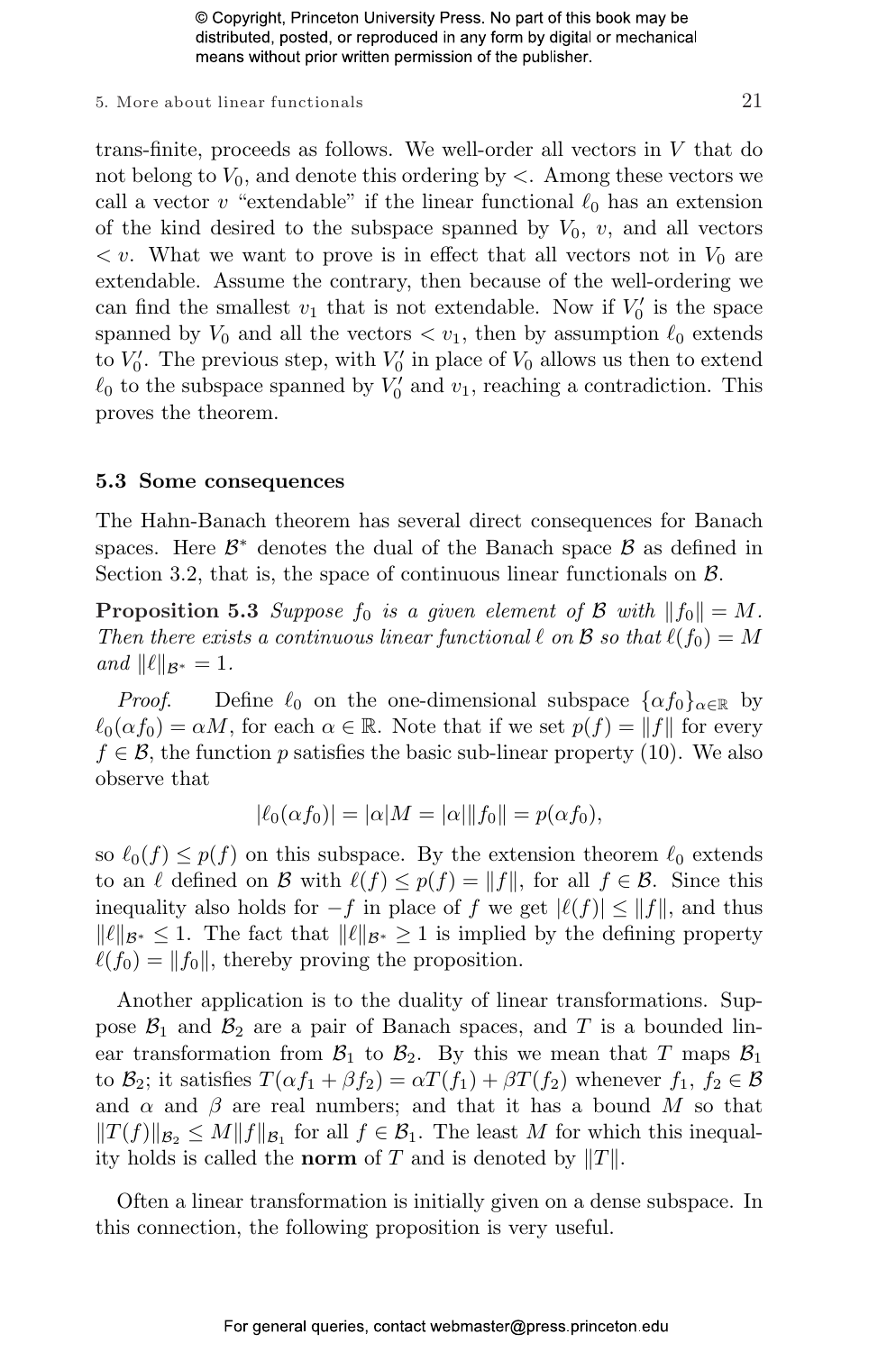22 Chapter 1.  $L^P$  SPACES AND BANACH SPACES

**Proposition 5.4** Let  $\mathcal{B}_1$ ,  $\mathcal{B}_2$  be a pair of Banach spaces and  $\mathcal{S} \subset \mathcal{B}_1$ a dense linear subspace of  $\mathcal{B}_1$ . Suppose  $T_0$  is a linear transformation from S to  $\mathcal{B}_2$  that satisfies  $||T_0(f)||_{\mathcal{B}_2} \leq M||f||_{\mathcal{B}_1}$  for all  $f \in \mathcal{S}$ . Then  $T_0$ has a unique extension T to all of  $\mathcal{B}_1$  so that  $||T(f)||_{\mathcal{B}_2} \leq M||f||_{\mathcal{B}_1}$  for all  $f \in \mathcal{B}_1$ .

*Proof.* If  $f \in \mathcal{B}_1$ , let  $\{f_n\}$  be a sequence in S which converges to f. Then since  $||T_0(f_n) - T_0(f_m)||_{\mathcal{B}_2} \leq M||f_n - f_m||_{\mathcal{B}_1}$  it follows that  ${T_0(f_n)}$  is a Cauchy sequence in  $\mathcal{B}_2$ , and hence converges to a limit, which we define to be  $T(f)$ . Note that the definition of  $T(f)$  is independent of the chosen sequence  $\{f_n\}$ , and that the resulting transformation T has all the required properties.

We now discuss duality of linear transformations. Whenever we have a linear transformation  $T$  from a Banach space  $\mathcal{B}_1$  to another Banach space  $\mathcal{B}_2$ , it induces a **dual transformation**,  $T^*$  of  $\mathcal{B}_2^*$  to  $\mathcal{B}_1^*$ , that can be defined as follows.

Suppose  $\ell_2 \in \mathcal{B}_2^*$ , (a continuous linear functional on  $\mathcal{B}_2$ ), then  $\ell_1 =$  $T^*(\ell_2) \in \mathcal{B}_1^*$ , is defined by  $\ell_1(f_1) = \ell_2(T(f_1))$ , whenever  $f_1 \in \mathcal{B}_1$ . More succinctly

(13) 
$$
T^*(\ell_2)(f_1) = \ell_2(T(f_1)).
$$

**Theorem 5.5** The operator  $T^*$  defined by (13) is a bounded linear transformation from  $\mathcal{B}_2^*$  to  $\mathcal{B}_1^*$ . Its norm  $||T^*||$  satisfies  $||T|| = ||T^*||$ .

*Proof.* First, if  $||f_1||_{\mathcal{B}_1} \leq 1$ , we have that

$$
|\ell_1(f_1)| = |\ell_2(T(f_1))| \leq ||\ell_2|| \, ||T(f_1)||_{\mathcal{B}_2} \leq ||\ell_2|| \, ||T||.
$$

Thus taking the supremum over all  $f_1 \in \mathcal{B}_1$  with  $||f_1||_{\mathcal{B}_1} \leq 1$ , we see that the mapping  $\ell_2 \mapsto T^*(\ell_2) = \ell_1$  has norm  $\leq ||T||$ .

To prove the reverse inequality we can find for any  $\epsilon > 0$  an  $f_1 \in \mathcal{B}_1$ with  $||f_1||_{\mathcal{B}_1} = 1$  and  $||T(f_1)||_{\mathcal{B}_2} \ge ||T|| - \epsilon$ . Next, with  $f_2 = T(f_1) \in \mathcal{B}_2$ , by Proposition 5.3 (with  $\mathcal{B} = \mathcal{B}_2$ ) there is an  $\ell_2$  in  $\mathcal{B}_2^*$  so that  $||\ell_2||_{\mathcal{B}_2^*} = 1$ but  $\ell_2(f_2) \geq ||T|| - \epsilon$ . Thus by (13) one has  $T^*(\ell_2)(f_1) \geq ||T|| - \epsilon$ , and since  $||f_1||_{\mathcal{B}_1} = 1$ , we conclude  $||T^*(\ell_2)||_{\mathcal{B}_1^*} \ge ||T|| - \epsilon$ . This gives  $||T^*|| \ge$  $||T|| - \epsilon$  for any  $\epsilon > 0$ , which proves the theorem.

A further quick application of the Hahn-Banach theorem is the observation that in general  $L^1$  is *not* the dual of  $L^{\infty}$  (as opposed to the case  $1 \leq p < \infty$  considered in Theorem 4.1).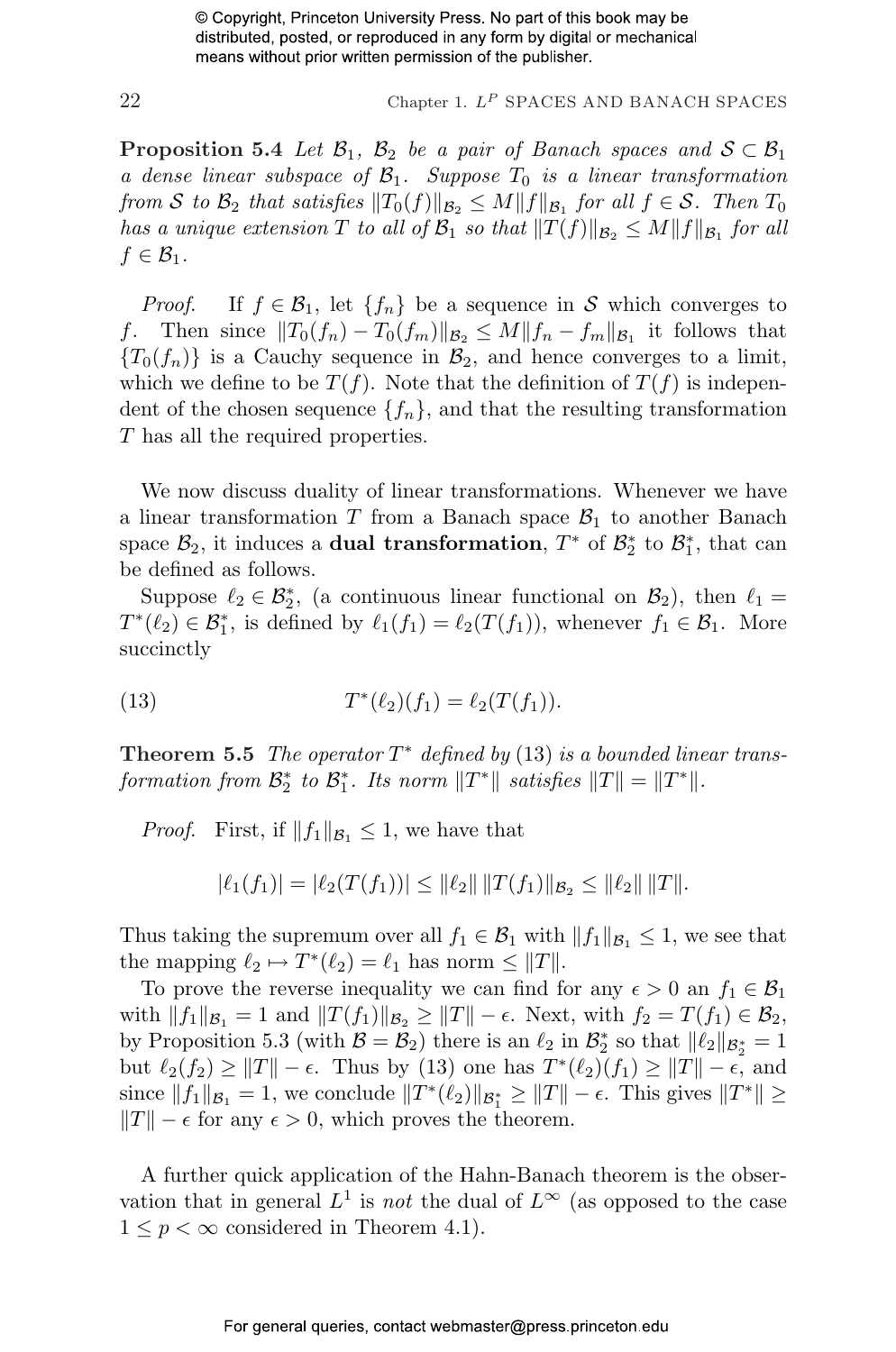#### 5. More about linear functionals  $23$

Let us first recall that whenever  $g \in L^1$ , the linear functional  $f \mapsto \ell(f)$ given by

(14) 
$$
\ell(f) = \int f g d\mu
$$

is bounded on  $L^{\infty}$ , and its norm  $||\ell||_{(L^{\infty})^*}$  is  $||g||_{L^1}$ . In this way  $L^1$  can be viewed as a subspace of  $(L^{\infty})^*$ , with the  $L^1$  norm of g being identical with its norm as a linear functional. One can, however, produce a continuous linear functional of  $L^{\infty}$  not of this form. For simplicity we do this when the underlying space is R with Lebesgue measure.

We let C denote the subspace of  $L^{\infty}(\mathbb{R})$  consisting of continuous bounded functions on R. Define the linear function  $\ell_0$  on C (the "Dirac delta") by

$$
\ell_0(f) = f(0), \quad f \in \mathcal{C}.
$$

Clearly  $|\ell_0(f)| \leq ||f||_{L^{\infty}}, f \in \mathcal{C}$ . Thus by the extension theorem, with  $p(f) = ||f||_{L^{\infty}}$ , we see that there is a linear functional  $\ell$  on  $L^{\infty}$ , extending  $\ell_0$ , that satisfies  $|\ell(f)| \le ||f||_{L^{\infty}}$ , for all  $f \in L^{\infty}$ .

Suppose for a moment that  $\ell$  were of the form (14) for some  $g \in L^1$ . Since  $\ell(f) = \ell_0(f) = 0$  whenever f is a continuous trapezoidal function Since  $\ell(f) = \ell_0(f) = 0$  whenever f is a continuous trapezoidal function<br>that excludes the origin, we would have  $\int f g dx = 0$  for such functions f; that excludes the origin, we would have  $\int f g dx = 0$  for such functions  $f$ ; by a simple limiting argument this gives  $\int_I g dx = 0$  for all intervals excluding the origin, and from there for all intervals I. Hence the indeficluding the origin, and from there for all intervals 1. Hence the indefinite integrals  $G(y) = \int_0^y g(x) dx$  vanish, and therefore  $G' = g = 0$  by the differentiation theorem<sup>4</sup> This gives a contradiction, hence the linear functional  $\ell$  is not representable as (14).

#### 5.4 The problem of measure

We now consider an application of the Hahn-Banach theorem of a different kind. We present a rather stunning assertion, answering a basic question of the "problem of measure." The result states that there is a finitely-additive<sup>5</sup> measure defined on *all* subsets of  $\mathbb{R}^d$  that agrees with Lebesgue measure on the measurable sets, and is translation invariant. We formulate the theorem in one dimension.

**Theorem 5.6** There is an extended-valued non-negative function  $\hat{m}$ , defined on all subsets of  $\mathbb R$  with the following properties:

(i)  $\hat{m}(E_1 \cup E_2) = \hat{m}(E_1) + \hat{m}(E_2)$  whenever  $E_1$  and  $E_2$  are disjoint subsets of R.

<sup>4</sup>See for instance Theorem 3.11, in Chapter 3 of Book III.

<sup>5</sup>The qualifier "finitely-additive" is crucial.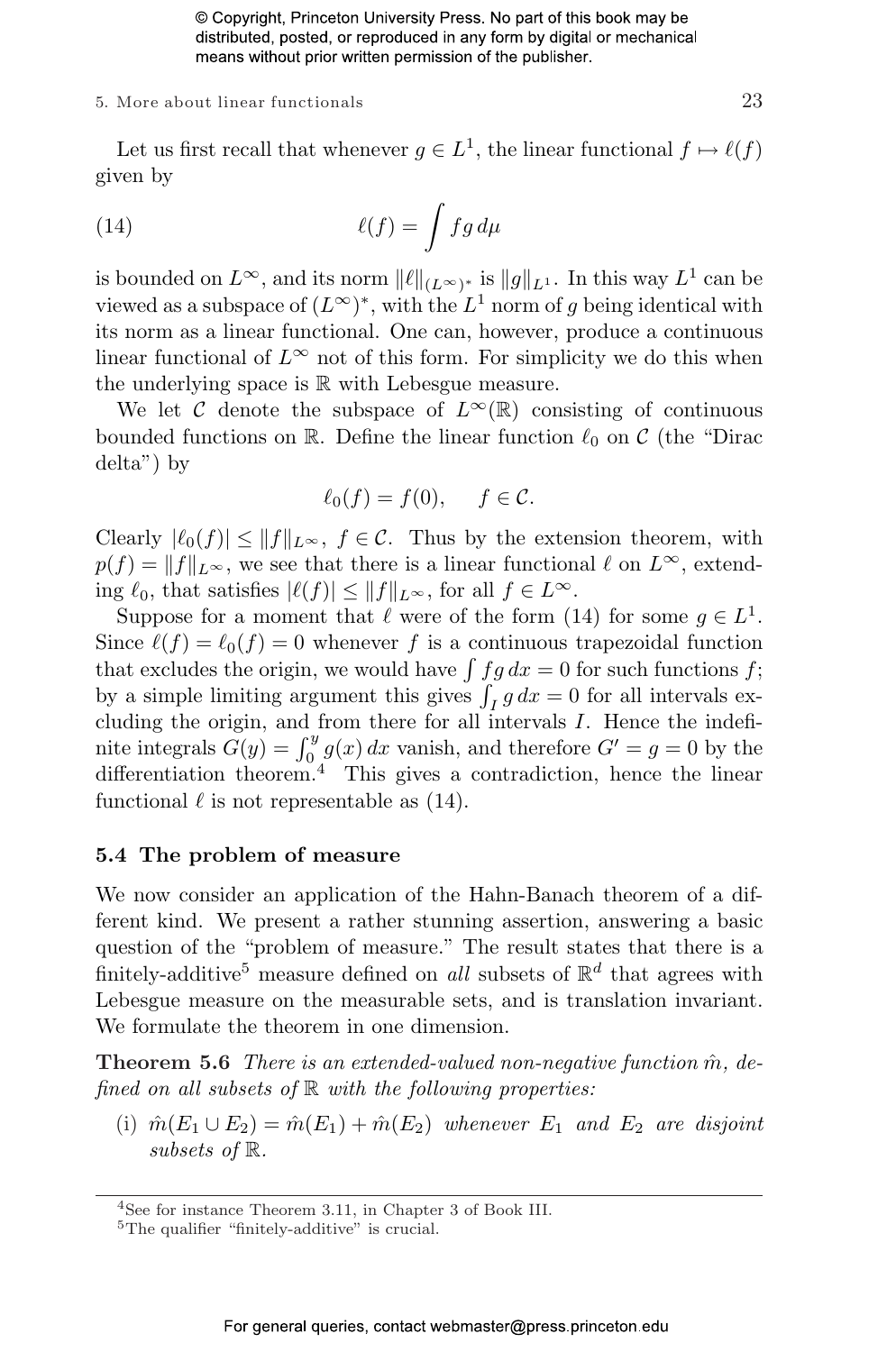- Chapter 1.  $L^P$  SPACES AND BANACH SPACES
- (ii)  $\hat{m}(E) = m(E)$  if E is a measurable set and m denotes the Lebesgue measure.
- (iii)  $\hat{m}(E+h) = \hat{m}(E)$  for every set E and real number h.

From (i) we see that  $\hat{m}$  is finitely additive; however it cannot be countably additive as the proof of the existence of non-measurable sets shows. (See Section 3, Chapter 1 in Book III.)

This theorem is a consequence of another result of this kind, dealing with an extension of the Lebesgue integral. Here the setting is the circle  $\mathbb{R}/\mathbb{Z}$ , instead of  $\mathbb{R}$ , with the former realized as  $(0, 1]$ . Thus functions on  $\mathbb{R}/\mathbb{Z}$  can be thought of as functions on  $(0, 1]$ , extended to  $\mathbb{R}$  by periodicity with period 1. In the same way, translations on  $\mathbb R$  induce corresponding translations on  $\mathbb{R}/\mathbb{Z}$ . The assertion now is the existence of a generalized integral (the "Banach integral") defined on all bounded functions on the circle.

**Theorem 5.7** There is a linear functional  $f \mapsto I(f)$  defined on all bounded functions  $f$  on  $\mathbb{R}/\mathbb{Z}$  so that:

- (a)  $I(f) > 0$ , if  $f(x) > 0$  for all x.
- (b)  $I(\alpha f_1 + \beta f_2) = \alpha I(f_1) + \beta I(f_2)$  for all  $\alpha$  and  $\beta$  real.
- (c)  $I(f) = \int_0^1 f(x) dx$ , whenever f is measurable.
- (d)  $I(f_h) = I(f)$ , for all  $h \in \mathbb{R}$  where  $f_h(x) = f(x h)$ .

The right-hand side of (c) denotes the usual Lebesgue integral.

*Proof.* The idea is to consider the vector space  $V$  of all (real-valued) bounded functions on  $\mathbb{R}/\mathbb{Z}$ , with  $V_0$  the subspace of those functions that are measurable. We let  $I_0$  denote the linear functional given by the Lebesgue integral,  $I_0(f) = \int_0^1 f(x) dx$  for  $f \in V_0$ . The key is to find the appropriate sub-linear  $p$  defined on  $V$  so that

$$
I_0(f) \le p(f), \quad \text{ for all } f \in V_0.
$$

Banach's ingenious definition of p is as follows: We let  $A = \{a_1, \ldots, a_N\}$ denote an arbitrary collection of N real numbers, with  $#(A) = N$  denoting its cardinality. Given A, we define  $M_A(f)$  to be the real number

$$
M_A(f) = \sup_{x \in \mathbb{R}} \left( \frac{1}{N} \sum_{j=1}^N f(x + a_j) \right),
$$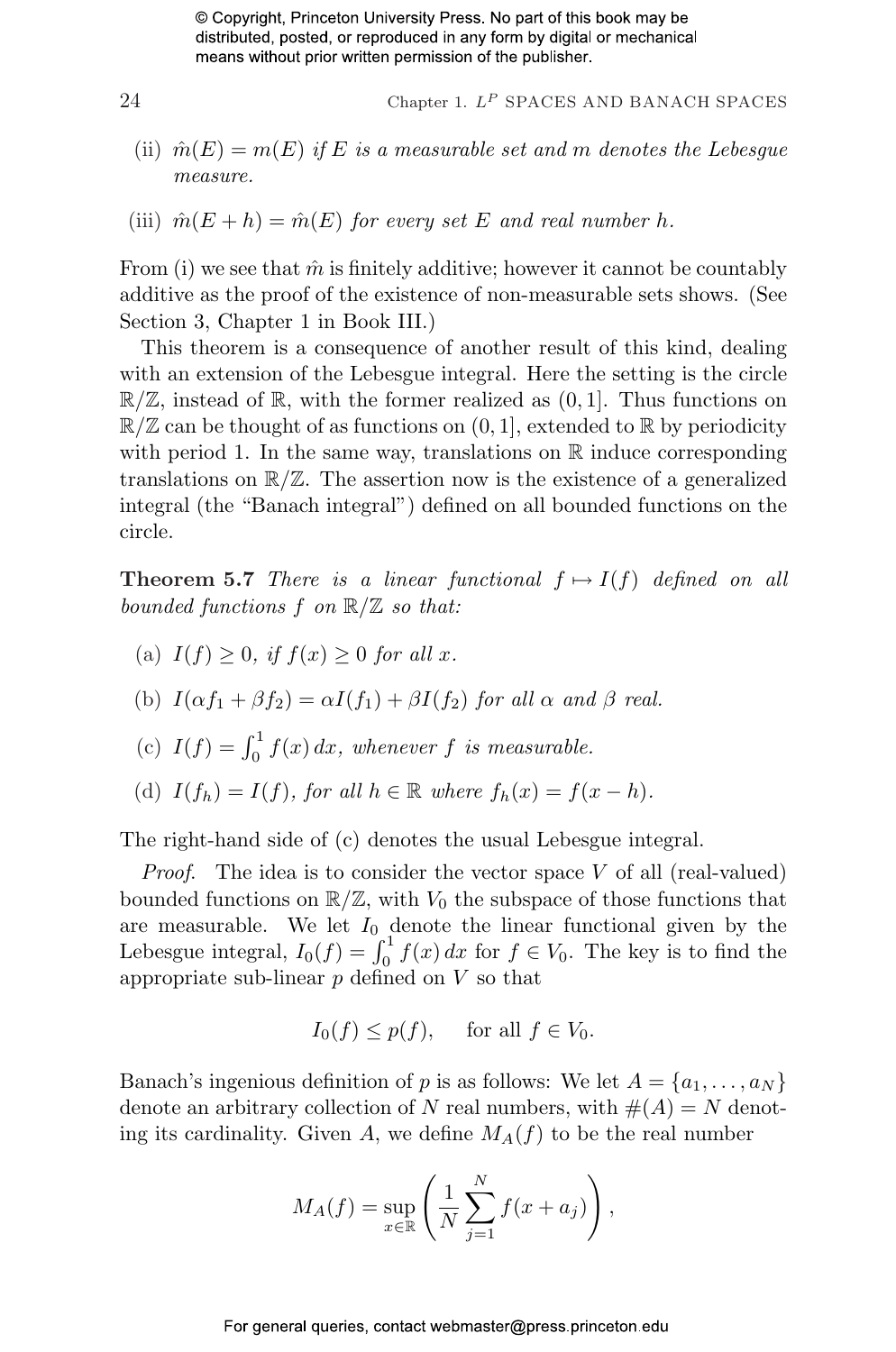5. More about linear functionals  $25$ 

and set

$$
p(f) = \inf_A \{ M_A(f) \},\
$$

where the infimum is taken over all finite collections A.

It is clear that  $p(f)$  is well-defined, since f is assumed to be bounded; also  $p(cf) = cp(f)$  if  $c \ge 0$ . To prove  $p(f_1 + f_2) \le p(f_1) + p(f_2)$ , we find for each  $\epsilon$ , finite collections A and B so that

$$
M_A(f_1) \le p(f_1) + \epsilon
$$
 and  $M_B(f_2) \le p(f_2) + \epsilon$ .

Let C be the collection  $\{a_i + b_j\}_{1 \leq i \leq N_1, 1 \leq j \leq N_2}$  where  $N_1 = \#(A)$ , and  $N_2 = \#(B)$ . Now it is easy to see that

$$
M_C(f_1 + f_2) \le M_C(f_1) + M_C(f_2).
$$

Next, we note as a general matter that  $M_A(f)$  is the same as  $M_{A'}(f')$ where  $f' = f_h$  is a translate of f and  $A' = A - h$ . Also the averages corresponding to C arise as averages of translates of the averages corresponding to  $A$  and  $B$ , so it is easy to verify that

$$
M_C(f_1) \le M_A(f_1)
$$
 and also  $M_C(f_2) \le M_B(f_2)$ .

Thus

$$
p(f_1 + f_2) \le M_C(f_1 + f_2) \le M_A(f_1) + M_B(f_2) \le p(f_1) + p(f_2) + 2\epsilon.
$$

Letting  $\epsilon \to 0$  proves the sub-linearity of p.

Next if f is Lebesgue measurable (and hence integrable since it is bounded), then for each A

$$
I_0(f) = \frac{1}{N} \int_0^1 \left( \sum_{j=1}^N f(x + a_j) \right) dx \le \int_0^1 M_A(f) dx = M_A(f),
$$

and hence  $I_0(f) \leq p(f)$ . Let therefore I be the linear functional extending  $I_0$  from  $V_0$  to V, whose existence is guaranteed by Theorem 5.2. It is obvious from its definition that  $p(f) \leq 0$  if  $f \leq 0$ . From this it follows that  $I(f) \leq 0$  when  $f \leq 0$ , and replacing f by  $-f$  we see that conclusion (a) holds.

Next we observe that for each real h

$$
(15) \t\t\t p(f - f_h) \le 0.
$$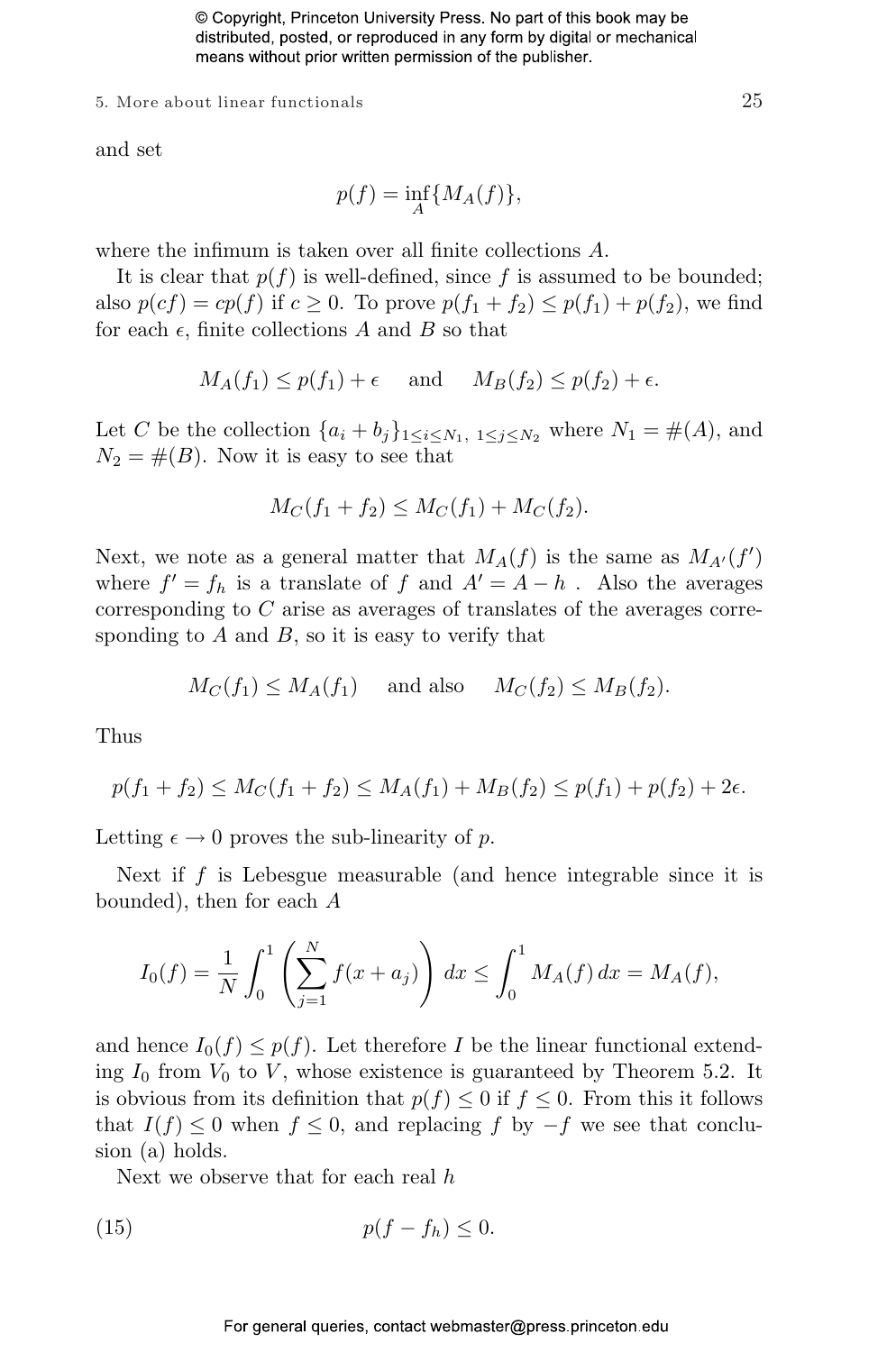$26$  Chapter 1.  $L^P$  SPACES AND BANACH SPACES

In fact, for h fixed and N given, define the set  $A_N$  to be  $\{h, 2h, 3h, \ldots, Nh\}$ . Then the sum that enters in the definition of  $M_{A_N}(f - f_h)$  is

$$
\frac{1}{N}\sum_{j=1}^{N} (f(x+jh) - f(x+(j-1)h)),
$$

and thus  $|M_{A_N}(f - f_h)| \leq 2M/N$ , where M is an upper bound for  $|f|$ . Since  $p(f - f_h) \leq M_{A_N}(f - f_h) \to 0$ , as  $N \to \infty$ , we see that (15) is proved. This shows that  $I(f - f_h) \leq 0$ , for all f and h. However, replacing f by  $f_h$  and then h by  $-h$ , we see that  $I(f_h - f) \leq 0$  and thus (d) is also established, finishing the proof of Theorem 5.7.

As a direct consequence we have the following.

Corollary 5.8 There is a non-negative function  $\hat{m}$  defined on all subsets of  $\mathbb{R}/\mathbb{Z}$  so that:

- (i)  $\hat{m}(E_1 \cup E_2) = \hat{m}(E_1) + \hat{m}(E_2)$  for all disjoint subsets  $E_1$  and  $E_2$ .
- (ii)  $\hat{m}(E) = m(E)$  if E is measurable.
- (iii)  $\hat{m}(E+h) = \hat{m}(E)$  for every h in  $\mathbb{R}$ .

We need only take  $\hat{m}(E) = I(\chi_E)$ , with I as in Theorem 5.7, where  $\chi_E$ denotes the characteristic function of E.

We now turn to the proof of Theorem 5.6. Let  $\mathcal{I}_j$  denote the interval We now turn to the proof of Theorem 5.0. Let  $\mathcal{L}_j$  denote the interval  $(j, j + 1]$ , where  $j \in \mathbb{Z}$ . Then we have a partition  $\bigcup_{j=-\infty}^{\infty} \mathcal{I}_j$  of  $\mathbb{R}$  into disjoint sets.

For clarity of exposition, we temporarily relabel the measure  $\hat{m}$  on  $(0, 1] = \mathcal{I}_0$  given by the corollary and call it  $\hat{m}_0$ . So whenever  $E \subset \mathcal{I}_0$  we defined  $\hat{m}(E)$  to be  $\hat{m}_0(E)$ . More generally, if  $E \subset \mathcal{I}_j$  we set  $\hat{m}(E)$  =  $\hat{m}_0(E-j)$ .

With these things said, for any set E define  $\hat{m}(E)$  by

(16) 
$$
\hat{m}(E) = \sum_{j=-\infty}^{\infty} \hat{m}(E \cap \mathcal{I}_j) = \sum_{j=-\infty}^{\infty} \hat{m}_0((E \cap \mathcal{I}_j) - j).
$$

Thus  $\hat{m}(E)$  is given as an extended non-negative number. Note that if  $E_1$  and  $E_2$  are disjoint so are  $(E_1 \cap \mathcal{I}_j) - j$  and  $(E_2 \cap \mathcal{I}_j) - j$ . It follows that  $\hat{m}(E_1 \cup E_2) = \hat{m}(E_1) + \hat{m}(E_2)$ . Moreover if E is measurable then  $\hat{m}(E \cap \mathcal{I}_j) = m(E \cap \mathcal{I}_j)$  and so  $\hat{m}(E) = m(E)$ .

To prove  $\hat{m}(E+h) = \hat{m}(E)$ , consider first the case  $h = k \in \mathbb{Z}$ . This is an immediate consequence of the definition (16) once one observes that  $((E + k) \cap \mathcal{I}_{j+k}) - (j+k) = (E \cap \mathcal{I}_j) - j$ , for all  $j, k \in \mathbb{Z}$ .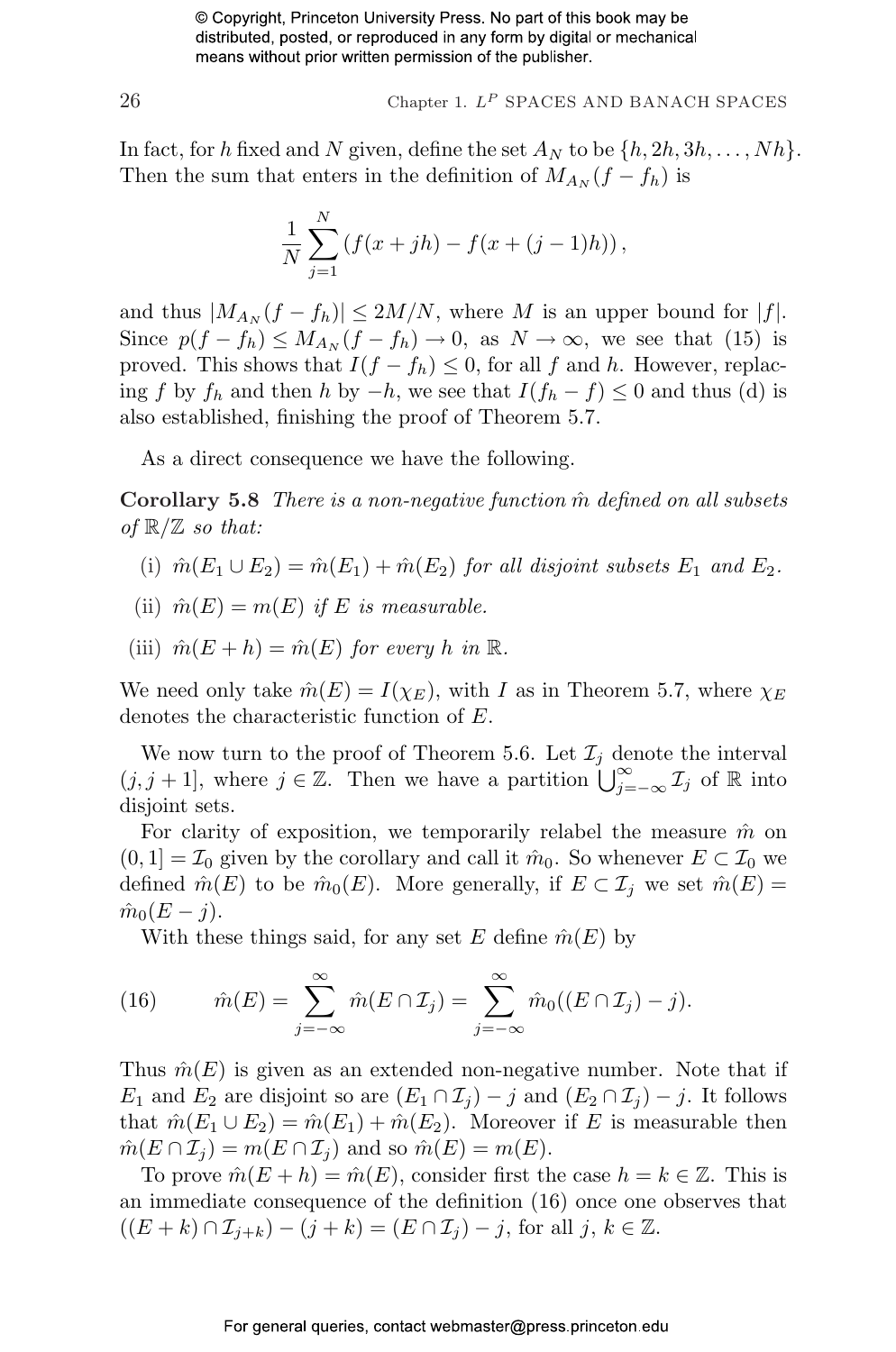#### 6. Complex  $L^p$  and Banach spaces 27

Next suppose  $0 < h < 1$ . We then decompose  $E \cap \mathcal{I}_j$  as  $E'_j \cup E''_j$ , with  $E'_{j} = E \cap (j, j + 1 - h]$  and  $E''_{j} = E \cap (j + 1 - h, j + 1]$ . The point of this decomposition is that  $E_j'' + h$  remains in  $\mathcal{I}_j$  but  $E_j'' + h$  is placed in  $\mathcal{I}_{j+1}$ . In any case,  $E = \bigcup_j E'_j \cup \bigcup_j E''_j$ , and the union is disjoint.

Thus using the first additivity property proved above and then (16) we see that

$$
\hat{m}(E) = \sum_{j=-\infty}^{\infty} (\hat{m}(E'_j) + \hat{m}(E''_j)).
$$

Similarly

$$
\hat{m}(E+h) = \sum_{j=-\infty}^{\infty} (\hat{m}(E'_j + h) + \hat{m}(E''_j + h)).
$$

Now both  $E'_j$  and  $E'_j + h$  are in  $\mathcal{I}_j$ , hence  $\hat{m}(E'_j) = \hat{m}(E'_j + h)$  by the translation invariance of  $\hat{m}_0$  and the definition of  $\hat{m}$  on subsets of  $\mathcal{I}_i$ . Also  $E''_j$  is in  $\mathcal{I}_j$  and  $E''_j + h$  is in  $\mathcal{I}_{j+1}$ , and their measures agree for the same reasons. This establishes that  $\hat{m}(E) = \hat{m}(E + h)$ , for  $0 < h < 1$ . Now combining this with the translation invariance with respect to  $\mathbb Z$ already proved, we obtain conclusion (iii) of Theorem 5.6 for all  $h$ , and hence the theorem is completely proved.

For the corresponding extension of Lebesgue measure in  $\mathbb{R}^d$  and other related results, see Exercise 36 and Problems 8<sup>∗</sup> and 9<sup>∗</sup> .

#### 6 Complex  $L^p$  and Banach spaces

We have supposed in Section 3.2 onwards that our  $L^p$  and Banach spaces are taken over the reals. However, the statements and the proofs of the corresponding theorems for those spaces taken with respect to the complex scalars are for the most part routine adaptations of the real case. There are nevertheless several instances that require further comment. First, in the argument concerning the converse of Hölder's inequality (Lemma 4.2), the definition of  $f$  should read

$$
f(x) = |g(x)|^{q-1} \frac{\overline{\text{sign}\, g(x)}}{||g||_{L^q}^{q-1}},
$$

where now "sign" denotes the complex version of the signum function, defined by sign  $z = z/|z|$  if  $z \neq 0$ , and sign  $0 = 0$ . There are similar occurrences with g replaced by  $g_n$ .

Second, while the Hahn-Banach theorem is valid as stated only for real vector spaces, a version of the complex case (sufficient for the applications in Section 5.3 where  $p(f) = ||f||$  can be found in Exercise 33 below.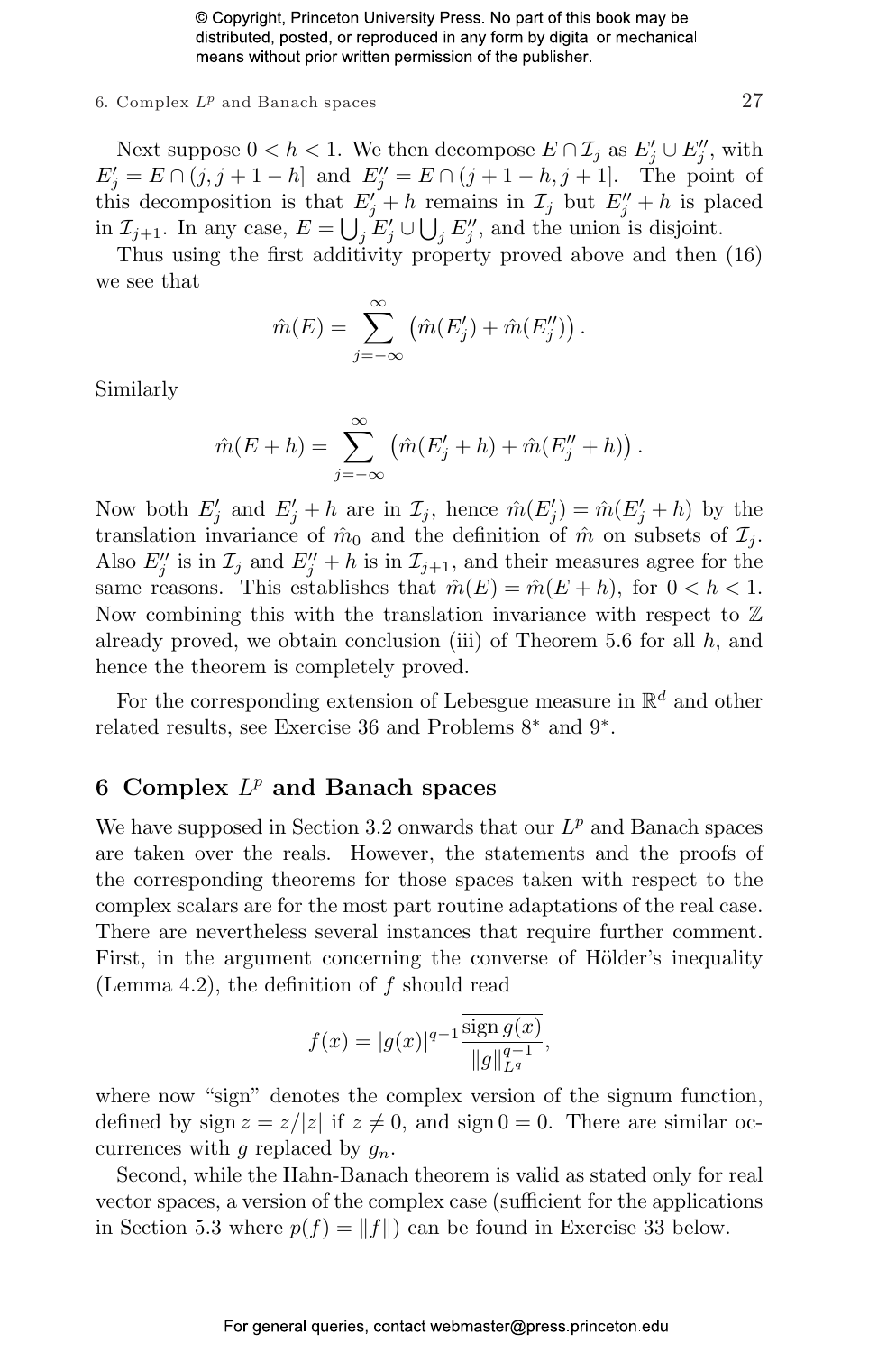$28$  Chapter 1.  $L^P$  SPACES AND BANACH SPACES

#### 7 Appendix: The dual of  $C(X)$

In this appendix, we describe the bounded linear functionals of the space  $C(X)$ of continuous real-valued functions on  $X$ . To begin with, we assume that  $X$  is a compact metric space. Our main result then states that if  $\ell \in C(X)^*$ , then there exists a finite signed Borel measure  $\mu$  (this measure is sometimes referred to as a Radon measure) so that

$$
\ell(f) = \int_X f(x) \, d\mu(x) \quad \text{ for all } f \in C(X).
$$

Before proceeding with the argument leading to this result, we collect some basic facts and definitions.

Let X be a metric space with metric d, and assume that X is compact; that is, every covering of X by open sets contains a finite sub-covering. The vector space  $C(X)$  of real-valued continuous functions on X equipped with the sup-norm

$$
||f|| = \sup_{x \in X} |f(x)|, \quad f \in C(X)
$$

is a Banach space over  $\mathbb R$ . Given a continuous function f on X we define the support of f, denoted supp $(f)$ , as the closure of the set  $\{x \in X : f(x) \neq 0\}$ .

We recall some simple facts about continuous functions and open and closed sets in X that we shall use below.

(i) **Separation.** If A and B are two disjoint closed subsets of X, then there exists a continuous function f with  $f = 1$  on A,  $f = 0$  on B, and  $0 < f < 1$  in the complements of A and B.

Indeed, one can take for instance

$$
f(x) = \frac{d(x, B)}{d(x, A) + d(x, B)},
$$

where  $d(x, B) = \inf_{y \in B} d(x, y)$ , with a similar definition for  $d(x, A)$ .

(ii) **Partition of unity.** If K is a compact set which is covered by finitely many open sets  $\{\mathcal{O}_k\}_{k=1}^N$ , then there exist continuous functions  $\eta_k$  for  $1 \leq k \leq N$  so open sets  $\{C_k\}_{k=1}^K$ , then there exist continuous functions  $\eta_k$  for  $1 \leq k \leq N$  so<br>that  $0 \leq \eta_k \leq 1$ , supp $(\eta_k) \subset \mathcal{O}_k$ , and  $\sum_{k=1}^N \eta_k(x) = 1$  whenever  $x \in K$ . Moreover,  $0 \leq \sum_{k=1}^{N} \eta_k(x) \leq 1$  for all  $x \in X$ .

One can argue as follows. For each  $x \in K$ , there exists a ball  $B(x)$  centered at x One can argue as follows. For each  $x \in K$ , there exists a ball  $D(x)$  centered at x and of positive radius such that  $\overline{B(x)} \subset \mathcal{O}_i$  for some i. Since  $\bigcup_{x \in K} B(x)$  covers K, we can select a finite subcovering, say  $\bigcup_{j=1}^{M} B(x_j)$ . For each  $1 \le k \le N$ , let  $U_k$ be the union of all open balls  $B(x_j)$  so that  $B(x_j) \subset \mathcal{O}_k$ ; clearly  $K \subset \bigcup_{k=1}^N U_k$ . By (i) above, there exists a continuous function  $0 \leq \varphi_k \leq 1$  so that  $\varphi_k = 1$  on  $\overline{U_k}$ and supp $(\varphi_k) \subset \mathcal{O}_k$ . If we define

$$
\eta_1 = \varphi_1, \ \ \eta_2 = \varphi_2(1 - \varphi_1), \ \ldots \ , \ \ \eta_N = \varphi_N(1 - \varphi_1) \cdots (1 - \varphi_{N-1})
$$

 $6$ This is the common usage of the terminology "support." In Book III, Chapter 2, we used "support of f" to indicate the set where  $f(x) \neq 0$ , which is convenient when dealing with measurable functions.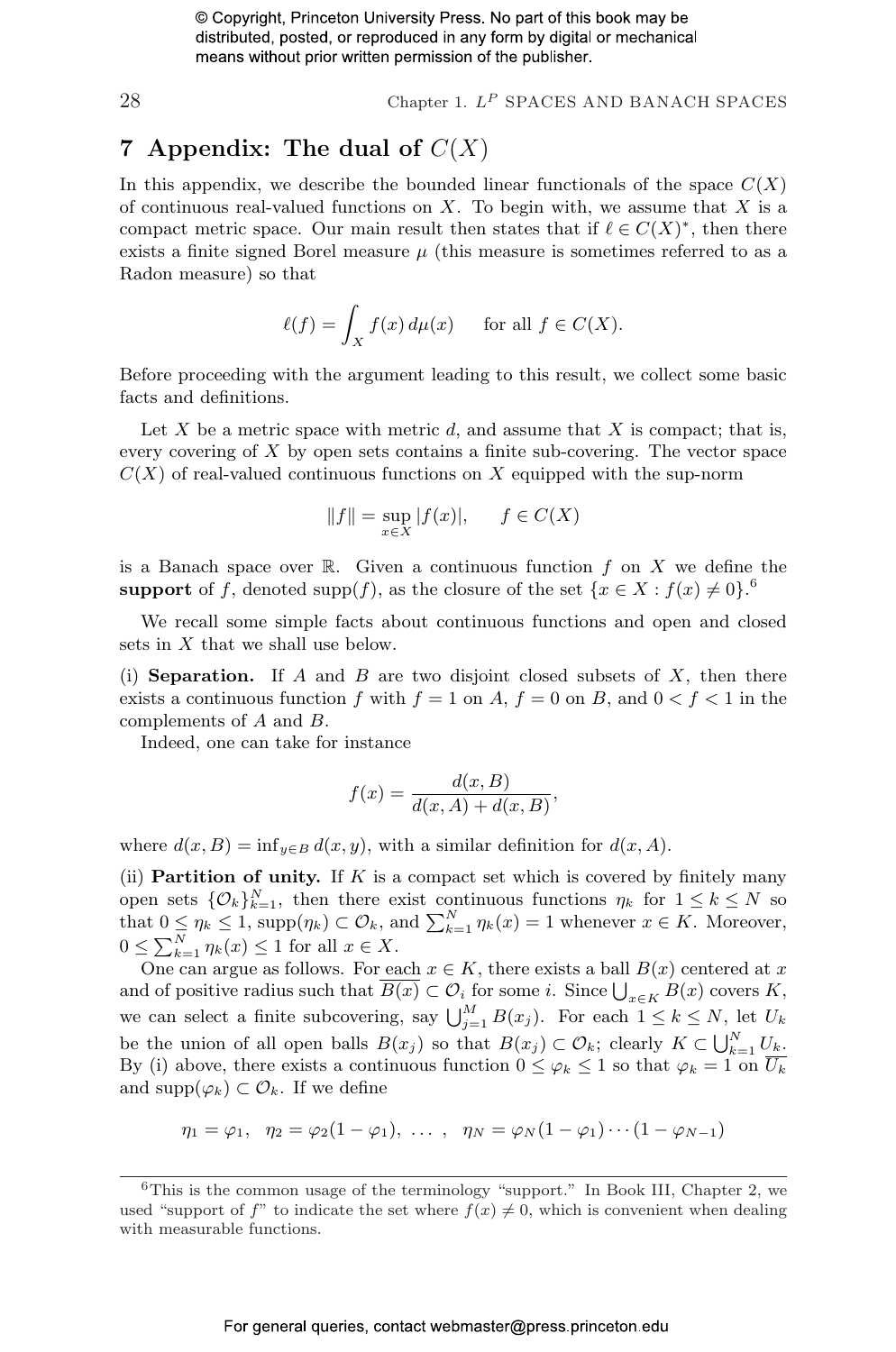7. Appendix: The dual of  $C(X)$  29

then supp
$$
(\eta_k)
$$
  $\subset \mathcal{O}_k$  and

$$
\eta_1 + \cdots + \eta_N = 1 - (1 - \varphi_1) \cdots (1 - \varphi_N),
$$

thus guaranteeing the desired properties.

Recall<sup>7</sup> that the **Borel**  $\sigma$ **-algebra** of X, which is denoted by  $\mathcal{B}_X$ , is the smallest  $\sigma$ -algebra of X that contains the open sets. Elements of  $\mathcal{B}_X$  are called **Borel sets**, and a measure defined on  $\mathcal{B}_X$  is called a **Borel measure**. If a Borel measure is finite, that is  $\mu(X) < \infty$ , then it satisfies the following "regularity property": for any Borel set E and any  $\epsilon > 0$ , there are an open set O and a closed set F such that  $E \subset \mathcal{O}$  and  $\mu(\mathcal{O} - E) < \epsilon$ , while  $F \subset E$  and  $\mu(E - F) < \epsilon$ .

In general we shall be interested in finite *signed* Borel measures on  $X$ , that is, measures which can take on negative values. If  $\mu$  is such a measure, and  $\mu^+$ and  $\mu^-$  denote the positive and negative variations of  $\mu$ , then  $\mu = \mu^+ - \mu^-$ , and and  $\mu$  denote the positive and negative variations of  $\mu$ , then  $\mu = \mu^+ - \mu^-$ , and integration with respect to  $\mu$  is defined by  $\int f d\mu = \int f d\mu^+ - \int f d\mu^-$ . Conversely, if  $\mu_1$  and  $\mu_2$  are two finite Borel measures, then  $\mu = \mu_1 - \mu_2$  is a finite signed Borel If  $\mu_1$  and  $\mu_2$  are two finite borel measures,<br>measure, and  $\int f d\mu = \int f d\mu_1 - \int f d\mu_2$ .

We denote by  $M(X)$  the space of finite signed Borel measures on X. Clearly,  $M(X)$  is a vector space which can be equipped with the following norm

$$
\|\mu\| = |\mu|(X),
$$

where  $|\mu|$  denotes the total variation of  $\mu$ . It is a simple fact that  $M(X)$  with this norm is a Banach space.

#### 7.1 The case of positive linear functionals

We begin by considering only linear functionals  $\ell : C(X) \to \mathbb{R}$  which are **positive**, that is,  $\ell(f) \geq 0$  whenever  $f(x) \geq 0$  for all  $x \in X$ . Observe that positive linear functionals are automatically bounded and that  $\|\ell\| = \ell(1)$ . Indeed, note that  $|f(x)| \leq ||f||$ , hence  $||f|| \pm f \geq 0$ , and therefore  $|\ell(f)| \leq \ell(1)||f||$ .

Our main result goes as follows.

**Theorem 7.1** Suppose X is a compact metric space and  $\ell$  a positive linear functional on  $C(X)$ . Then there exists a unique finite (positive) Borel measure  $\mu$  so that

(17) 
$$
\ell(f) = \int_X f(x) d\mu(x) \quad \text{for all } f \in C(X).
$$

*Proof.* The existence of the measure  $\mu$  is proved as follows. Consider the function  $\rho$  on the open subsets of X defined by

$$
\rho(\mathcal{O}) = \sup \{ \ell(f), \text{ where } \text{supp}(f) \subset \mathcal{O}, \text{ and } 0 \le f \le 1 \},
$$

<sup>7</sup>The definitions and results on measure theory needed in this section, in particular the extension of a premeasure used in the proof of Theorem 7.1, can be found in Chapter 6 of Book III.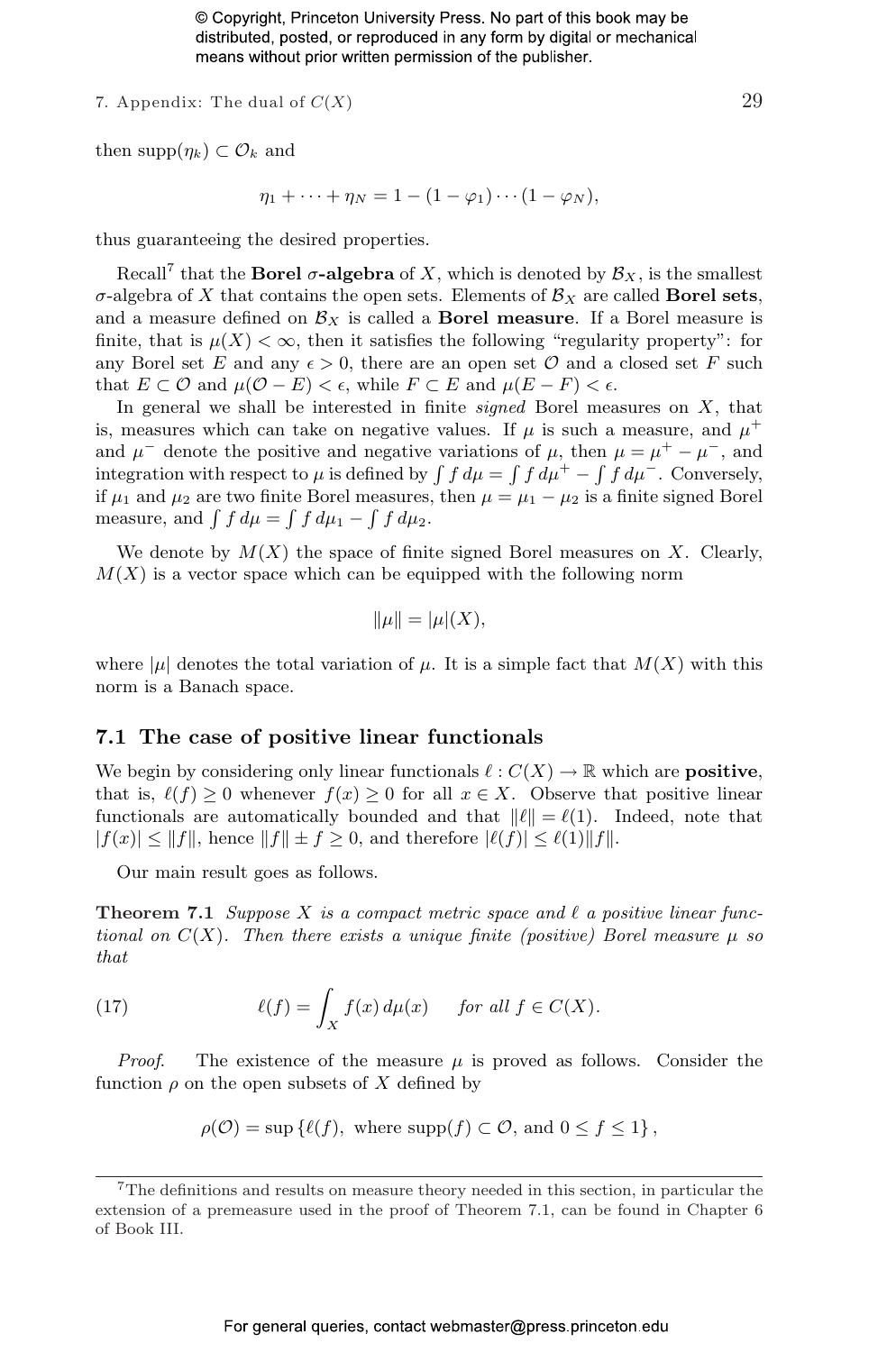30 Chapter 1.  $L^P$  SPACES AND BANACH SPACES

and let the function  $\mu_*$  be defined on all subsets of X by

$$
\mu_*(E) = \inf \{ \rho(\mathcal{O}), \text{ where } E \subset \mathcal{O} \text{ and } \mathcal{O} \text{ is open} \}.
$$

We contend that  $\mu_*$  is a metric exterior measure on X.

Indeed, we clearly must have  $\mu_*(E_1) \leq \mu_*(E_2)$  whenever  $E_1 \subset E_2$ . Also, if  $\mathcal O$  is open, then  $\mu_*(\mathcal{O}) = \rho(\mathcal{O})$ . To show that  $\mu_*$  is countably sub-additive on subsets of X, we begin by proving that  $\mu_*$  is in fact sub-additive on open sets  $\{\mathcal{O}_k\}$ , that is,

(18) 
$$
\mu_*\left(\bigcup_{k=1}^{\infty} \mathcal{O}_k\right) \leq \sum_{k=1}^{\infty} \mu_* (\mathcal{O}_k).
$$

To do so, suppose  $\{\mathcal{O}_k\}_{k=1}^{\infty}$  is a collection of open sets in X, and let  $\mathcal{O} = \bigcup_{k=1}^{\infty} \mathcal{O}_k$ . If f is any continuous function that satisfies supp $(f) \subset \mathcal{O}$  and  $0 \leq f \leq 1$ , then by compactness of  $K = \text{supp}(f)$  we can pick a sub-cover so that (after relabeling by compactness of  $K = \text{supp}(J)$  we can pick a sub-cover so that (after relabeling<br>the sets  $\mathcal{O}_k$ , if necessary)  $K \subset \bigcup_{k=1}^N \mathcal{O}_k$ . Let  $\{\eta_k\}_{k=1}^N$  be a partition of unity of  $\{\mathcal{O}_1, \ldots, \mathcal{O}_N\}$  (as discussed above in (ii)); this means that each  $\eta_k$  is continuous with  $0 \le \eta_k \le 1$ , supp $(\eta_k) \subset \mathcal{O}_k$  and  $\sum_{k=1}^N \eta_k(x) = 1$  for all  $x \in K$ . Hence recalling that  $\mu_* = \rho$  on open sets, we get

$$
\ell(f) = \sum_{k=1}^N \ell(f\eta_k) \leq \sum_{k=1}^N \mu_*(\mathcal{O}_k) \leq \sum_{k=1}^\infty \mu_*(\mathcal{O}_k),
$$

where the first inequality follows because  $\text{supp}(f\eta_k) \subset \mathcal{O}_k$  and  $0 \leq f\eta_k \leq 1$ . Takwhere the first inequality follows because  $\text{supp}(f\eta_k) \subset U_k$  and  $0 \leq f\eta$ <br>ing the supremum over f we find that  $\mu_*\left(\bigcup_{k=1}^{\infty} \mathcal{O}_k\right) \leq \sum_{k=1}^{\infty} \mu_*(\mathcal{O}_k)$ .

We now turn to the proof of the sub-additivity of  $\mu_*$  on all sets. Suppose  $\{E_k\}$ is a collection of subsets of X and let  $\epsilon > 0$ . For each k, pick an open set  $\mathcal{O}_k$ so that  $E_k \subset \mathcal{O}_k$  and  $\mu_*(\mathcal{O}_k) \leq \mu_*(E_k) + \epsilon 2^{-k}$ . Since  $\mathcal{O} = \bigcup \mathcal{O}_k$  covers  $\bigcup E_k$ , we must have by (18) that

$$
\mu_*(\bigcup E_k) \leq \mu_*(\mathcal{O}) \leq \sum_k \mu_*(\mathcal{O}_k) \leq \sum_k \mu_*(E_k) + \epsilon,
$$

and consequently  $\mu_*(\bigcup E_k) \leq \sum_k \mu_*(E_k)$  as desired.

The last property we must verify is that  $\mu_*$  is metric, in the sense that if  $d(E_1, E_2) > 0$ , then  $\mu_*(E_1 \cup E_2) = \mu_*(E_1) + \mu_*(E_2)$ . Indeed, the separation condition implies that there exist disjoint open sets  $\mathcal{O}_1$  and  $\mathcal{O}_2$  so that  $E_1 \subset \mathcal{O}_1$ and  $E_2 \subset \mathcal{O}_2$ . Therefore, if  $\mathcal O$  is any open subset which contains  $E_1 \cup E_2$ , then  $\mathcal{O} \supset (\mathcal{O} \cap \mathcal{O}_1) \cup (\mathcal{O} \cap \mathcal{O}_2)$ , where this union is disjoint. Hence the additivity of  $\mu_*$ on disjoint open sets, and its monotonicity give

$$
\mu_*(\mathcal{O}) \geq \mu_*(\mathcal{O} \cap \mathcal{O}_1) + \mu_*(\mathcal{O} \cap \mathcal{O}_2) \geq \mu_*(E_1) + \mu_*(E_2),
$$

since  $E_1 \subset (\mathcal{O} \cap \mathcal{O}_1)$  and  $E_2 \subset (\mathcal{O} \cap \mathcal{O}_2)$ . So  $\mu_*(E_1 \cup E_2) \geq \mu_*(E_1) + \mu_*(E_2)$ , and since the reverse inequality has already been shown above, this concludes the proof that  $\mu_*$  is a metric exterior measure.

*(continued...)*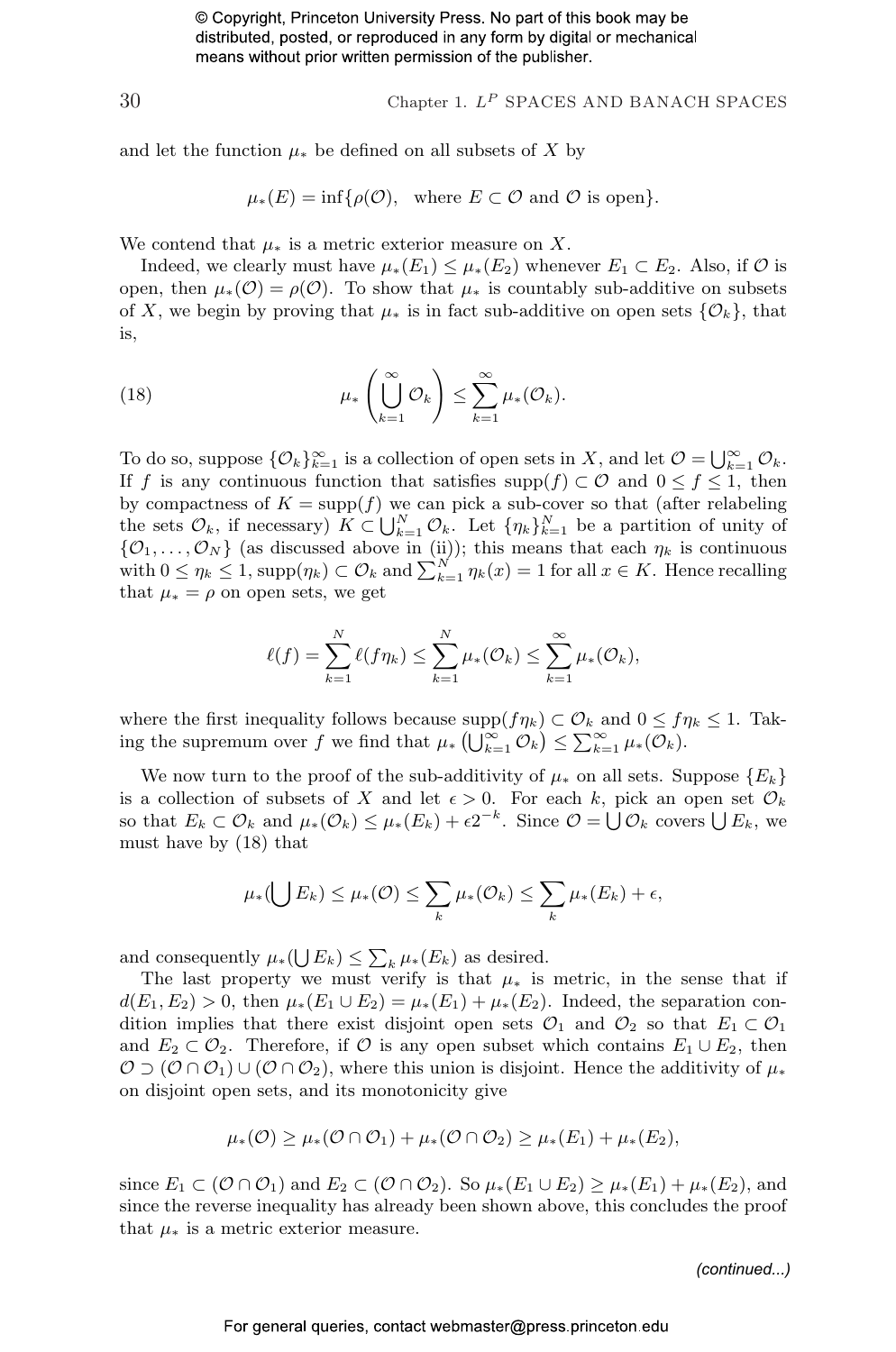## Index

Relevant items that also arose in Book I, Book II or Book III are listed in this index, preceded by the numerals I, II or III, respectively.

 $C^{(n)}$ -normalized bump function, 135  $L^p$  norm, 2 δ-neighborhood, 177 O notation, 64;  $(III)12$ affine hyperplane, 17 algebra, 209 tail, 215 allied series, 50 almost surely, 192 almost-orthogonality, 372 amplitude, 325; (I)3; (II)323 analytic family of operators, 338 analytic identity, 279 approximation to the identity, 64; (I)49; (III)109 atomic decomposition, 74 atoms, 74 1-atom, 138 p-atoms, 81 "faux", 93 averaging operator, 322, 323, 366 Banach integral, 24 Banach space, 9 equivalent, 46 Banach-Tarski paradox, 46 Baouendi-Treves approximation theorem, 300 Bernoulli trials, 205 Besicovitch set, 176; (III)360, 362, 374 bijective mapping, 171 Blumenthal's zero-one law, 257 BMO, 86 Bochner's theorem, 292 Bochner-Martinelli integral, 319 Borel  $\sigma$ -algebra, 29; (III)23, 267

measure, 29, 242; (III)269 sets, 29, 242; (III)23, 267 Borel-Cantelli lemma, 231; (III)42, 63 bounded mean oscillation, 86 Brownian motion, 227, 240 recurrent, 274 transient, 274 Calderón-Zygmund decomposition, 76 distributions, 135 cancelation condition, 135 category first, 158 second, 158 Cauchy integral representation, 277 upper half-space, 312 Cauchy-Riemann equations, 277; (II)12 tangential weak sense, 300 operator, 148 vector field, 290 tangential, 291 Cauchy-Szegö integral, 311 central limit theorem, 195, 220 characteristic function, 216, 221; (III)27 polynomial, 126; (III)221, 258 Clarkson inequalities, 45 class  $C^k$ ; (I)44 function, 101, 290 hypersurface, 288 closed linear map, 174 closure of a set, 158 complete normed vector space, 5 conditional expectation, 209 cone, 267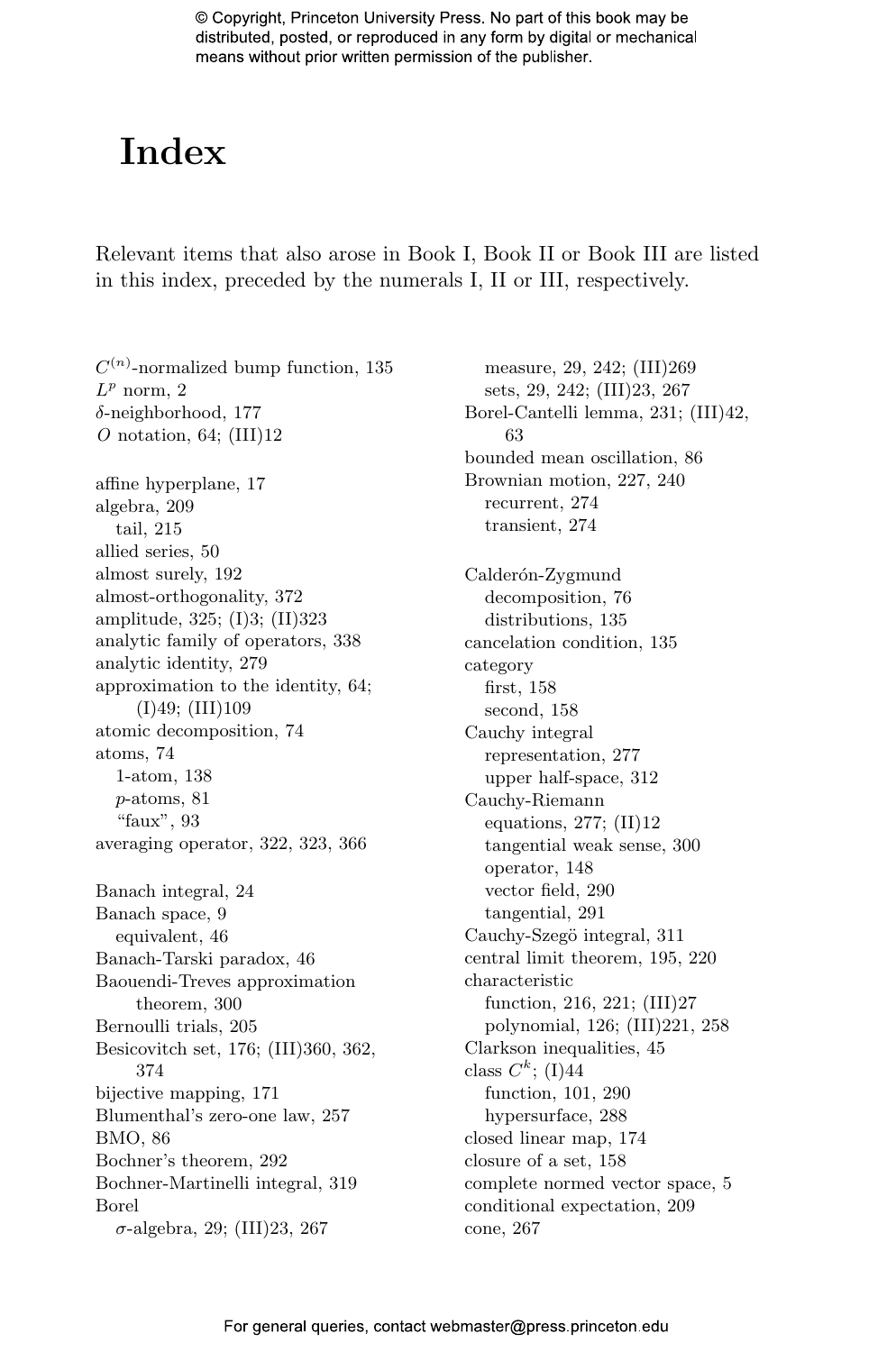420 INDEX

backward, 155 forward, 155 outside condition, 268 conjugate exponents, 3 function, 50 Poisson kernel, 63; (III)255 convergence in probability, 195 convex set, 17, 382; (III)35 convolution; (I)44, 139, 239; (III)74, 94, 253 distributions, 102 functions, 38, 60 covariance matrix, 221 critical point, 327; (II)326 curvature form, 333 Gauss, 333 principal, 333 rotational, 366 total, 333 cylinder set, 191; (III)316 cylindrical set, 242 defining function, 288 dense set, 158 differential form, 291 Dirac delta function, 23, 101; (III)110, 285 Dirichlet kernel, 90; (I)37; (III)179 problem, 264; (I)20, 28, 64, 170; (II)212, 215, 216; (III)230 dispersion equations, 348 non-linear, 359 distance Hausdorff, 177; (III)345 distribution, 99, 100 convolution, 102 derivative, 101 finite order, 150 function, 72 fundamental solution, 125 Gaussian, 196 homogeneous, 115 joint, 206 measure, 195, 220 normal, 196 periodic, 153

positive, 150 principal value, 111 regular, 117, 132 support, 104 tempered, 106 weak sense convergence, 103 domain of holomorphy, 320 Donsker invariance principle, 250 dual exponents, 3 space, 12 transformation, 22 dyadic intervals, 199 elliptic differential operator, 132 equivalence, 41 equivalent Banach spaces, 46 ergodic, 208; (I)111; (III)294 error function, 229 essential-supremum, 8 event, 192 expectation conditional, 209 exponential type, 151; (II)112 Fourier coefficients, 48; (I)16, 34; (III)170 Fourier series;  $(I)34$ ;  $(II)101$ ; (III)171 conjugate function, 50 decay of coefficients, 173 diverging at a point, 167 periodic distributions, 153 random, 202 Fourier transform; (I)134, 136, 181; (II)111 surface-carried measure, 334 tempered distribution, 108 fractional derivative, 375 function analytic in  $\mathbb{C}^n$ , 276 class  $C^k$ , 101 convolution, 38, 60 Dirac delta, 101; (III)110 expectation, 196 gauge, 18 holomorphic in  $\mathbb{C}^n$ , 276 homogeneous, 115 mean, 196 measurable, 209; (III)28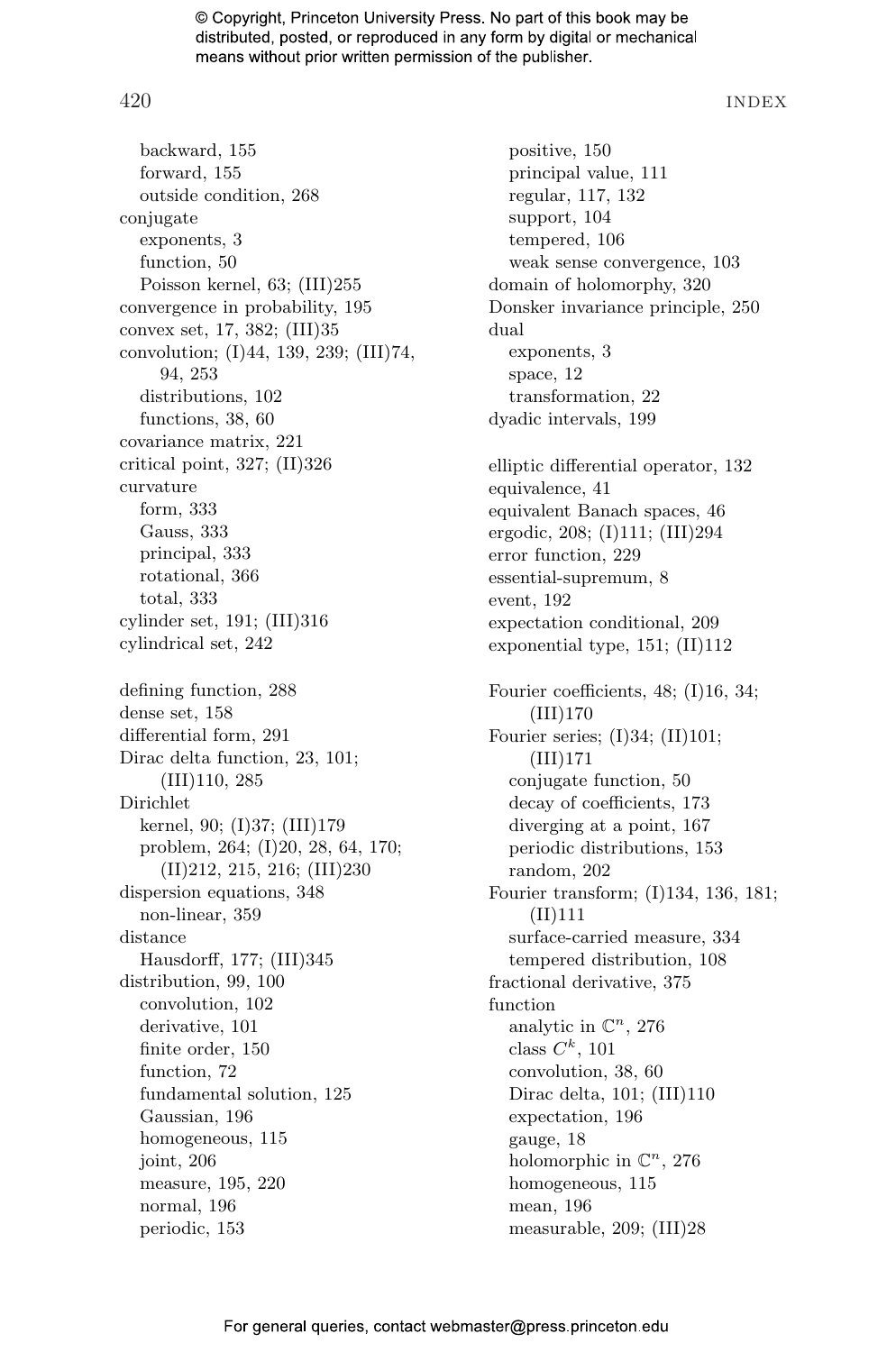#### INDEX 421

mutual independence, 193 nowhere differentiable, 163, 253; (III)154, 383 Rademacher, 192 slowly increasing, 107 support, 28, 104, 146; (III)53 variance, 196 Walsh-Paley, 230 zig-zag, 165 fundamental solution, 125 gauge function, 18 Gauss curvature, 333 map, 405 Gaussian; (I)135, 181; (III)88 distribution, 196 subspace, 228 generalized function, 99 generic set, 158 graph of a linear map, 174 Hahn-Banach Theorem, 20, 43 Hamel basis, 183 Hardy space, 73, 308; (III)174, 203, 213 harmonic measure, 254 Hartog's phenomenon, 280 Hausdorff distance, 177; (III)345 Hausdorff-Young inequality, 49, 57, 90 heat kernel, 128; (I)120, 146, 209; (III)111 operator, 127, 133 Heaviside function, 101; (III)285 Heisenberg group, 318 Hessian matrix, 329 Hilbert transform, 62; (III)220, 255 **Hölder** condition, 10; (I)43 inequality, 3, 35, 38, 39 converse, 14 holomorphic coordinates, 294 Huygens' principle, 156; (I)193 hyperbolic measure, 385 hyperplane, 17 affine, 17 proper, 16

hypersurface, 288 class  $C^k$ , 288 hypo-elliptic, 133 identically distributed functions, 205 injective mapping, 171 interior of a set, 158; (III)3 invariance principle (Donsker), 250 invariant set, 207; (III)302 iterated logarithm, 237, 275 Jensen's inequality, 40 John-Nirenberg inequalities, 95 joint distribution, 206 Khinchin's inequality, 203 Laplacian, 119, 126; (I)20, 149, 185; (II)27; (III)230 lattice points, 377, 379 law of large numbers, 213 law of the iterated logarithm, 237, 275 Lebesgue's thorn, 275 Levi form, 295 Lewy example, 313 extension theorem, 306 linear functional, 11; (III)181 bounded, 11 continuous, 11 linear transformation bounded, 21 Liouville numbers, 185 Lipschitz boundary, 272 condition, 10, 146; (I)82; (III)90, 147, 151, 330, 362 martingale sequence, 211 complete, 211 maximal function, 70, 76, 85;

For general queries, contact webmaster@press princeton edu

(III)100, 261 spherical, 406

(III)235 meager set, 158 mean, 196 measurable, 209

maximum principle, 296; (I)92;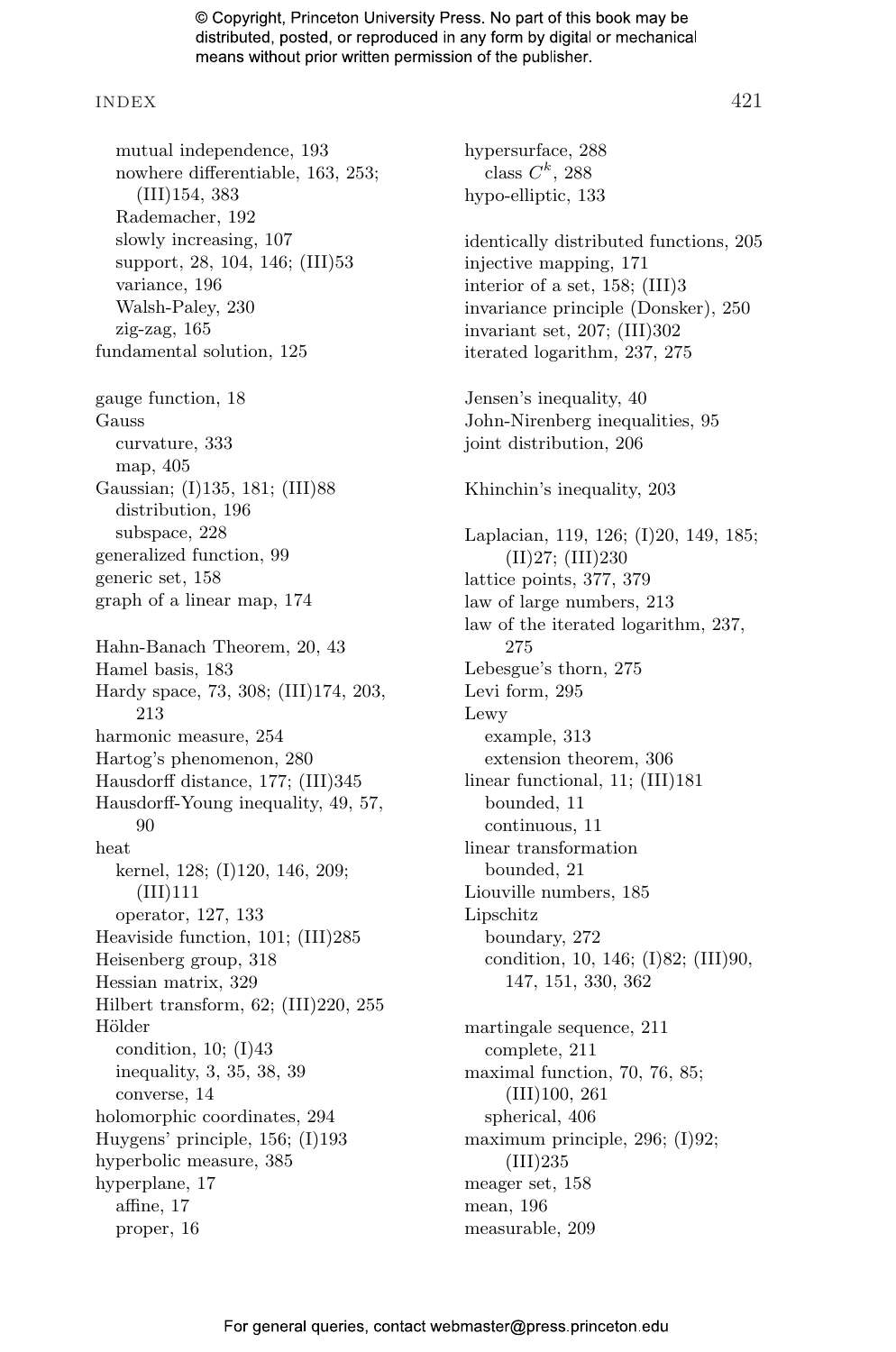422 INDEX

measure Borel, 29, 242 continuous, 218 harmonic, 254 hyperbolic, 385 Radon, 28, 100 Minkowski inequality, 4 for integrals, 37 mixed norm, 38 mixing, 207; (III)305 multiplier, 134; (III)220 mutual independence, 193 function, 193 sub-algebras, 211 non-linear dispersion equation, 359 norm, 9, 21 of a continuous linear functional, 12 normal distribution, 196 number, 231; (III)318 normed vector space, 3, 9 nowhere dense set, 158 nowhere differentiable function, 163, 253; (I)113, 126; (III)154, 383 open mapping, 171 open mapping theorem, 171; (II)92 Orlicz space, 41, 45 oscillation of a function, 161; (I)288 outside cone condition, 268 parallelogram law, 41, 45; (III)176 parametrix, 131 partition of unity, 28 path, 223 periodization operator, 153 phase, 325; (I)3; (II)323 Poisson kernel, 63; (I)37, 55, 149, 210; (II)67, 78, 109, 113, 216; (III)111, 171, 217 conjugate, 63; (I)149; (II)78, 113; (III)255 Poisson summation formula, 379; (I)154–156, 165, 174; (II)118 polydisc, 277 principal

curvatures, 333 value, 111 probability convergence, 195 measure, 192, 195 weak convergence, 219 space, 192 process stationary, 232 stochastic, 239 stopped, 261 Prokhorov's lemma, 243 proper hyperplane, 16 pseudo-convex, 296 strongly, 296 Rademacher functions, 192 Radon measure, 28, 100 transform, 363; (I)200, 203; (III)363 random flight, 237 Fourier series, 202 variable, 190 walk, 222 recurrent, 223 recurrent Brownian motion neighborhood, 274 pointwise, 274 random walk, 223 reflection, 63 regular distribution, 117, 132 point, 257 restriction  $(L^p, L^q)$ , 345 Riemann-Lebesgue lemma, 93; (I)80; (III)94 Riesz convexity theorem, 57 diagram, 57 interpolation theorem, 52 product, 235 rotational curvature, 366 matrix, 365

Schrödinger equation, 348